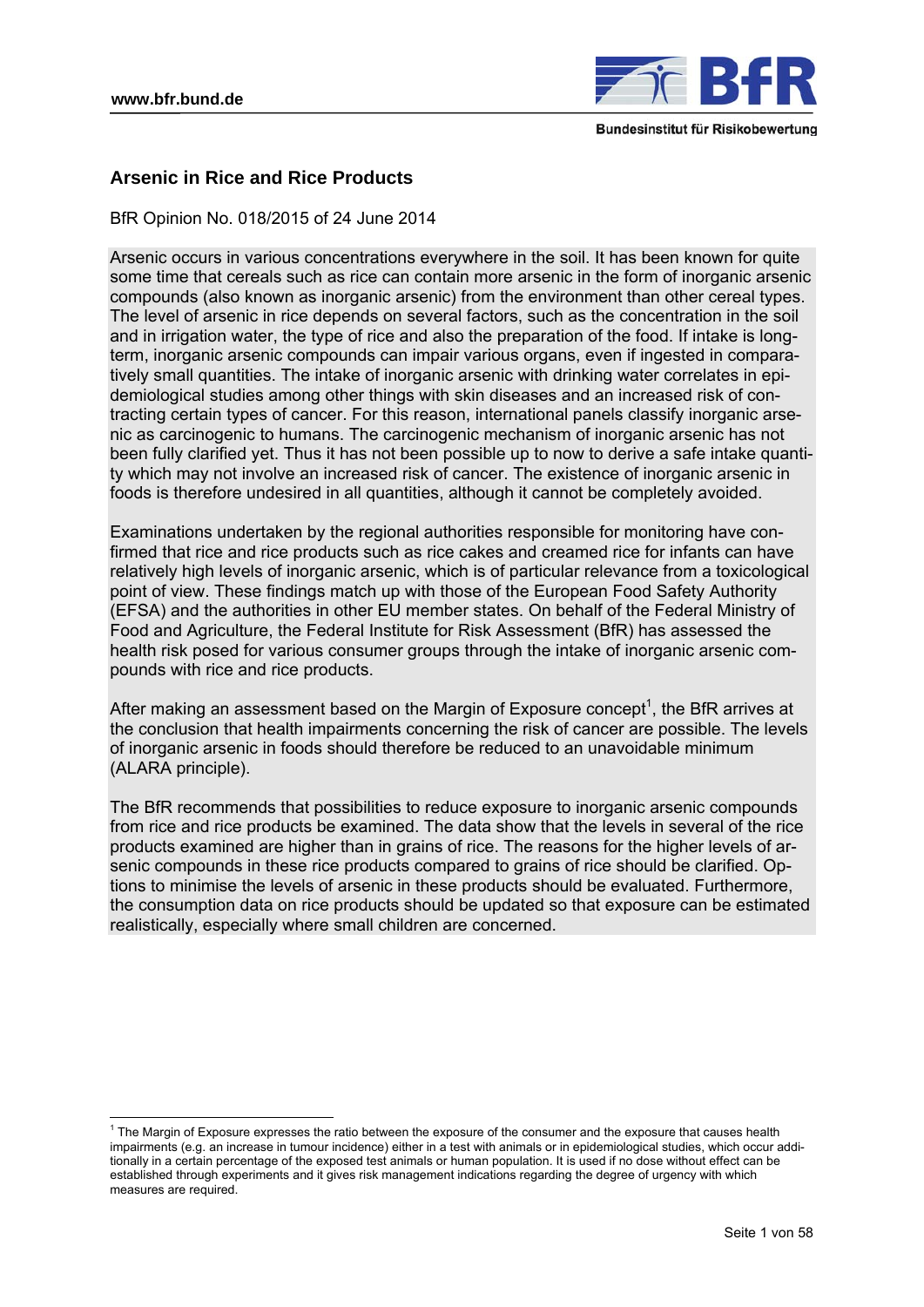

|   | <b>ZEBIR</b>                                    |                                                                  | Arsenic in Rice and Rice Products (Opinion No.18/2015) |                                                                    | <b>BfR Risk Profile:</b>                         |        |                                                                |  |
|---|-------------------------------------------------|------------------------------------------------------------------|--------------------------------------------------------|--------------------------------------------------------------------|--------------------------------------------------|--------|----------------------------------------------------------------|--|
| A | Affected group(s)                               |                                                                  | 1. Children<br>2. General public                       |                                                                    |                                                  |        |                                                                |  |
| B | Likelihood of a health<br><b>impairment</b>     | <b>Practically ex-</b><br>cluded                                 | Unlikely                                               |                                                                    | Possible                                         | Likely | Assured                                                        |  |
|   | Severity of the health<br><b>impairment</b>     | No impairment                                                    |                                                        | Slight impairment<br>[reversible/irreversible]                     | Moderate impairment<br>[reversible/irreversible] |        | Severe impairment<br>irreversible                              |  |
| Ð | <b>Reliability of available</b><br>data         | High:<br>The most important data are<br>available and consistent |                                                        | Moderate:<br>Several important data are<br>missing or inconsistent |                                                  |        | Low:<br>Numerous important data are<br>missing or inconsistent |  |
| E | <b>Controllability by con-</b><br><b>sumers</b> | Control not necessary                                            |                                                        | Controllable through<br>precautions                                | Controllable through<br>avoidance                |        | Not controllable                                               |  |

#### **Explanations**

The purpose of the risk profile is to visualise the risk outlined in the BfR opinion and not to make risk comparisons. The risk profile should only be read in combination with the opinion.

**B**: The carcinogenic mechanism of inorganic arsenic has not been fully clarified yet. From the knowledge of the carcinogenic mechanism and epidemiological data known to date, no intake quantity can be derived which does not involve an increase in the risk of cancer. Exposure to inorganic arsenic is therefore evaluated in such a way that even the smallest quantities can increase the risk of contracting certain cancers and that the ALARA principle should be applied.

**E**: As consumers cannot recognise the levels of inorganic arsenic in rice or rice products, they cannot control them either. They can reduce their intake of arsenic through rice and rice products, however, by varying their consumption of cereal types and products (reduction of the rice percentage).

# **1 Object of the Assessment**

The Federal Ministry of Food and Agriculture (BMEL) commissioned the German Federal Institute for Risk Assessment (BfR) with a health assessment of the occurrence of arsenic in rice and rice products. In doing so, a report from the Bavarian State Office for Health and Food Safety (LGL) on the same topic was to be given special consideration. The LGL report (hereinafter referred to as LGL 2012) assesses the test results of inorganic arsenic in 80 samples of rice grains and 86 samples of rice products (in particular rice cakes).

For its assessment, the BfR took into account other data provided by the Federal Office of Food Safety (BVL) on levels of inorganic and organic arsenic in rice and rice products as well as in other foods. This involves a total of  $62,552$  data records on arsenic levels in food<sup>2</sup> (33,664 data records from tests conducted in the years 2000–2005 and 28,888 from the years 2006–2012). On the basis of information conveyed by the Max Rubner Institute (MRI) on the German Food Code and Nutrient Database (BLS code) of puffed rice and rice cakes in German Nutrition Study II (NVS II), the consumption data for rice cakes and puffed rice were determined and defined more closely. These data were incorporated in the exposure estimation. An exposure estimation was also made for rice-based baby food. To do so, the data measured by the LGL for creamed rice and rice flakes were taken into account. This

-

 $2$  Number of samples without data cleansing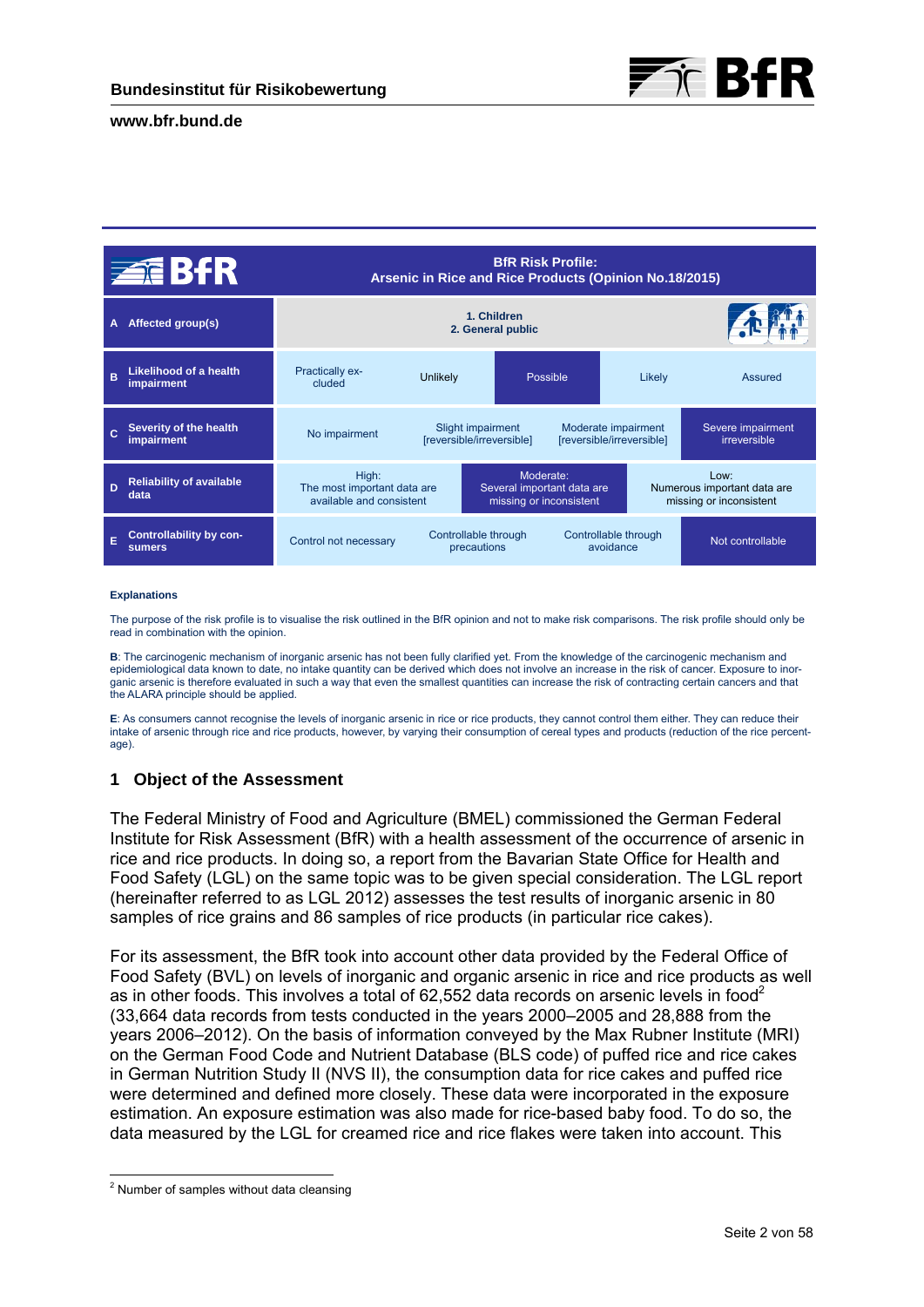

version of the opinion also pays due consideration to new findings on the exposure of the European population to inorganic arsenic (EFSA 2014).

# **2 Result**

The intake of inorganic arsenic through the consumption of rice and rice products was assessed with regard to health in this opinion.

According to the model for long-term exposure, health impairments in the form of noncarcinogenic effects caused by the intake of inorganic arsenic purely through the consumption of rice and rice products are unlikely for the population groups observed here.

Health impairments through the intake of inorganic arsenic due to high consumption of rice and rice products over a short period are also unlikely according to this exposure model.

No safe intake quantity which cannot be associated with an increase in the risk of cancer can be given for the *carcinogenic effect* of inorganic arsenic. Health risks with regard to the carcinogenic effects of the intake of inorganic arsenic due to the consumption of rice and rice products are therefore possible.

Where the intake quantities of inorganic arsenic through the consumption of rice and rice products are concerned, comparatively low MOE values result for adults and children (MOE values for children with average consumption quantities 9 to 500, with high consumption quantities [P95] MOE values 2 to 143; for adults with average consumption quantities MOE values 37 to 1,000 and with high consumption quantities MOE values 12 to 320).

The low MOE values show that only a small margin exists between the intake quantity of inorganic arsenic caused by the consumption of rice and rice products estimated in the exposure model and the toxicological reference values (0.3 to 8 µg/kg b.w. per day) derived from epidemiological studies on the correlation between exposure to inorganic arsenic in drinking water and adverse effects. According to the exposure model on hand, the consumption of rice and rice products leads to intake quantities which have a comparatively low margin relative to the intake quantities for which an association with an additional risk of lung cancer through the intake of inorganic arsenic with drinking water was observed in epidemiological studies.

Comparatively low MOE values for the intake quantities of inorganic arsenic resulting purely from the long-term consumption of certain rice products also result for individual population groups.

From the low MOE values, a high priority results to reduce the exposure of consumers of all age groups to inorganic arsenic.

The BfR recommends that possibilities to reduce exposure to inorganic arsenic through the consumption of rice and rice products be reviewed for consumers in all age groups.

In the view of the BfR, the reasons for the higher levels of inorganic arsenic in certain rice products in relation to grains of rice should be clarified. The BfR also recommends an update of the consumption data for rice products.

From the latest EFSA opinion (2014) on exposure to inorganic arsenic through the consumption of food, it is apparent that where the European population is concerned, foods with significantly lower levels of inorganic arsenic compared to rice could make the biggest contribu-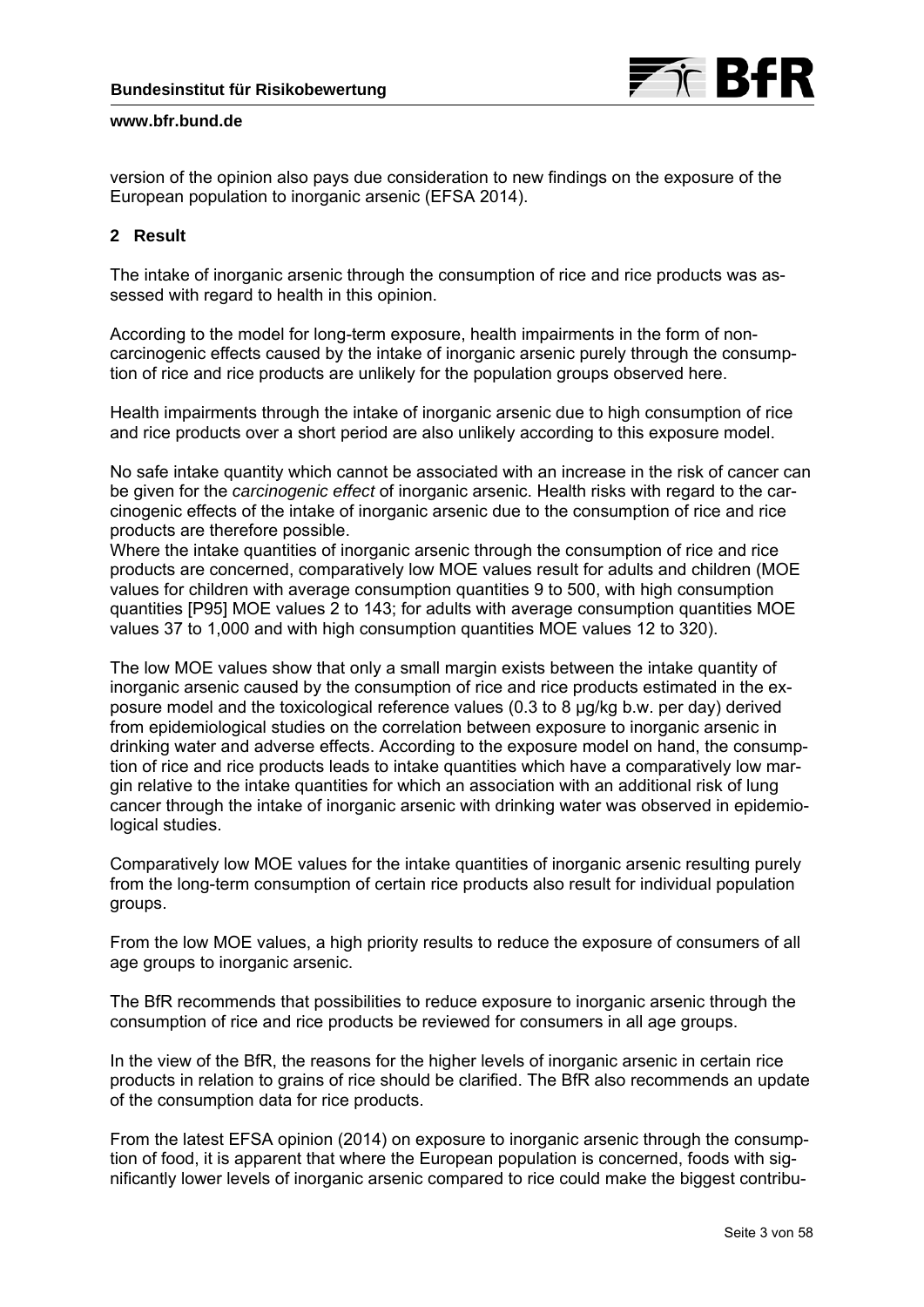

tion towards exposure to inorganic arsenic due to the high quantities consumed. With babies, for example, milk, dairy produce (but not breast milk), drinking water and baby food are the main sources of exposure to inorganic arsenic. With the other age groups, non-rice-based cereal products (mainly wheat bread and rolls) are the main source of exposure to inorganic arsenic according to most nutrition studies. Rice, milk, dairy produce and drinking water also make a significant contribution to arsenic intake (EFSA 2014).

# **3 Reasoning**

- 3.1 Risk assessment
- 3.1.1 Possible hazard source

# **Arsenic**

Arsenic (chemical symbol As, CAS Number 7440-38-2, atomic weight 74.92) is a metalloid which occurs naturally in the earth's crust. In essence, it accompanies sulphidic zinc, lead and copper ores (Marquardt and Schäfer 2004) from which it is released into the environment through natural and anthropogenic processes such as copper and lead production, the metal-consuming industry or through energy acquisition from fossil fuels (EFSA 2009).

Arsenic finds its way into soils primarily through phosphatic fertilisers and sewage sludge. The arsenic dissolved in bodies of water can originate from release from sediments as well as from industrial and domestic waste water. Arsenic-rich sediments cause some high concentrations of arsenic in the groundwater in parts of India and Bangladesh. Arsenic compounds are released into the air through forest fires, volcano eruptions and industrial processes (e.g. coal-fired power stations).

Improper handling of waste, such as that from the metal industry, or the incorrect disposal of waste wood which was treated with preservatives containing arsenic, can lead to the increased release of arsenic compounds into the local and regional environment.

One of the main uses of arsenic compounds used to be as an active substance in wood preservatives, fungicides, herbicides and insecticides. Within the EU, Regulation (EC) No. 1907/2006 stipulates that, apart from a few exceptions, arsenic compounds may not be used as substances or components of preparations intended to prevent the growth of microorganisms, or for the preservation of wood or treatment of service water. Special applications for elementary arsenic include its use as an anti-friction agent, ammunition alloy and gallium arsenide semiconductor in the electrical industry (EFSA 2009).

Arsenic occurs in many different inorganic and organic compounds and in various oxidation states (-3, +3, +5). The majority of the arsenic compounds detected in living creatures and foods contain arsenic in oxidation state +5.

Inorganic arsenic occurs in the environment in water, soil and foods pentavalently (as an arsenate [V], As [V],  $[ASO<sub>4</sub>]<sup>3</sup>$ ) or trivalently (as an arsenite [III], As [III],  $[ASO<sub>3</sub>]<sup>3</sup>$ ). In the air, arsenic occurs mainly in the form of arsenic trioxide  $(As<sub>2</sub>O<sub>3</sub>)$  (ATSDR 2007).

Organic arsenic compounds contain carbon and hydrogen and are formed through the metabolism of inorganic arsenic compounds (methylation) and integration into biomolecules. The most important organic arsenic compounds which can be detected in foods are arsenobetaine (the most common arsenic compound in fish and seafood) and arsenosugar (the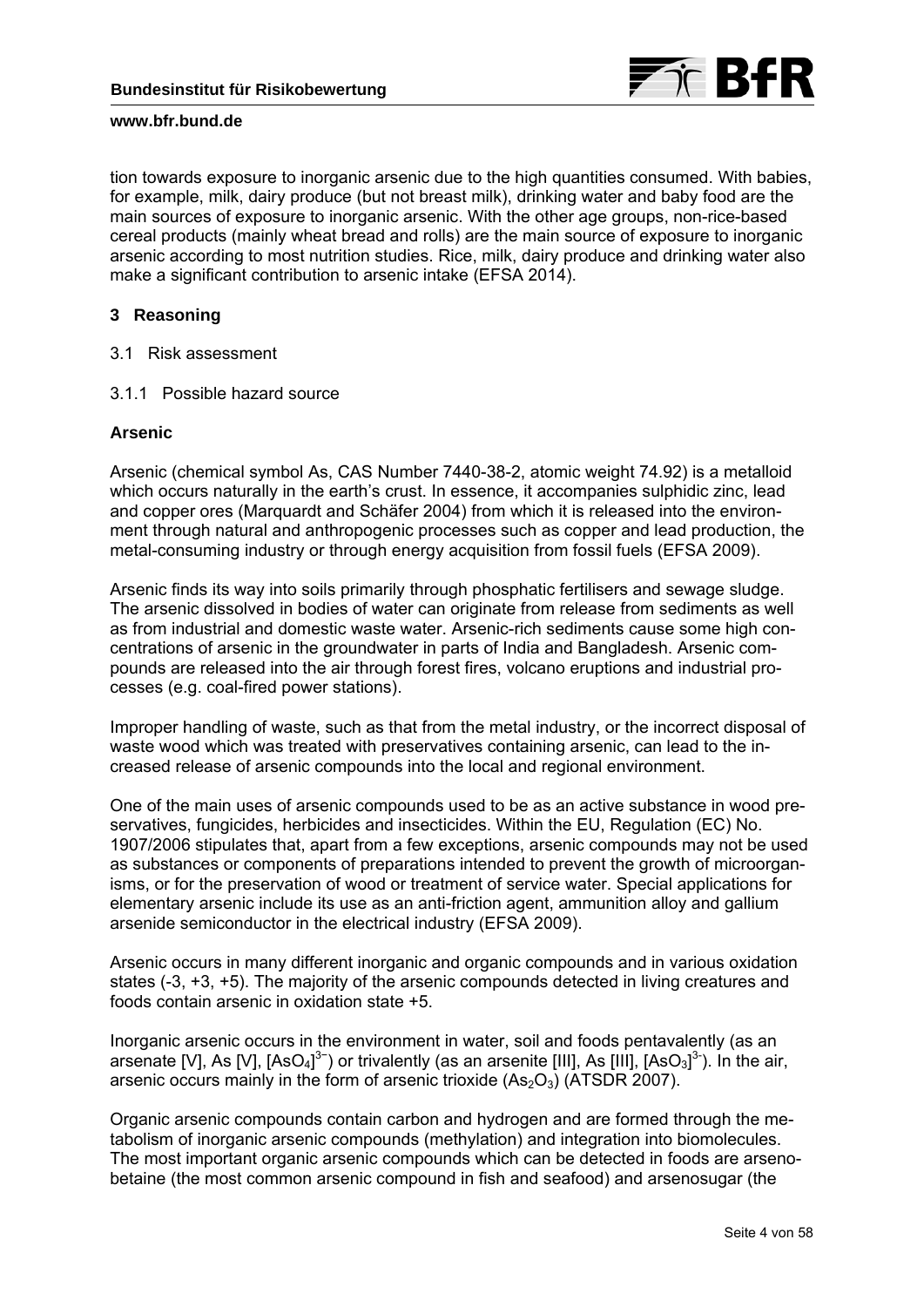

most common arsenic compound in marine algae). Small quantities of arsenolipids, arsenocholine and simple methylated arsenic compounds (methylarsonate or monomethylarsonic acid, dimethylarsinate or dimethylarsinic acid, trimethylarsine oxide and the tetramethylarsonium ion) can also be detected in foods. In rice, monomethylarsonic acid and dimethylarsinic acid can be detected in addition to inorganic As (III) and As (V) (D'Amato et al. 2004).

# **Rice and rice products**

-

Rice (*Oryza sativa* L*.*) is a cereal. The main type cultivated *Oryza sativa* L*.* is annual and comprises over 10,000 varieties which are categorised into three subspecies: *indica* (longgrain rice with well-known varieties such as Patna and Basmati), *japonica* (round-grain rice such as the chalky white grains which are particularly well suited for preparing rice pudding) and *javanica* (medium-grain rice).

The main cultivation areas in the world lie in south-east Asia, with other important areas in the USA and South America (Brazil). In Europe, the largest amount of rice is produced in Italy, followed by the Russian Federation, Spain, Greece, Ukraine and France (FAOSTAT census for 2010). Rice is the staple food for almost two thirds of the world's population. In several countries of Asia, rice provides 75% of daily calorific intake (FAO 2001 in Roy et al. 2011). Annual per capita consumption in Germany is estimated at 3 to 4 kg (3.9 kg in the years 2002/03, Ternes et al. 2005).

Rice in the husk, which is obtained after threshing, is also known as paddy rice. The husked rice kernel (endosperm, germ bud, bran layer), which is also marketed as whole-grain rice<sup>3</sup>, is usually exported. A further processing stage is the milling (fine grinding<sup>4</sup>, removal of most of the bran layer and germ bud; with a milling quality of approx. 93%, the product is called "white rice", with a milling quality of 82–85% "polished rice"). To restrict the loss of vitamins and minerals during milling, the rice is soaked in water before peeling and then treated with hot steam to produce "parboiled" rice. During this process, a proportion of several ingredients migrates from the outer layers to the interior of the grain (Roy et al. 2012; Ternes et al. 2005).

Hereinafter, rice of every degree of processing available in the retail sector is lumped together under the term "**rice grains**". Rice varieties defined in the data provided by the BVL as "not specified more precisely", "round-grain", "long-grain or "parboiled" rice are subsumed under the term "**white rice**". "**Brown rice**" is the generic term used for rice varieties defined in the data provided by the BVL as "natural", "whole-grain" or "unmilled" rice. Rice varieties defined in the provided data as "parboiled rice" are either listed separately under this term or, where a separate evaluation is not possible, under the term "white rice".

By means of additional processing stages, various foods are made from rice grains and the components removed from their surface (bran) (Ternes et al. 2005). *Rice germ oil* (rice bran oil, rice oil) is made from the *rice bran*. *Rice starch* is made from broken rice (grains that get broken during processing) and the *rice gluten* acquired during the process as a byproduct is used as an ingredient in soup seasoning and sodium glutamate production, as well as in animal feed. *Rice flour* consists either of milled broken rice or a mixture of flour from the outer layers of the rice grain (sanding flour) and fine broken grains which are then used in top qual-

 $3$  Whole-grain rice is the name given to rice which is cooked and eaten without being milled and polished in advance. The complete rice grain as it exists after threshing is inedible. Other names: peeled rice, brown rice, cargo rice, natural rice. "Milled rice" means here that the rice has had its outer layers removed and not necessarily that it has been processed into flour.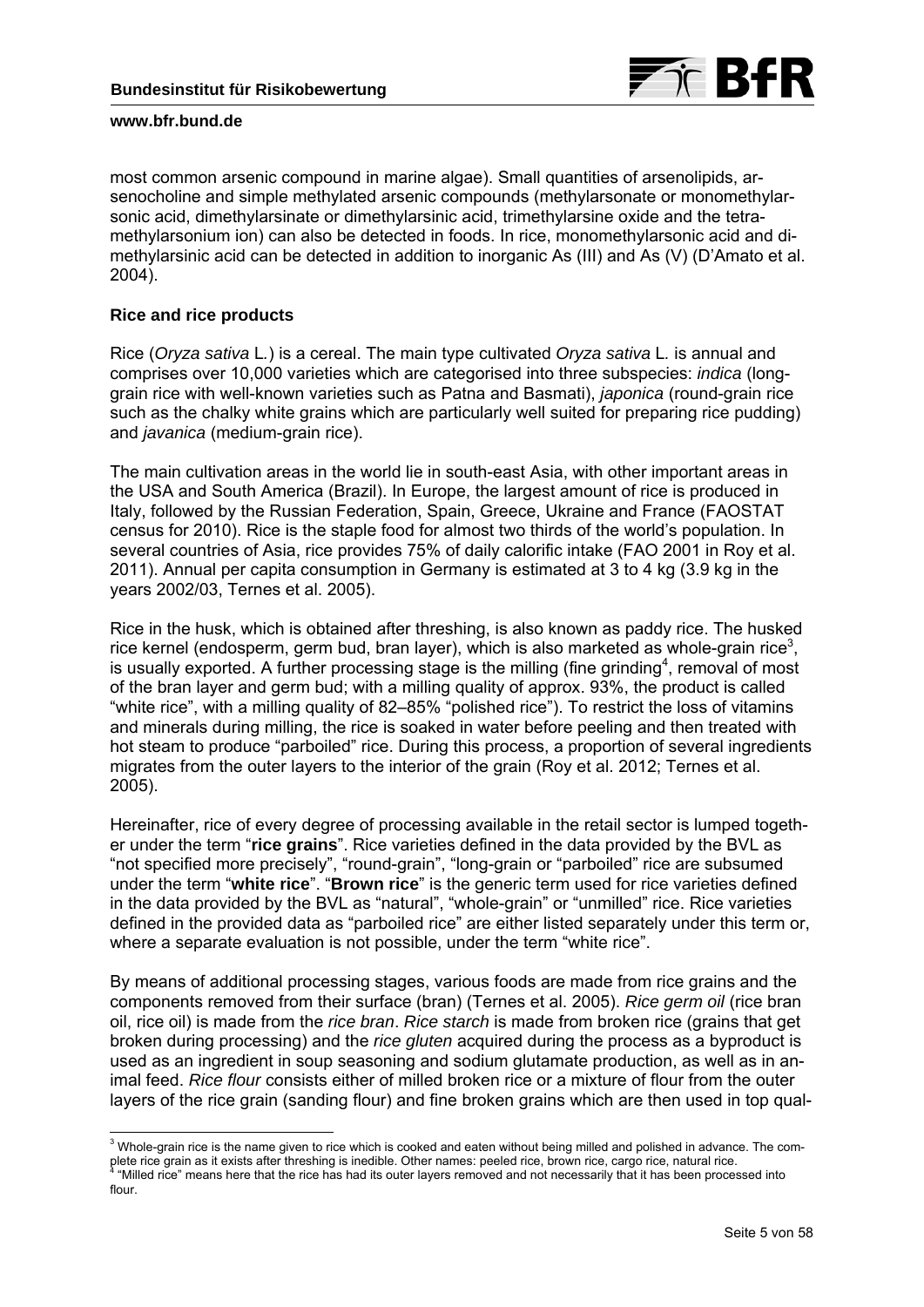

ity for products including baby food, but mostly as animal feed. Other rice products used as baby food include *rice flakes*, for which white or broken rice is compressed into ultra-thin flakes on heated rollers, and rice flour (*pregelatinised rice flour*) which is broken down in a drum dryer and which, as an instant rice food, is ready to eat without cooking after mixing with liquids. *Rice crispies* are made from a mash of polished rice and other ingredients which are then dried, conditioned<sup>5</sup>, rolled and if necessary roasted. To make puffed rice, the rice grains are exposed to a temperature of 220 °C and pressure of 1 MPa, which causes the endosperm to expand quickly and the gelatinising starch to form a foam structure. *Rice cakes* (also referred to as rice waffles) are made from puffed brown rice and possible other ingredients in a process in which the minerals are retained but some of the vitamins (B vitamins) are lost (Ternes et al. 2005).

# 3.1.2 Hazard potential

The toxicity of arsenic depends on the type of each chemical compound (e.g. inorganic or organic arsenic, oxidation state), solubility and intake route.

# **Organic arsenic compounds**

The toxic effects of **organic** arsenic compounds are different and have to be viewed separately (EFSA 2009). Generally speaking, organic arsenic compounds are regarded as less toxic compared to inorganic arsenic compounds. Organic arsenic compounds, which enrich themselves in fish and seafood, are primarily arsenobetaine and arsenocholine. These compounds are regarded as toxicologically irrelevant (ATSDR 2007, EFSA 2009). The toxicity of other organic arsenic compounds has not been clarified to any great extent and for this reason, the toxicological assessments of international organisations (EFSA 2009, WHO/FAO 2011) for arsenic in foods focus on inorganic arsenic compounds.

# *Toxicokinetics of organic arsenic compounds*

Little is known about the resorption of organic arsenic compounds in humans. There are indications of resorption rates of 75% (dimethylarsinate [DMA] and methylarsonate [MA]), 80% (arsenosugar) and >70% (arsenobetaine) after oral intake (EFSA 2009). In a pig model, 33% of the organic arsenic in rice (dimethylarsinic acid) was bioavailable (Juhasz et al. 2006).

Hardly anything is known about the distribution of organic arsenic compounds in human blood and organs and about possible placental transfer. Arsenobetaine is not metabolised in humans, but it is excreted without change. Arsenosugar and arsenolipids, on the other hand, are metabolised to pentavalent dimethylarsinate (DMA) and excreted in urine (FAO/WHO 2011). Compared to other species, including humans, the half-life of DMA in rats is considerably longer. DMA is methylated more effectively in rats (ATSDR 2007).

# *Toxic effects of organic arsenic compounds*

No knowledge is available on the acute toxicity of organic arsenic compounds in humans (EFSA 2009). In animal studies, most organic arsenic compounds including pentavalent methylated metabolites of inorganic arsenic MA (V) and DMA (V) show a lower acute toxicity compared to inorganic arsenic. The trivalent methylated metabolites, however, are more strongly cytotoxic *in vitro* than inorganic trivalent arsenic (Petrick et al. 2000). Methylarsonite (MA [III]) also shows a high acute toxicity in animal tests (FAO/WHO 2011).

 5 Conditioning = to treat with steam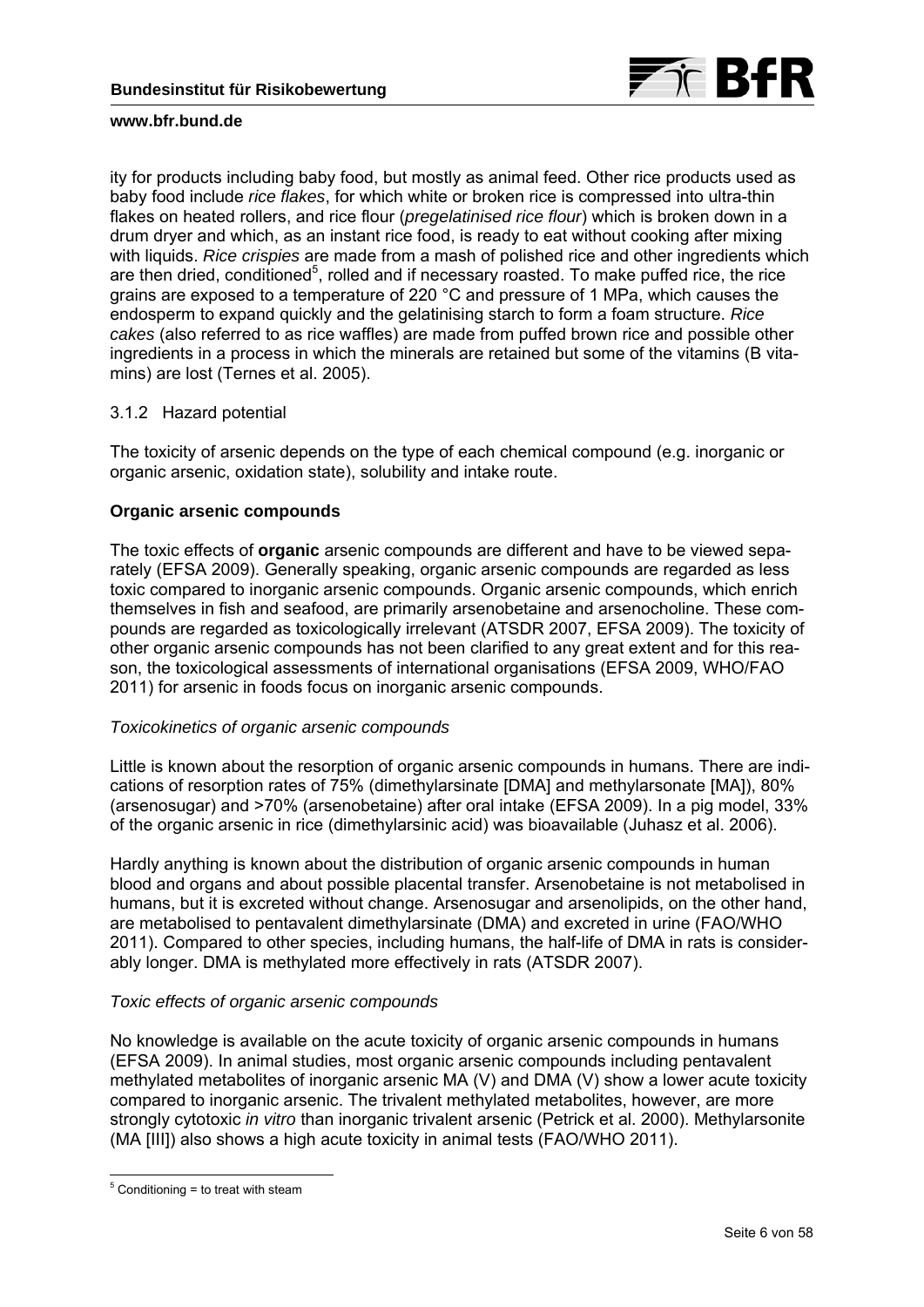

The most sensitive effect after the repeated administration of methylarsonate (MA [V]) is diarrhoea. The most sensitive effect after the repeated administration of dimethylarsinate (DMA [V]) is bladder carcinogenicity in rats (EFSA 2009). The higher sensitivity of rats compared to other species is attributed to a higher metabolism capacity to DMA III and lower elimination (ATSDR 2007, FAO/WHO 2011).

In a carcinogenicity study with mice, DMA (V) also increased the incidence of tumours in the lungs. In a study in which mice were given pentavalent (As [V]) and trivalent methylarsonite (MA [III]) in their drinking water, MA (III) in the highest dosage showed a higher potential for the induction of lymphomas (FAO/WHO 2011). DMA (V) and MA (V) were classified as "possibly carcinogenic to humans" (Group 2B) by the International Agency for Research on Cancer (IARC) (IARC 2012). Arsenobetaine and other organic arsenic compounds, which are not metabolised in humans, are classified by the IARC as "not classifiable as to their carcinogenicity to humans" (Group 3). A minimal risk level  $(MRL)^6$  of 0.02 mg DMA/kg body weight (b.w.) per day was derived for non-carcinogenic effects after chronic oral exposure (ATSDR 2007).

MMA (III) and DMA (III) do not induce any point mutations (IARC 2012), but they are capable of triggering chromosomal aberrations. In several test systems, the trivalent organic arsenic compounds have a stronger genotoxic potential than inorganic arsenic compounds (inhibition of nucleotide excision repair *in vitro*, induction of DNA strand breaks *in vitro*). In an animal test, DMA (V) induced DNA strand breaks in the lung and aneuploidies in bone marrow (FAO/WHO 2011).

### **Inorganic arsenic compounds**

Large variabilities exist for **inorganic** arsenic compounds in the metabolism and in the toxicokinetics between different species, populations and individuals (EFSA 2009). For this reason, results of animal experiments are not suitable for deriving toxicological limit values for inorganic arsenic when assessing human health risks (ATSDR 2007).

Trivalent inorganic arsenic compounds are usually more toxic than pentavalent ones and show great willingness to react with compounds with neighbouring SH groups, thus inhibiting enzymes, for example. As the differences in toxicity are not great, the compounds can be converted into one another in the environment or after being ingested into the body, and analysis in foods and other environmental media does not usually distinguish between the individual compounds, inorganic compounds of different oxidation states are assessed together in this opinion as well as in international evaluations (ATSDR 2007, JECFA 2011, EFSA 2009).

### *Toxicokinetics of inorganic arsenic compounds*

The bioavailability of inorganic arsenic depends among other things on the solubility of the arsenic compound in question and the matrix in which it occurs. Inorganic arsenic compounds which are easily soluble in water are resorbed in the gastrointestinal tract to a considerable extent (up to 95%) after oral intake (EFSA 2009).

In blood, arsenic is to be found in plasma and in erythrocytes where it binds onto haemoglobin (EFSA 2009). In most species, including humans, arsenic is rapidly eliminated from the

 6 The Minimal Risk Level (MRL) is an estimated value of daily exposure to a substance which, with a certain duration of exposure, does probably not pose any significant risk of adverse health effects in humans (non-carcinogenic effect) (ATSDR 2007)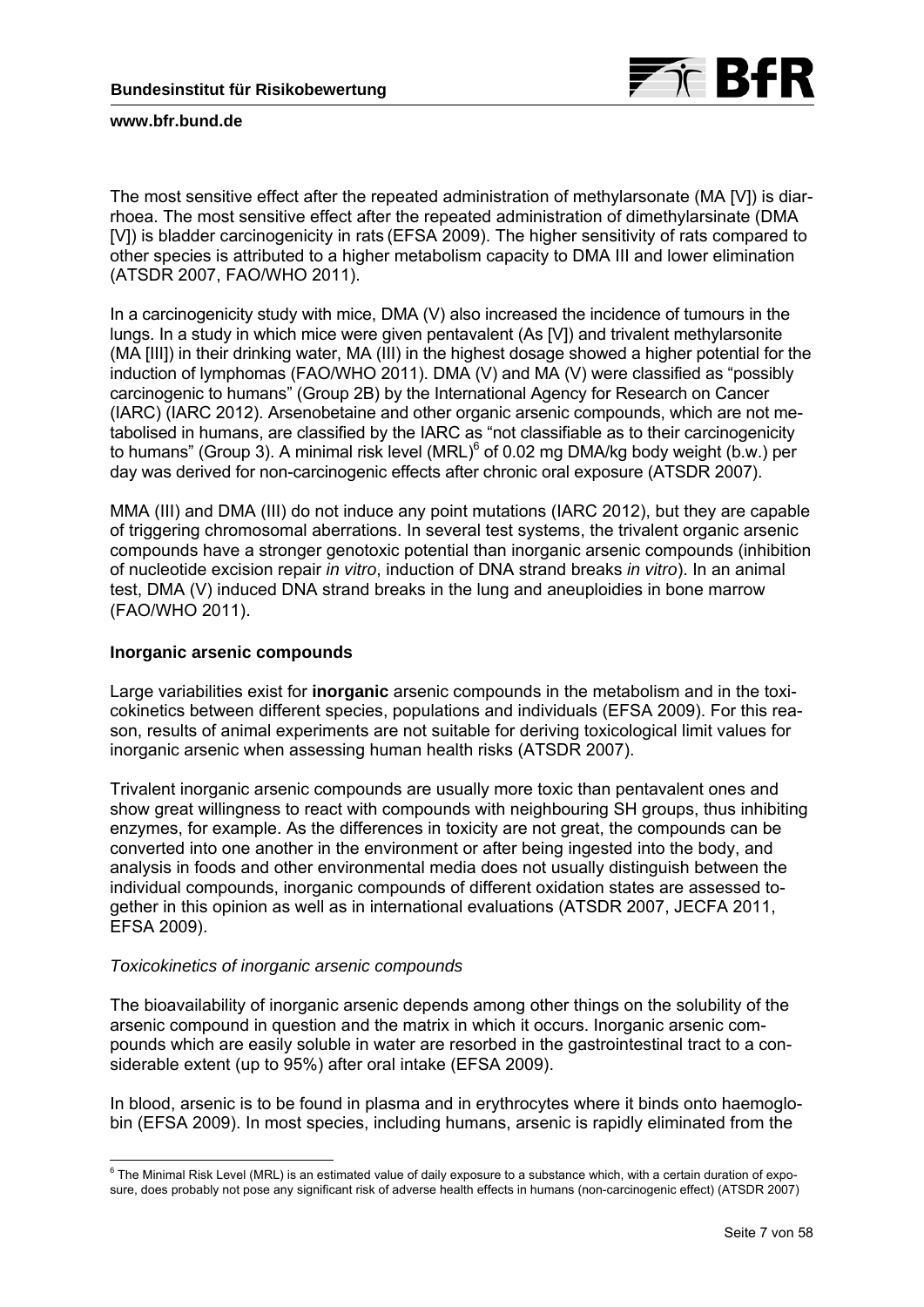

blood. Increased levels are then found in the liver, kidneys, spleen and lungs. An exception to this is rats, in which arsenic also accumulates in erythrocytes (EFSA 2009). After a while, the arsenic shifts to tissue with a high concentration of sulphur-containing proteins and is then detected in many species above all in the hair, nails and skin (EFSA 2009). Arsenic transfers to the placenta but is only excreted in small quantities with milk (EFSA 2009).

In the mammalian metabolism, the majority of inorganic arsenic is excreted with the urine in the form of methylated metabolites. Ingested arsenate (V) is initially reduced to more strongly reactive arsenite (III) through glutathione S-transferases, for example. This is followed by oxidative methylation to pentavalent methyl arsonate (MA [V]. This metabolite can in turn be reduced (trivalent methyl arsonite MA [III]) before being oxidatively methylated again to pentavalent dimethyl arsinate (DMA [V]). It is not clear whether further reduction to unstable trivalent dimethyl arsinite (DMA [III]) occurs in humans. In addition to inorganic arsenic, current studies only show pentavalent methylated metabolites (methyl arsonate, MA [V] and dimethyl arsinate, DMA [V]) in the urine and toe nails of people exposed to arsenic (Button et al. 2009). There are great inter- and intraspecific differences in the efficiency with which inorganic arsenic compounds are methylated in the mammalian organism. Most test animals methylate arsenic considerably more efficiently than humans do (EFSA 2009). Excretion in most species including humans is primarily in urine, but biliary excretion is predominant in rats.

# *Toxic effects of inorganic arsenic compounds*

A large number of organ systems can be affected by toxicity after short-term intake (gastrointestinal tract, cardiovascular system, kidneys, nervous system, respiratory tract, liver, blood and skin). Facial swelling and gastrointestinal disorders have been described as being the most sensitive effects. The Lowest Observable Adverse Effect Level (LOAEL) lies at 0.05 mg/kg b.w. per day (FAO/WHO 2011). A Minimal Risk Level (MRL) of 0.005 mg/kg b.w. per day has been derived for **acute and subacute oral<sup>7</sup> exposure** (up to 14 days) to inorganic arsenic in humans (ATSDR 2007) $8$ .

With **chronic exposure**, the skin is the human organ which is most sensitive to the noncarcinogenic effects of inorganic arsenic. Typical dermal effects are hyperkeratosis, especially in the palms of the hands and soles of the feet, and changes to the pigmentation (beginning at 0.002 – 0.02 mg As/kg b.w. per day). Damage also occurs to peripheral blood vessels which can lead to acrocyanosis<sup>9</sup> and mortification of tissue (gangrene<sup>10</sup>, blackfoot disease on the south-west coast of  $Taiwan^{11}$ ). An increased risk of coronary heart disease and diabetes is also described (EFSA 2009). In addition to this, chronic exposure to arsenic can lead to peripheral neuropathy. For the non-carcinogenic effects of inorganic arsenic with chronic oral exposure (>1 year), an MRL of 0.0003 mg/kg b.w. per day was derived based on an NOAEL of 0.0008 mg/kg b.w. per day<sup>12</sup> and an uncertainty factor of 3 for intraspecific variability.

<sup>-</sup>The exposure routes (inhalative, dermal) are not described in this opinion.<br><sup>8</sup> Beasd ap an LOAEL of 0.05 mg araspialis by identify the securities of fo

Based on an LOAEL of 0.05 mg arsenic/kg b.w./day for the occurrence of facial swelling and gastrointestinal disorders (skin lesions and neuropathy with several patients too) in persons who had consumed soya sauce containing arsenic (0.1 mg arsenic/ml) and an uncertainty factor of 10 due to the use of the LOAEL as the starting point for deriving the MRL (ATSDR 2007). Exposure: 3 mg/day, 0.05 mg/kg b.w./day with 55 kg b.w., exposure over 2–3 weeks <br><sup>9</sup> Blue seleving of hady appendages, a g finance through lack of owners

 $\degree$  Blue colouring of body appendages, e.g. fingers, through lack of oxygen  $^{10}$  Ganarene = tissue necrosis, usually through an inadequate blood supply

<sup>&</sup>lt;sup>11</sup> High levels of humic acids in the water are being discussed as possible causes<br><sup>12</sup> The MRL value was derived from a study on arsenic intake with drinking water, NOAEL 0.8 µg/kg b.w./day (Tseng 1977 in ATSDR 2007) using an uncertainty factor of 3 for interindividual variability. Intake of arsenic via food was not taken into account. In the epidemiological study conducted in Taiwan upon which the study was based, skin lesions and cases of blackfoot disease occurred with higher estimated intake quantities. 15 to 211 µg/day (mean 61 µg/day) were assumed for arsenic intake via food (ATSDR 2007).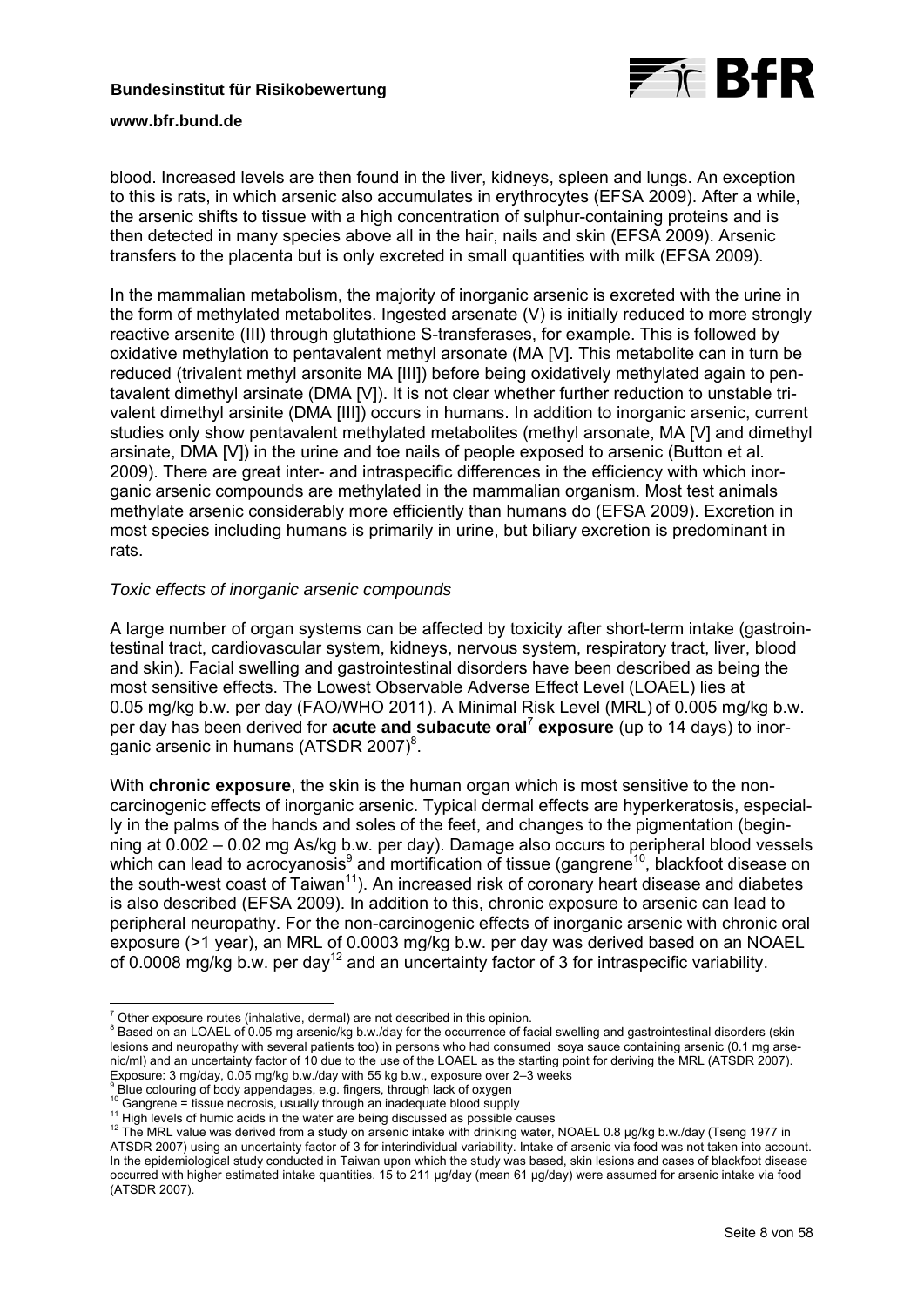

-

Epidemiological tests of the effects of prenatal exposure to arsenic in drinking water for developmental toxicity parameters give indications of a statistically significant, slightly increased risk of miscarriage, lower birth weight, neonatal mortality and deformities. Several studies also give indications of a developmental neurotoxic effect as a result of high postnatal exposure. Most of these are cross-sectional studies with low case numbers which do not permit any conclusions regarding the dose-effect relationship (EFSA 2009).

Arsenic and inorganic arsenic compounds have been classified by the International Agency for Research on Cancer (IARC) as "carcinogenic to humans" (Group 1) (IARC 2012). Epidemiological studies show an association between the intake of inorganic arsenic compounds with drinking water and an increased risk of cancer of the skin, bladder and lungs. Associations between the intake of arsenic and cancer of the kidneys, liver and prostate gland were also proven (IARC 2012).

Inorganic arsenic does not bond covalently to DNA and does not induce any point mutations in the bacterial test system. In mammal cells, inorganic arsenic induces DNA damage *in vitro* and *in vivo* which is detected as micronuclei, sister chromatid exchanges, chromosomal aberrations, aneuploidies and DNA strand breaks. In epidemiological studies too, an increased frequency of micronuclei, chromosomal aberrations and sister chromatid exchanges was observed in peripheral lymphocytes and epithelial cells of oral mucous tissue and the urinary bladder in association with exposure to arsenic through drinking water (EFSA 2009).

The EFSA (2009) derived reference values for toxicological assessment for the endpoints skin damage, lung cancer, bladder cancer and skin cancer from epidemiological studies.

The lowest BMDL values<sup>13</sup> were modelled for the endpoint lung cancer from a case-control study on the increase of the prevalence of lung cancer in the population of Chile with average concentrations of 30–49 µg arsenic/L in drinking water in the years 1930–1994 and higher concentrations compared to 0-10 µg/L (Ferreccio et al. 2000).

Based on the average arsenic concentrations in drinking water (1958–1970, the years with the highest concentrations of arsenic in drinking water), the effective dose (ED) which equates to an additional risk of lung cancer of 1% ( $ED_{01}=17$  µg/L for men and 27 µg/L for women) and/or the lower limit of the 95% confidence interval of the  $ED_{01}$  (LED<sub>01</sub>=14 µg/L for men and 21 µg/L for women) was determined (NRC 2001 in EFSA 2009) and used to model a BMDL<sub>01</sub> value in the range from 0.34 to 0.69  $\mu q$ /kg b.w. per day (EFSA 2009)<sup>14</sup>.

According to the EFSA (2009), the entire range of BMDL<sub>01</sub> values derived from epidemiological studies of 0.3 to 8 µg/kg b.w. per day should be used instead of an individual value for risk characterisation, as each of the studies is fraught with a degree of uncertainty. A BMDL $_{01}$ of 0.3 µg/kg b.w. per day was also derived from a study on the decrease of birth weight depending on the concentration of arsenic in the mother's urine (Rahman et al. 2009).

In a current WHO/FAO statement (2011), a value of 3 µg/kg b.w. per day was modelled as the lowest  $BMDL_{0.5}$ <sup>15</sup> from a prospective epidemiological study on the association between the concentration of arsenic in drinking water and the increase in the incidence of lung can-

<sup>&</sup>lt;sup>13</sup> BMDL = Benchmark Dose Lower Confidence Limit; the BMDL<sub>01</sub> value equates to the statistical, unilateral lower limit of the 95% confidence interval of the dose or concentration which causes a 1% increase in the frequency and extent of effects.<br><sup>14</sup> Assumptions for the intake of arsenic through food for study populations in North and South Ameri

the drinking water quantity including cooking water 1 to 2 L per day with an average body weight of 70 kg <sup>15</sup> 0.5% increase in the incidence of lung cancer above the background value over an average re-observation period 11.5 years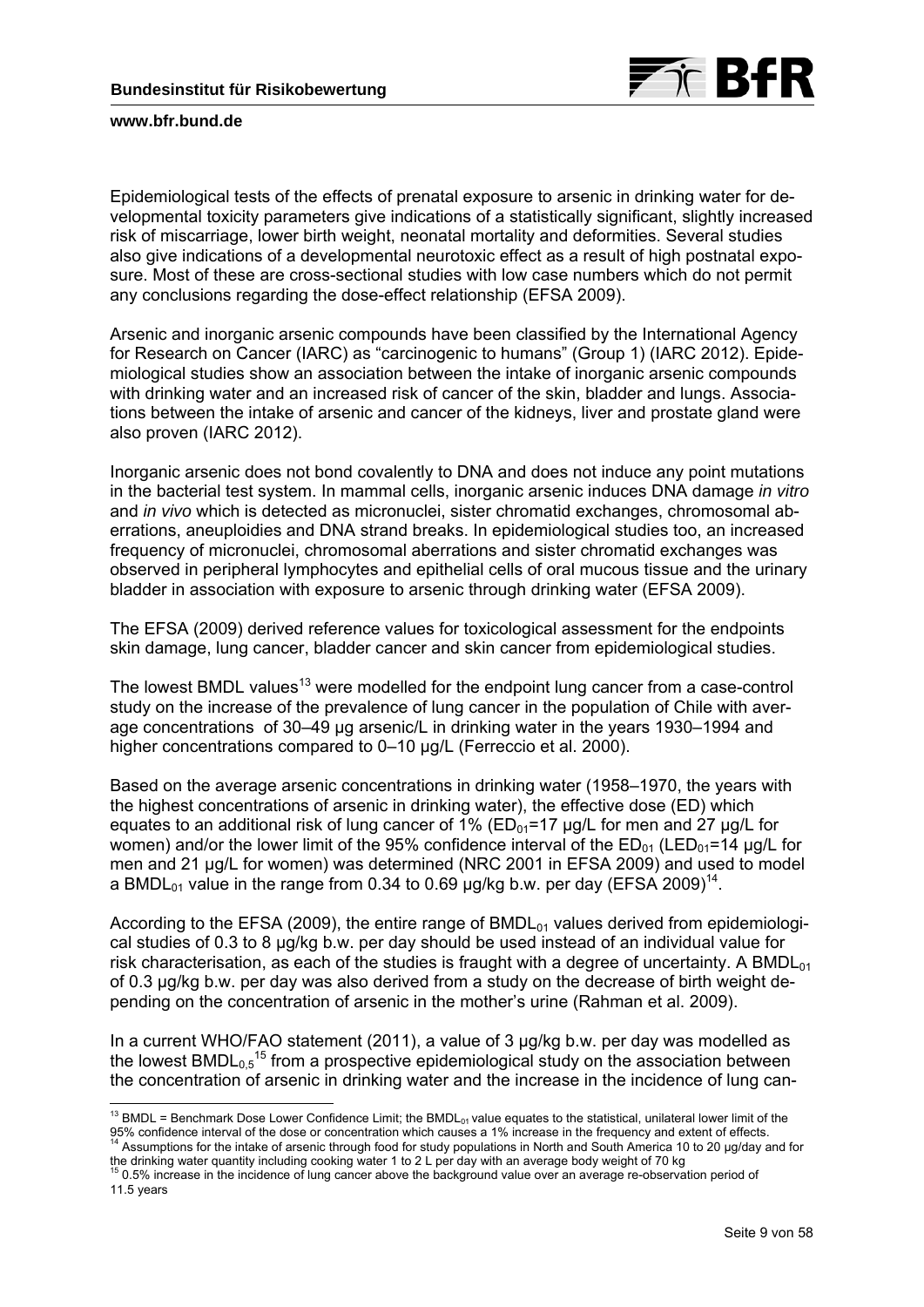

cer (Chen 2010) based on average assumptions for exposure to arsenic<sup>16</sup> (WHO/FAO 2011). The risk characterisation of this health assessment makes exclusive reference to the value range of 0.3 to 8 µg/kg b.w. per day derived by the EFSA (2009).

The PTDI value of 2 µg/kg b.w. (FAO/WHO 1983), as well as the PTWI value of 15 µg/kg b.w. (FAO/WHO 1989) used for previous assessments of arsenic in foods does not pay consideration to more recent epidemiological data on the carcinogenic effect of inorganic arsenic on the lungs and bladder. As the value lies in the range of the  $BMDL_{01}$  values derived from these data, it is regarded as no longer suitable for assessing the health risks of arsenic (EF-SA 2009, FAO/WHO 2011).

Inorganic arsenic is regarded as not directly DNA-reactive (ATSDR 2007, EFSA 2009, FAO/WHO 2011). Various mechanisms are postulated for the carcinogenic effect, for each of which it is assumed that an intake quantity exists below which a carcinogenic effect is not to be assumed (threshold). Due to uncertainties regarding the dose-effect relationship, however, the epidemiological data are not considered suitable to derive an intake quantity in the sense of a TDI which is not associated to any appreciable health risk. For this reason, the risk characterisation should be based on the Margin of Exposure ( $MOE$ )<sup>17</sup> between the reference points identified from the epidemiological data and the exposure within the population (EFSA 2009).

### 3.1.3 Exposure

Food and drinking water are the main source of human exposure to arsenic (ATSDR 2007). Meharg (2004 in Juhasz 2006) estimates that rice consumption in Bangladesh accounts for 60% of the intake of arsenic through food. Fish, seafood and algae can contain high concentrations of total arsenic, although most of these are organic arsenic compounds which are less relevant from a toxicological point of view. Most terrestrial foods, on the other hand, contain low concentrations of total arsenic with a relatively high proportion of inorganic arsenic. Almost all of the total arsenic in drinking water is inorganic (EFSA 2009, 2014), whereas inorganic as well as organic arsenic compounds occur in varying proportions in rice (e.g. dimethyl arsenic acid and monomethyl arsenic acid in arborio rice; D'Amato et al. 2004).<sup>18</sup>

The following food categories were included in the EFSA exposure estimate for inorganic arsenic (2014): cereals and cereal products, vegetables and vegetable products, starchy roots and tubers, nuts, oilseed and legumes, fruit and fruit products, meat and meat products, fish and seafood, milk and dairy products, eggs and egg products, sugar and confectionery, vegetable and animal fats and oils, fruit and vegetable juices; alcoholic and nonalcoholic beverages, drinking water; herbs and spices, foods for babies and infants, products for special nutritional purposes, compound foods and snacks and desserts.

<sup>-</sup> $16$  Assumption of an intake of 75 µg arsenic/day through food, excluding drinking water, and 3 litres of drinking water per day including cooking water with an average body weight of 55 kg for the study population in north-eastern Taiwan. Based on a range of assumptions for the intake of arsenic via food of 50 to 200 µg/day and drinking water consumption of 2 to 4 litres per day including cooking water, BMDL<sub>0.5</sub> values of 2 to 7 µg/kg b.w. per day were modelled for people with an average body weight of 55 kg.

<sup>17</sup> MOE concept; as a dimensionless number, the Margin of Exposure (MOE) gives the ratio between a defined point on the dose-effects curve for an adverse effect of a substance and the modelled exposure for certain population groups. The MOE does not imply any statements on a "safe" intake quantity in the sense of a tolerable daily intake quantity (Alexander et al.

<sup>2012).&</sup>lt;br><sup>18</sup> The concentrations of arsenic in groundwater usually lie below 10 µg/L, but they can reach up to 5,000 µg/L in several regions (EFSA 2009). Surface water generally contains lower levels of arsenic than groundwater.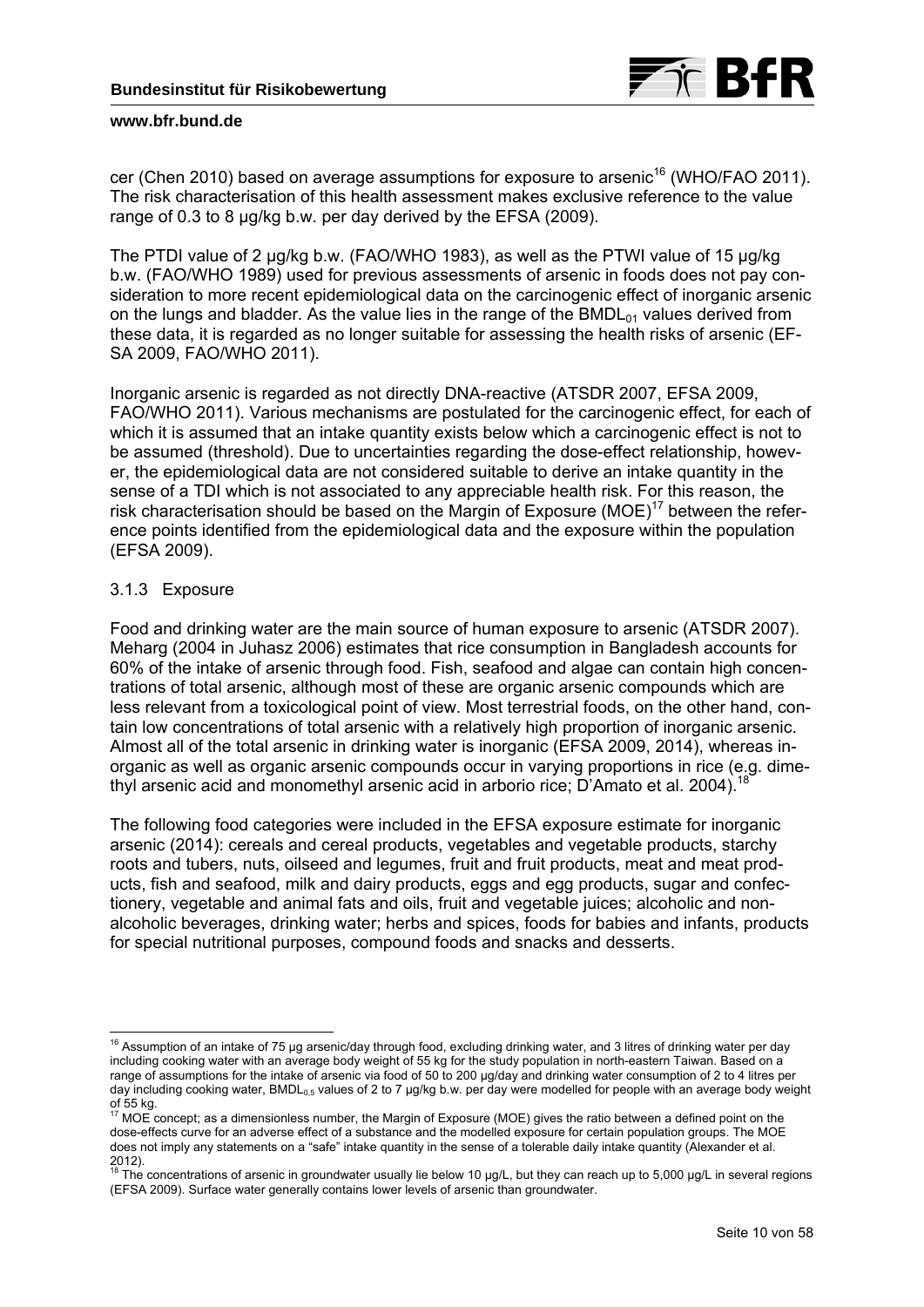

-

The updated intake estimated by the EFSA (2014) for inorganic arsenic from all foods amounts to **0.11 to 0.38 µg/kg b.w. per day** (min LB to max UB19) for **adults** aged up to 65 years with average consumption quantities, and **0.18 to 0.64 µg/kg b.w. per day** (min LB to max UB) with high consumption quantities **(P 95)**, thus leading to considerably lower estimate values compared to 2009. The results of the exposure estimate for children are also lower in the latest study. Accordingly, **children** from infancy to an age of ten years ingest **0.20 to 1.37 µg/kg b.w. per day** (min LB to max UB) with average consumption quantities and **0.36 to 2.09 µg/kg b.w. per day** (min LB to max UB) with high consumption quantities **(P 95)**. A less aggregated food classification was used in the latest exposure estimate. By doing so, it was possible to better match the classification of the foods with regard to the data on concentrations and consumption compared to the exposure estimate from 2009. It was also possible to include a larger number of measured data on levels of inorganic arsenic.

The more nuanced exposure estimate made by the EFSA (2014) makes it clear that exposure to inorganic arsenic is not only lower than is assumed in the opinion of 2009 but also that in addition to rice, it is spread over several much-consumed foods which show relatively low levels.

Rice is seen in several publications as the main source of exposure for the intake of inorganic arsenic with food if no drinking water with high arsenic levels is consumed (e.g. Zhu et al. 2008). It becomes apparent from the EFSA opinion on exposure to inorganic arsenic through food, however, that other foods with significantly lower levels of inorganic arsenic compared to rice could make the biggest contribution to the exposure of the European population due to the large quantities consumed. The biggest contributions to the exposure of infants to inorganic arsenic were made by milk and dairy products (19–36%), drinking water (16–33%) and baby food (13–31%).

With the remaining age groups, most nutrition studies show that non-rice-based cereal products (mainly wheat bread and rolls) make the biggest contribution towards exposure to inorganic arsenic. Rice, milk and dairy produce and drinking water also play a major role (EFSA 2014).

Rice has a share of 4–5% in the total exposure of infants to inorganic arsenic and of 0.3 to 16% in all other age groups. These percentages are calculated from exposure estimates which are based on MB values for the levels of inorganic arsenic in food. Based on LB values, a much higher percentage of total exposure to inorganic arsenic results for rice in all age groups due to the relatively large number of values below the quantification or detection limit with other foods. For adults, rice is the biggest or second biggest exposure source of inorganic arsenic according to several consumption studies (EFSA 2014).

The extent of the levels of arsenic in rice depends on several factors. In addition to the arsenic level in the soil, other soil factors, such as the levels of other minerals it contains, also have an influence on the arsenic intake of the rice plant (Bogdan und Schenk 2009). The irrigation technology also has a decisive effect on the arsenic levels in rice (Spanu et al. 2012). Differences exist too in the intake of arsenic and its distribution to various plant organs in different rice varieties (Ye et al. 2012).

The preparation of the food and in particular the arsenic level in the water used for cooking have a great influence here too. Almost all of the arsenic that exists in the cooking water is

<sup>&</sup>lt;sup>19</sup> Lower bound (LB) = the value 0 is assumed for all values below the limit of detection/quantification; upper bound (UB) = the limit of detection/quantification is taken as the value for all values below the limit of detection/quantification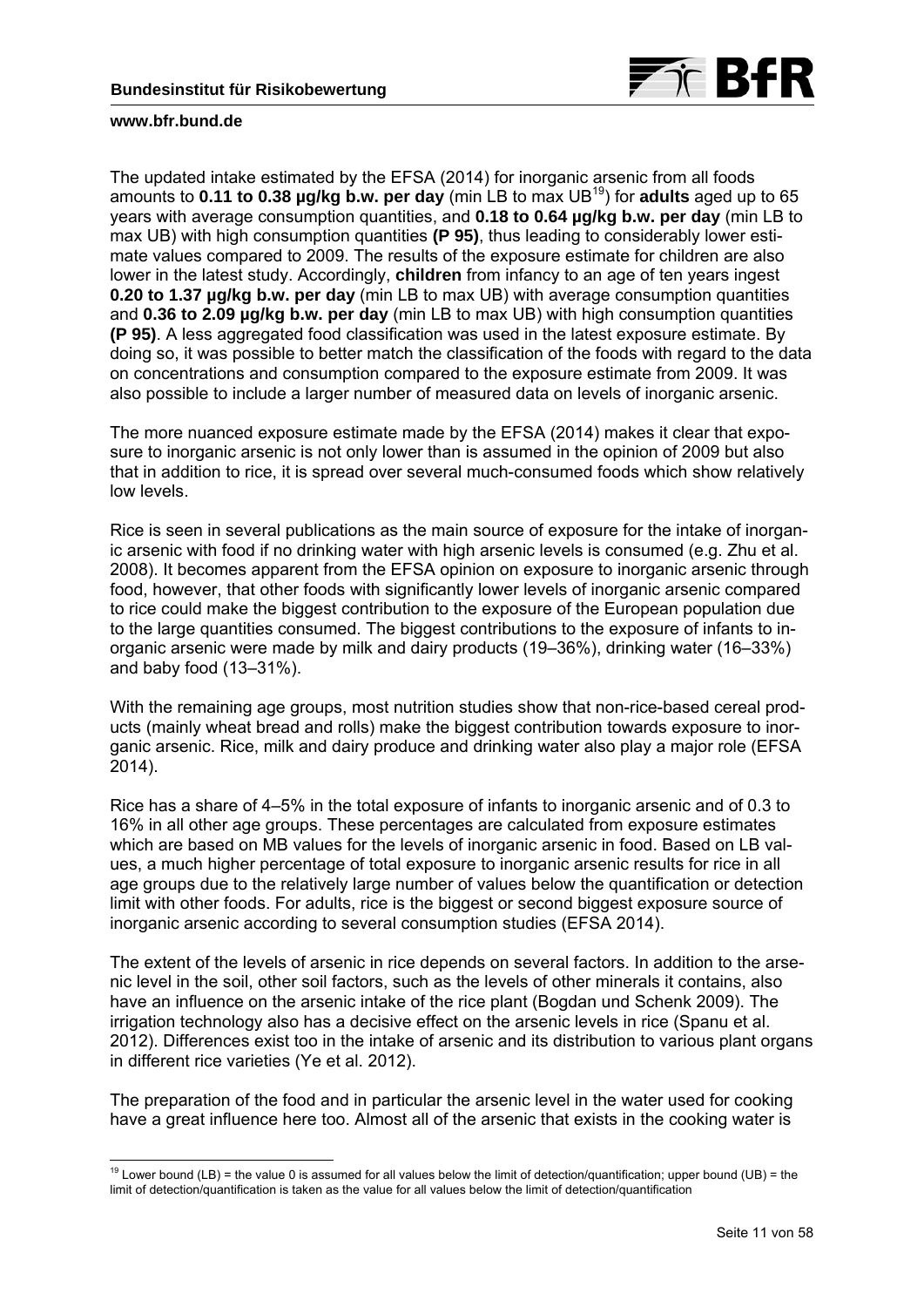

absorbed by the rice during cooking  $(89\pm13%)$  (Torres-Escribano et al. 2008). Conversely, preparation in water that does not contain any arsenic (<0,003 mg/l) can reduce the arsenic levels in the prepared rice by up to 75% compared to raw rice if the rice is washed before cooking, boiled in water in a ratio of 1:6 and the cooking water is disposed of after boiling (Sengupta et al. 2006).

The available consumption and concentration data do not allow cooking habits to be taken into consideration in exposure modelling. The corresponding concentration data could be collected within a total diet study.

3.1.3.1 Base data

3.1.3.1.1 Consumption studies

# **National Consumption Study II**

The National Consumption Study II (NVS II) of the Max Rubner Institute (MRI) provided the data base regarding the consumption of rice and rice products among adolescents and adults. The NVS II is the current representative study on the consumption behaviour of the German population. The study, in the scope of which approximately 20,000 people aged between 14 and 80 were asked about their dietary habits using three different survey methods (dietary history, 24-hour recall and weight log), took place between 2005 and 2006 throughout Germany (MRI 2008).

The consumption evaluations are based on the data from the "Dietary history" interviews of the NVS II, which were collected by means of the "DISHES 05" program. With the "Dietary history" method, 15,371 people were surveyed and their usual consumption over the past four weeks was recorded retrospectively. This method provides good estimates of the longterm consumption of substances when food items are grouped into categories or food items that are consumed regularly are considered. Due to the survey period of four weeks and the limited accuracy in terms of the individual food items included, the intake levels may be underestimated when all respondents are considered for food items that are consumed only sporadically and do not form part of the daily diet.

The evaluations are also based on the data of the two independent 24-hour recalls of the NVS II, which were collected in a computer-aided interview by means of "EPIC-SOFT" (MRI 2008, Krems et al. 2006). Data from 13,926 people who completed both interviews were evaluated. Because consumption information for individual days is available, the 24-hour recall method is suitable for exposure estimates for both acute and chronic risks.

# **EsKiMo study**

The EsKiMo (Eating Study as a KiGGS Module) was conducted by the Robert Koch Institute and the University of Paderborn as part of KiGGS, the National Health Survey for Children and Adolescents, and financed by the Federal Ministry of Food, Agriculture and Consumer Protection. The EsKiMo study was conducted in 2006 with approximately 2,400 children and adolescents aged between 6 and 11 years throughout all of Germany. Two methods were used for data collection. With the help of their parents, the children filled out a food diary for three randomly selected consecutive days. In this diary, they wrote down all food items they had consumed and in which quantities, along with details on preparation etc. The 12 to 17 year-olds took part in a "Dietary history" interview, conducted using the "DISHES" program, in which they were asked about their usual consumption over the past four weeks. In addi-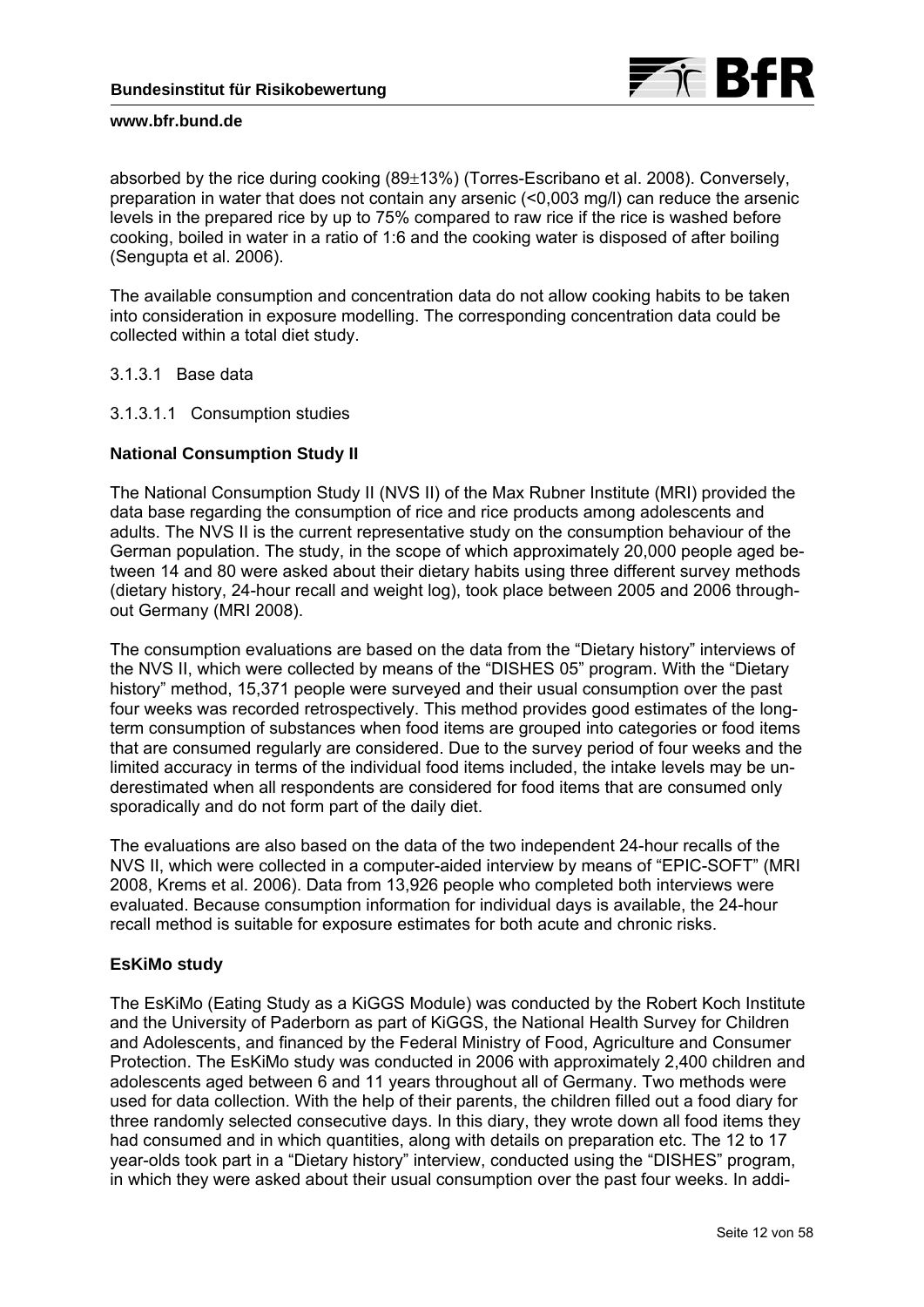

tion, they filled out a questionnaire on food consumption frequency (Mensink et al. 2007). The method used for the 12 to 17 year-olds provides good estimates for the long-term intake of substances when food items are grouped into general categories or food items that are consumed regularly are considered. Because consumption information is available for individual days, the method used for the 6 to 11 year-olds is suitable for exposure estimates for both acute and chronic risks.

# **VELS study**

Consumption data from the VELS study (Heseker et al. 2003; Banasiak et al. 2005) were used as base data on the consumption of rice and rice products for children under 6 years old. This study was conducted between 2001 and 2002 on 816 infants and toddlers aged between 6 months and 5 years throughout all of Germany. The parents kept two three-day logs on all food items consumed for each child. Because consumption information is available for individual days, the two three-day logs are suitable for exposure estimates for both acute and chronic risks.

3.1.3.1.2 Base data on the levels of inorganic arsenic and total arsenic in rice and rice products

# *Data from food monitoring, provided by the Federal Office of Consumer Protection and Food Safety (BVL)*

Due to the order to evaluate arsenic in rice and rice cakes, the BfR requested that the BVL pass on data on total arsenic and inorganic arsenic. The BVL provided a total of 62,552 data  $sets<sup>20</sup>$  (33.664 from 2000–2005, 28,888 from 2006–2012 on inorganic and total arsenic in all food items). Following a request to the BVL, data from 1,989 samples with information on arsenic levels in rice from the period between 2000 and 2012 and 298 samples with levels of inorganic arsenic in rice and rice products (all from 2010-2011) were provided to the BfR in September 2012. The data were collected either within the scope of specific evaluation programmes such as food monitoring and the federal control plan or within the scope of routine monitoring. For this reason, representative sampling cannot generally be assumed.

# *Data from food monitoring, provided by the Bavarian Health and Food Safety Authority*

In 2010 and 2011, the Bavarian Health and Food Safety Authority (LGL) tested grains of rice and rice products for inorganic arsenic (LGL 2012). The LGL kindly made the data from the analyses (80 rice grain samples, 86 rice product samples) available to the BfR for this opinion.

# *Data from ÖKO-TEST 06/2012*

In its June 2012 edition, the ÖKO-TEST magazine tested rice cakes (n=20) from different manufacturers for inorganic arsenic, among other substances. The BfR has access to these analysis results only in published form, not as individual data.

# 3.1.3.2 Methods

<sup>-</sup> $20$  Sample numbers without data cleansing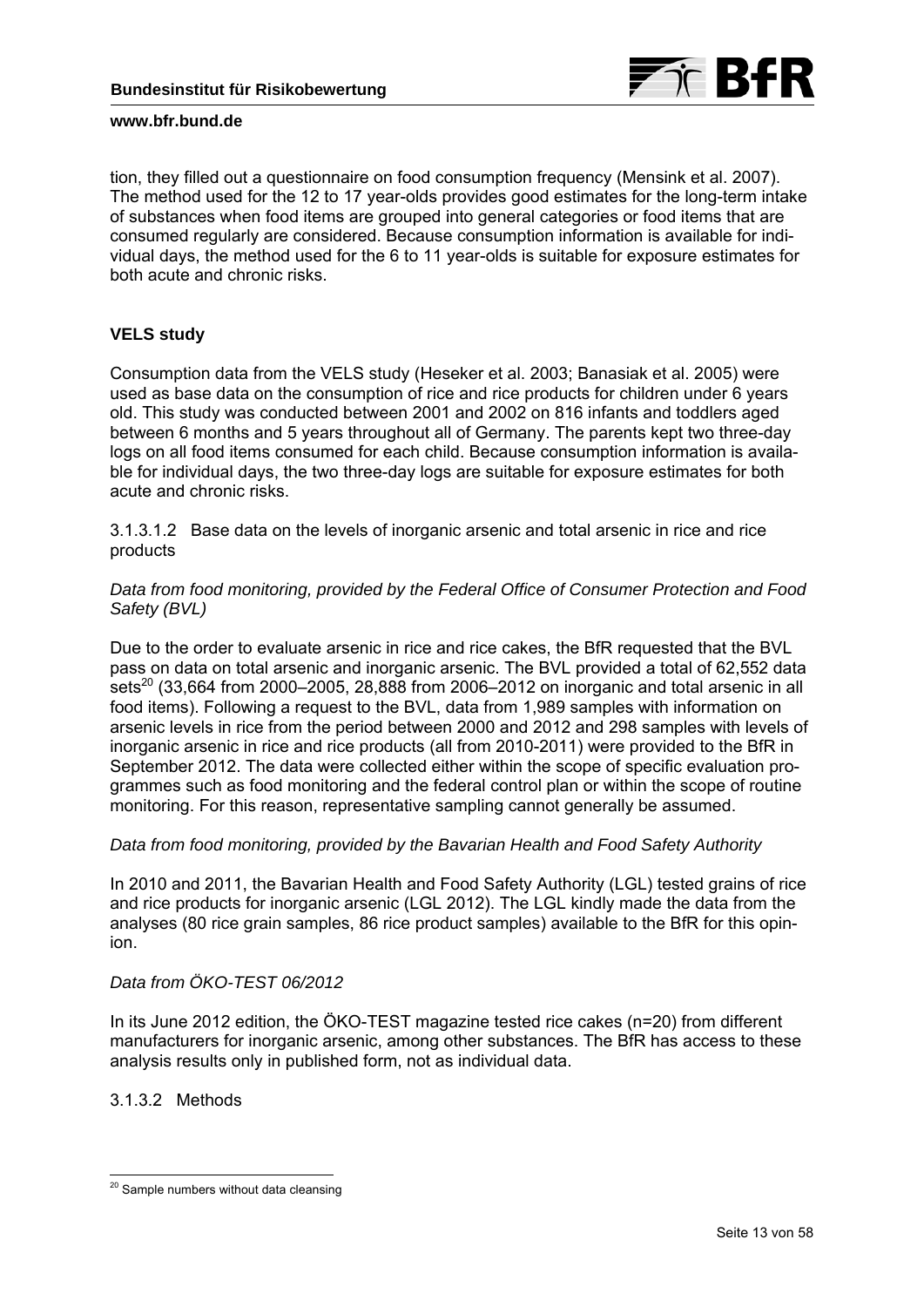

Evaluation is carried out in each case with SPSS 12.0 and Microsoft Excel 2003. The 95% confidence interval calculated by means of the SPSS procedure "Examine" was used for the significance test of the mean values.

3.1.3.3 Results on the levels of inorganic arsenic in rice and rice products and on the consumption of rice and rice products

# 3.1.3.3.1 Data on occurrence

### **Levels of arsenic, inorganic**

*Data from food monitoring, provided by the Federal Office of Food Safety and Consumer Protection* 

621 analysis results in which inorganic arsenic was measured in food are available. Of these, 261 results are for rice and 37 for rice products (the latter were only measured after 2010).

The tested rice products are: 14x rice pudding from 2010, 1x puffed rice from 2011 and 22x various products for infants and toddlers (cereal-based food, gluten-free cereal porridge and baby meals) from 2010/2011 for which it is unclear whether they contained rice. No data on inorganic arsenic in *rice cakes* were provided.

First, the evaluations were carried out based on the detailed matrix codes specified for the provided data. This resulted in low numbers of samples for the various tested categories of grains of rice (e.g. long-grain rice, round-grain rice, brown rice) and different rice products. The measured values were summarised into the following groups (Table 1):

### *Grains of rice*

The separate analysis of data on occurrence for rice without information on preparation divided into rice (not specified further), round-grain rice and long-grain rice did not show any differences in terms of the mean levels of inorganic arsenic, so these categories were combined into the single group "white rice". Brown rice and parboiled rice were each considered as a separate group (Table 1). Broken rice was not included in the exposure estimate due to the low sample numbers (3 samples) and the low relevance (it is not consumed on its own, but primarily used in rice products).

# *Rice pudding*

No differences in terms of the levels of inorganic arsenic were detected in the different samples from rice pudding<sup>21</sup>, so they were combined into one group "rice pudding" because of the low sample numbers. Furthermore, these 14 measured values for rice pudding were all below the detection limit of 0.02 mg/kg. In Table 1, LB and UB are specified for rice pudding, as for the other food groups. In the exposure estimate, the value of 0.02 mg/kg (UB) was entered as the value of the level of inorganic arsenic in rice pudding (Table 18).

### *Gluten-free cereal porridge*

 $\overline{a}$  $^{21}$  This refers to ready-to-eat rice pudding offered for retail sale (cooked, flavoured rice pudding, cooked rice pudding with cinnamon and cooked rice pudding with chocolate sauce)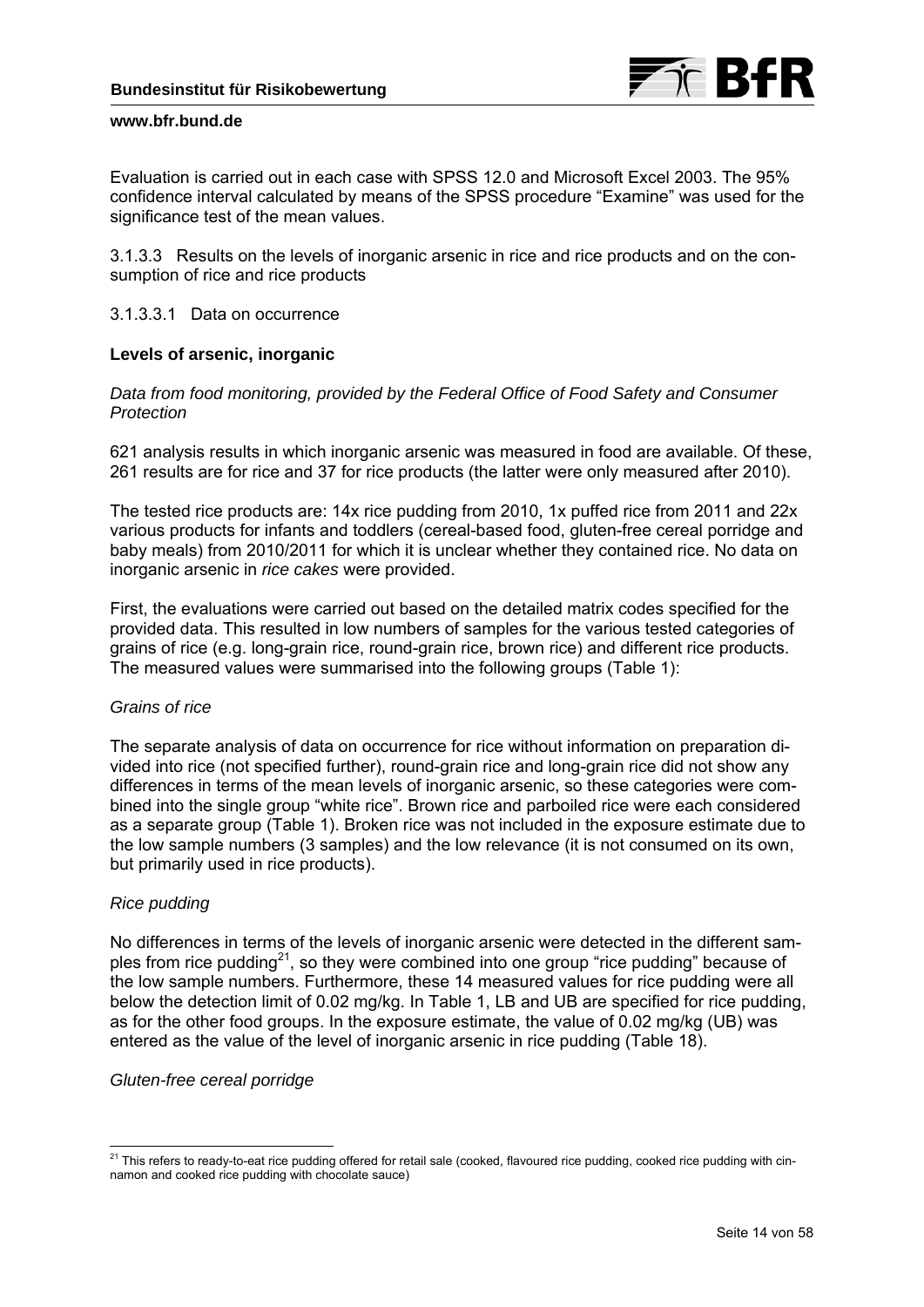

From the food items for infants and toddlers, the gluten-free cereal porridge products were combined into a group. The data on occurrence relate to the dried product and not the prepared, ready-to-eat product. These data were shown in Table 1 but could not be included in the exposure estimate because no information was available on whether and to what extent the products contained rice.

Data on the levels in cereal-based foods (n=3) and infant meals (n=6) were not included in the evaluation because no information was available on whether these contained rice.

### *Puffed rice*

A relatively high level of inorganic arsenic was determined for puffed rice (0.16 mg/kg). However, because only a single value was available here, this content value was not included in the exposure estimate. The evaluation of the data on levels in puffed rice provided by the LGL described below did not confirm this high value.

### Other aspects of data preparation

No differences depending on the analytical method used were detected for any of the analysed rice types or rice products in terms of the mean levels.

Data on occurrence for 20 samples for which a detection limit of  $>0.1$  mg/kg (detection limit was 0.2 mg/kg) was specified were removed from the valid data set (15x grains of rice, 5x parboiled rice).

Different methods of handling values under the detection or quantification limit changed the results by up to 20% for the data provided. The greatest difference was evident in the white rice group, with a deviation of 23% between lower bound ( $LB =$  the value 0 is assumed for all values below the detection or quantification limit) and upper bound (UB = the detection or quantification limit is taken as the value for all values below the detection or quantification limit). To take this degree of uncertainty into account, data evaluation was carried out for LB and UB assumptions.

The measurements for inorganic arsenic in rice and rice products all come from the year 2010 or 2011, and no significant differences are evident between the two years.

|                             | Ν   | LВ    | UB    |
|-----------------------------|-----|-------|-------|
| White rice*                 | 190 | 0.070 | 0.086 |
| Brown rice**                | 10  | 0.089 | 0.099 |
| Rice, parboiled             | 38  | 0.080 | 0.097 |
| Rice pudding                | 14  | 0.000 | 0.020 |
| Gluten-free cereal porridge | 13  | 0.119 | 0.122 |

**Table 1: Levels of inorganic arsenic in rice, data from food monitoring in the years 2010 and 2011, mg/kg** 

\* Without information on preparation; rice (not specified further), round-grain rice, long-grain rice are summarised into this group \*\* Referred to as "rice, unmilled" in the data transfer

UB: upper bound N: Number of analysis results

Insufficient information was available to allow a differentiated evaluation of data on occurrence in relation to origin. For example, only three samples with the information "Origin USA" were available. Rice from Italy contained slightly higher levels of inorganic arsenic than rice

LB: lower bound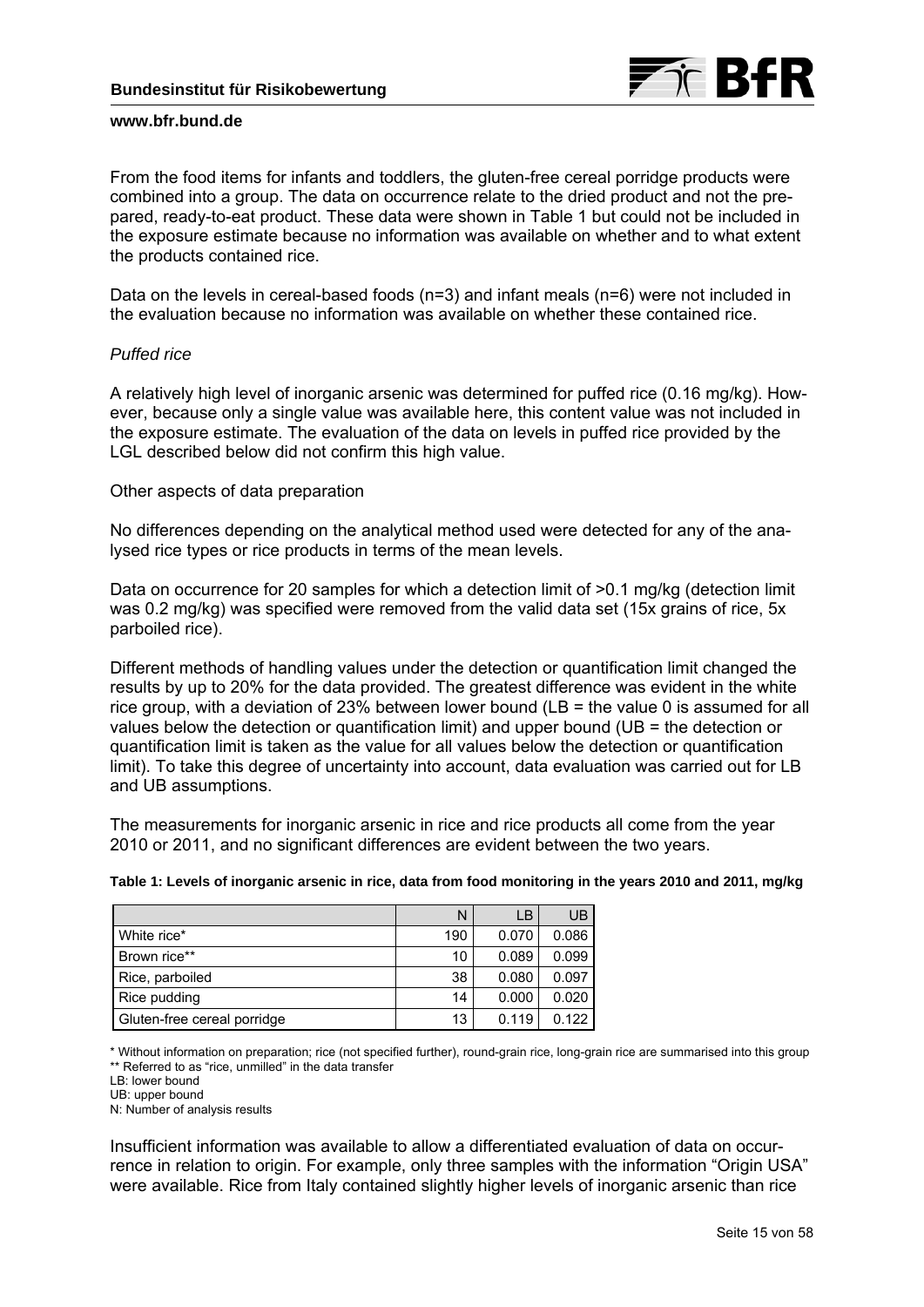from Germany<sup>22</sup>, other EU countries and Asia. However, the differences were not statistically significant. The values in rice from Asia were marginally lower than those in rice from Germany and other EU countries, but these differences were also not statistically significant.

# *Data from food monitoring, provided by the LGL*

The analysis results of the LGL were summarised according to the food groups shown in Table 2.

| Table 2: Number of analysed samples of the LGL (2012) per food group |  |  |  |  |
|----------------------------------------------------------------------|--|--|--|--|
|                                                                      |  |  |  |  |

| Grains of rice                                     | 74 |
|----------------------------------------------------|----|
| Grains of rice (other than those listed below)*    | 24 |
| Long-grain rice, parboiled                         | 4  |
| Long-grain rice, without information on parboiling | 40 |
| Boil-in-bag rice                                   | 6  |
| Brown rice **                                      | 6  |
| <b>Rice cakes</b>                                  | 51 |
| Instant rice-based baby food***                    | 25 |
| Snacks with rice (sweet/savoury)                   | 10 |
| Puffed rice                                        | 3  |
| Chocolate rice                                     | 4  |
| Rice crackers                                      | 3  |

\* Without information on preparation; rice (nsf = not specified further), sticky rice, basmati rice, jasmine rice, oryza, round-grain rice, golden rice and mountain rice are grouped together here

\*\* Designated as "natural or whole-grain rice" in the data transferred by the LGL

\*\*\* Transferred as creamed rice, rice flakes

-

With respect to the mean levels of inorganic arsenic, slight differences were evident between grains of rice, long-grain rice (parboiled or no information on parboiling) and boil-in-bag rice, although these were not statistically significant. This could be due to the low number of samples in some food categories. For this reason, these categories are grouped together in further tables. Brown rice contained higher mean values as compared to the other "Grains of rice" categories. However, this difference is not statistically significant, which could also be due to low numbers of samples. Nevertheless, the data on the level of inorganic arsenic in brown rice are shown separately.

The mean value of inorganic arsenic levels in rice cakes is higher than that of grains of rice and all other rice products, and this difference is statistically significant. The second highest level of inorganic arsenic was detected for the category of instant rice-based baby food. The difference was statistically significant in relation to the other rice products and grains of rice, but not statistically significant for brown rice.

 $^{22}$  Information on the origin "Germany" of the samples was taken from the data transferred by the monitoring bodies. No information on the area of cultivation was available.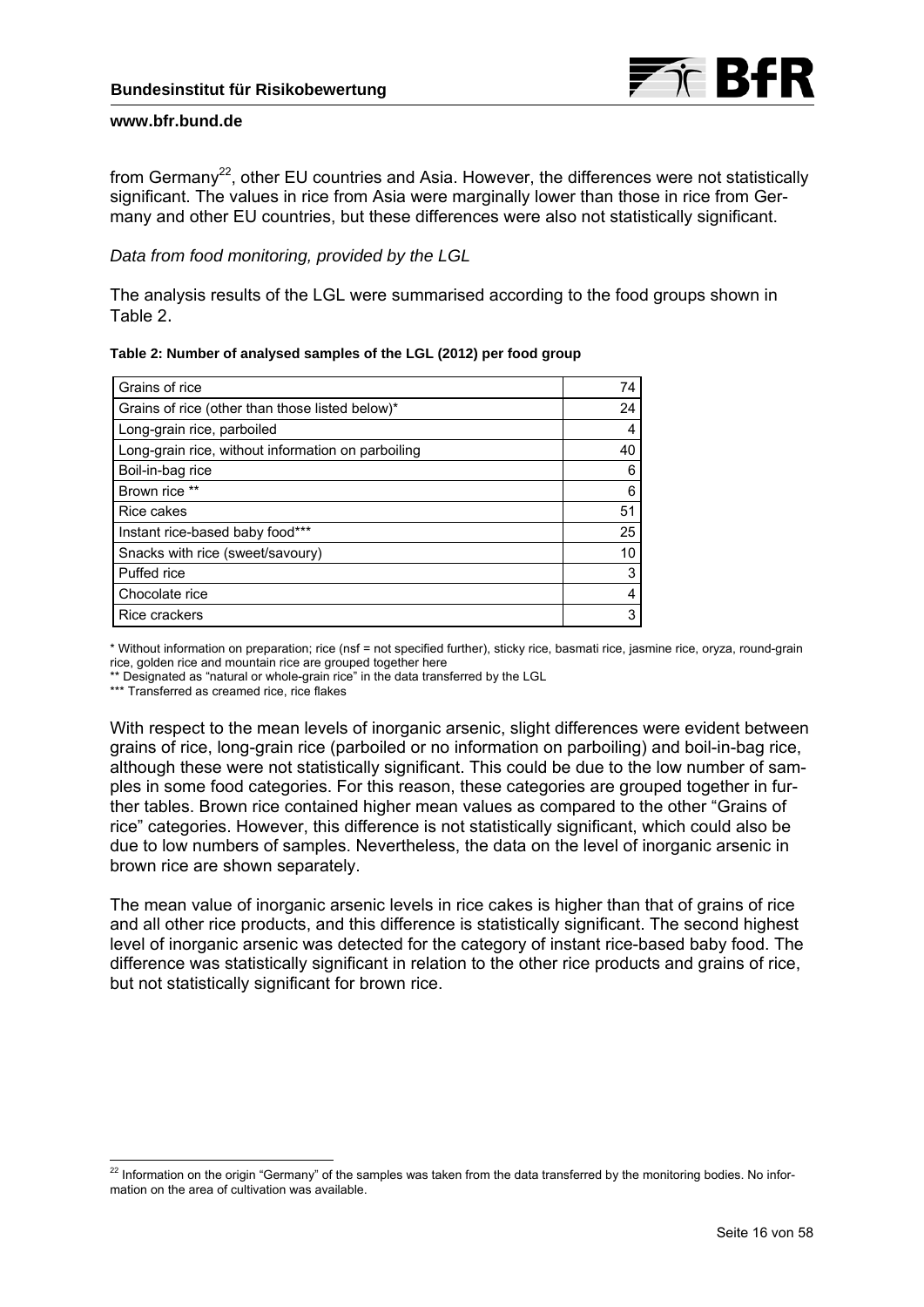#### **Table 3: Mean and high levels of inorganic arsenic in rice and rice products, data from the LGL from the years 2010–2011, mg/kg (LGL 2012)**

|                                                                                                             | Valid N | Mean value | 95th percentile |
|-------------------------------------------------------------------------------------------------------------|---------|------------|-----------------|
| Total                                                                                                       | 166     | 0.161      | 0.312           |
| White rice (long-grain rice, parboiled; long-grain rice, no<br>information on parboiling; boil-in-bag rice) | 74      | 0.101      | 0.200           |
| Brown rice**                                                                                                | 6       | 0.141      | $0.231*$        |
| Rice cakes                                                                                                  | 51      | 0.260      | 0.425           |
| Instant rice-based baby food ****                                                                           | 25      | 0.187      | 0.309           |
| Snacks with rice (sweet/savoury)***                                                                         | 10      | 0.053      | $0.107*$        |

\* Skewed towards maximum due to low number of samples

\*\* Designated as "Natural or whole-grain rice" in the data transferred by the LGL

\*\*\* Designated as puffed rice, chocolate rice and rice crackers in the data transferred by the LGL

\*\*\*\* Designated as creamed rice, rice flakes in the data transferred by the LGL

Lower levels of inorganic arsenic were detected for the group "Snacks with rice, sweet/savoury" (puffed rice, chocolate rice and rice crackers) than for the other evaluated groups. At 0.050 mg/kg, the mean level of the three samples of puffed rice was considerably lower than the level of the BVL's single sample (0.16 mg/kg).

# Data from ÖKO-TEST 6/2012

The information from the publication of an investigation on levels of various contaminants (including inorganic arsenic) in rice cakes is not available as individual measured values. Instead, statements are made on the concentration range in which the levels in the tested products lie. These are displayed for inorganic arsenic in Table 4 and compared to the data from the LGL grouped according to the same criteria.

| Table 4: Comparison of the tests of rice cakes for inorganic arsenic from ÖKO-TEST 06/2012 and LGL |  |
|----------------------------------------------------------------------------------------------------|--|
| (2012)                                                                                             |  |

|               | ÖKO-TEST 06/2012 |         | LGL, 2010-2011 |         |  |
|---------------|------------------|---------|----------------|---------|--|
| [mg/kg]       | Frequency        | Percent | Frequency      | Percent |  |
| $0 - 0.05$    |                  | $0\%$   |                | $0\%$   |  |
| $0.05 - 0.10$ |                  | 5%      |                | 8%      |  |
| $0.10 - 0.20$ |                  | 55%     |                | 14%     |  |
| >0.20         | 8                | 40%     | 40             | 78%     |  |

From this table, it is evident that the levels of inorganic arsenic in rice cakes reported by the LGL are higher than those published by the ÖKO-TEST magazine. In both random samples, levels of at least 0.05 mg/kg were detected in all products. For both data sources, the lowest percentage of samples was in the group 0.05–0.10 mg/kg ("slightly elevated" according to ÖKO-TEST classification), with 5% in the case of ÖKO-TEST and 8% in the case of LGL. The test series differed in terms of the ratio of distribution of the levels to the categories >0.20 mg/kg and 0.10–0.20 mg/kg. In the case of ÖKO-TEST, more samples are in the group with low values (55% as compared to 40%); in the case of LGL, 78% of the samples are assigned to the group with values greater than 0.20 mg/kg and only 14% to the group 0.10–0.20 mg/kg.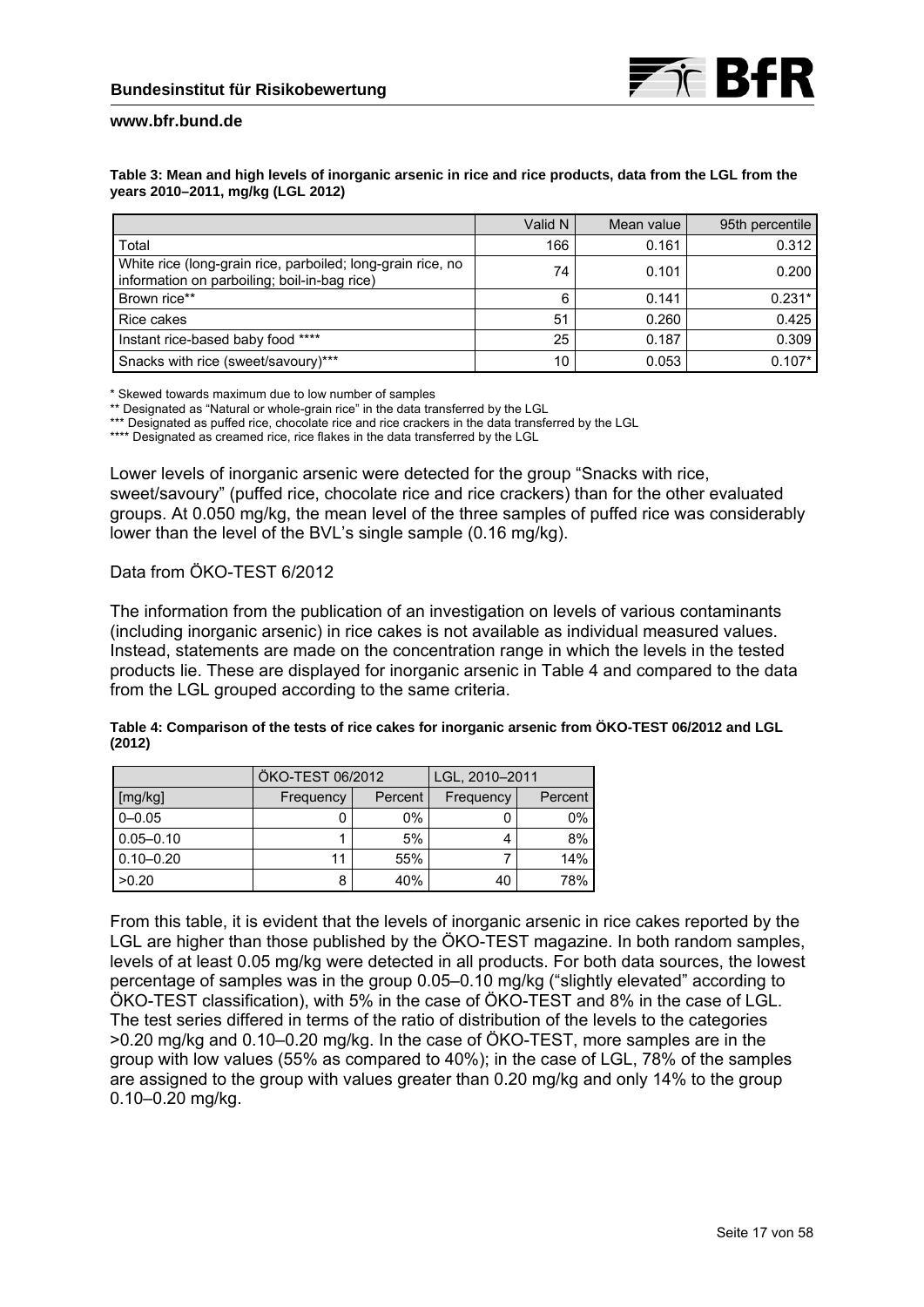

# **Levels of total arsenic**

1,691 analysis results from 2000–2012 were provided on levels of total arsenic in rice and products that may contain rice. 131 of these samples were excluded because they did not belong to the food group being considered. The remaining 1,560 analysis results will be examined below.

First, evaluations were carried out based on the detailed matrix codes for the individual analysed food items specified with the transferred data. To avoid sample numbers that were too low, the following food groups were formed:

### *White rice*

A differentiation of the analysis results for white rice according to long-grain rice, round-grain rice and parboiled rice is possible. The initial separate evaluation of the levels in long-grain rice (n=298) (0.149 mg/kg), round-grain rice (n=74) (0.153 mg/kg), parboiled rice (n=153)  $(0.157 \text{ mg/kg})$  and wild rice  $(n=18)$   $(0.145 \text{ mg/kg})$  did not show any significant differences in the mean levels of total arsenic, so these were summarised into a group "white rice" (nto $t_{\text{rad}}$ =1,032) together with rice that was not specified further (n=489) (0.131 mg/kg). Mean levels in this group were between 0.14 (LB) and 0.144 (UB) mg total arsenic/kg (Table 5).

Due to the low number of analysed samples (n=18, mean level of total arsenic 0.145 mg/kg) and the low relevance (it is not consumed on its own, but primarily used in rice products), broken rice is not included in the exposure estimate.

# *Brown rice*

No information on the degree of processing was available for approximately 75% of the samples. Data on occurrence for 75 samples could be assigned to the "brown rice"23 group (Table 5). In the remaining samples, higher mean levels of total arsenic were detected for brown rice as compared to white rice. There was a sufficient number of samples for measurements of total arsenic in brown rice to allow this to be considered separately from white rice in the exposure estimate.

# *Rice pudding*

The levels of total arsenic in the different sorts of rice pudding<sup>24</sup> (n=21) that were analysed did not show a large variance and were therefore summarised into the group "rice pudding" for the exposure estimate. The mean values of the levels of total arsenic were between 0.002 (LB) and 0.046 (UB) mg/kg (Table 5). For rice pudding, 19 of the 21 available analysis results were below the quantification limit; a factor between LB and UB of almost 20 was derived from this. To take this degree of uncertainty into account, the exposure estimate was carried out for assumptions according to LB and UB, as for the other food groups.

 $\overline{a}$ 

<sup>&</sup>lt;sup>23</sup> Reported as "unmilled rice" in the transferred data<br><sup>24</sup> This refers to ready-to-eat rice pudding offered for retail sale (cooked, flavoured rice pudding, cooked rice pudding with cinnamon, with fruit and cooked rice pudding with chocolate sauce).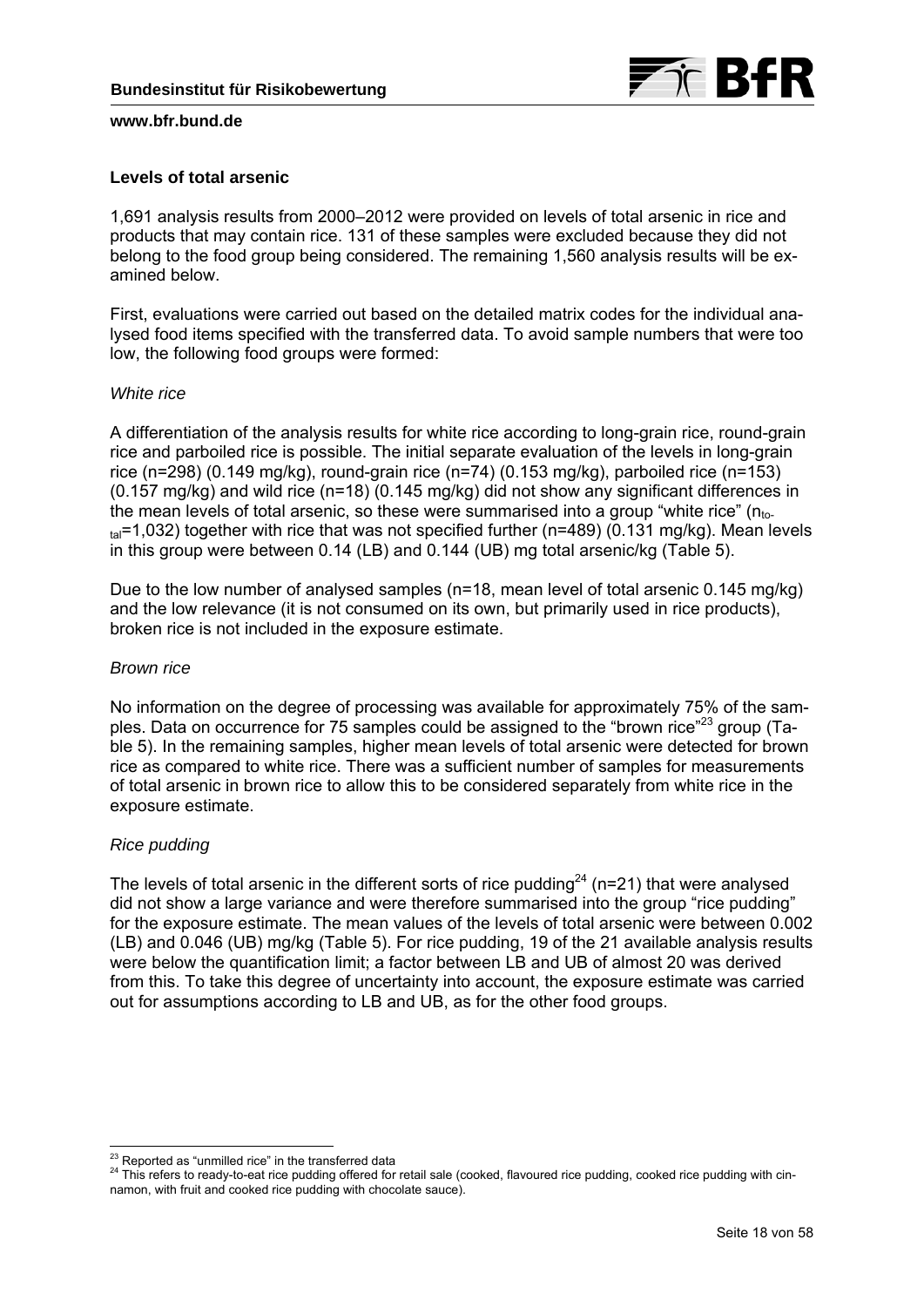

### *Cereal porridges for infants and toddlers*

Cereal porridges for infants and toddlers were first evaluated separately as gluten-free (n=75) and not gluten-free (n=123). However, no relevant differences were evident in terms of the mean levels of total arsenic (mean levels in gluten-free porridges: 0.061 mg/kg; other porridges: 0.060 mg/kg; 95th percentile of levels in gluten-free porridges: 0.200 mg/kg, other porridges: 0.217 mg/kg). The information on occurrence refers to the cereal powder in each case, not to the prepared product ready for consumption. The data on occurrence of this product group could not be included in the exposure estimate because no information was available on whether and to which extent the products contained rice.

### *Instant rice-based baby food*

The data on occurrence of rice semolina (n=2, total arsenic 0.160 mg/kg) and rice flakes (n=3, total arsenic 0.205 mg/kg) were used for the exposure estimate of instant rice-based baby food (Table 5). The resulting mean value should be considered uncertain due to the low number of samples in this product group (n=5). The mean level of total arsenic in rice semolina and rice flakes of 0.187 mg/kg is comparable with the mean level of inorganic arsenic in creamed rice and rice flakes of the LGL (0.187 mg/kg, n=25).

### *Snacks with rice*

Data on occurrence of puffed rice and flaked rice were combined in the "Snacks with rice" group (Table 5). A mean level of total arsenic of 0.93 mg/kg was determined for puffed rice (n=3). An analysis result for the level of total arsenic of 0.63 mg/kg was available for flaked rice  $(n=1)$  (Table 5).

### *Rice flour*

At 0.120 mg/kg, the mean levels of total arsenic in rice flour were below the mean levels for white rice. Due to the low number of analysis results (n=4), the value for the level of total arsenic in white rice was used instead of this value. This should be viewed as a conservative approach which, due to the low consumption levels of rice flour, will only have negligible effects on the estimation of the intake of arsenic through the consumption of rice and rice products.

### *Rice starch*

No measurements of total arsenic levels in rice starch were available to the BfR. As with rice flour, the levels in white rice were used for the exposure estimate.

For the following food items, only a small number of analysis results were available; these were not included in the exposure estimate because they could not be reasonably assigned to a group, no consumption data were available, and/or it was not clear whether and to which extent the relevant product contained rice: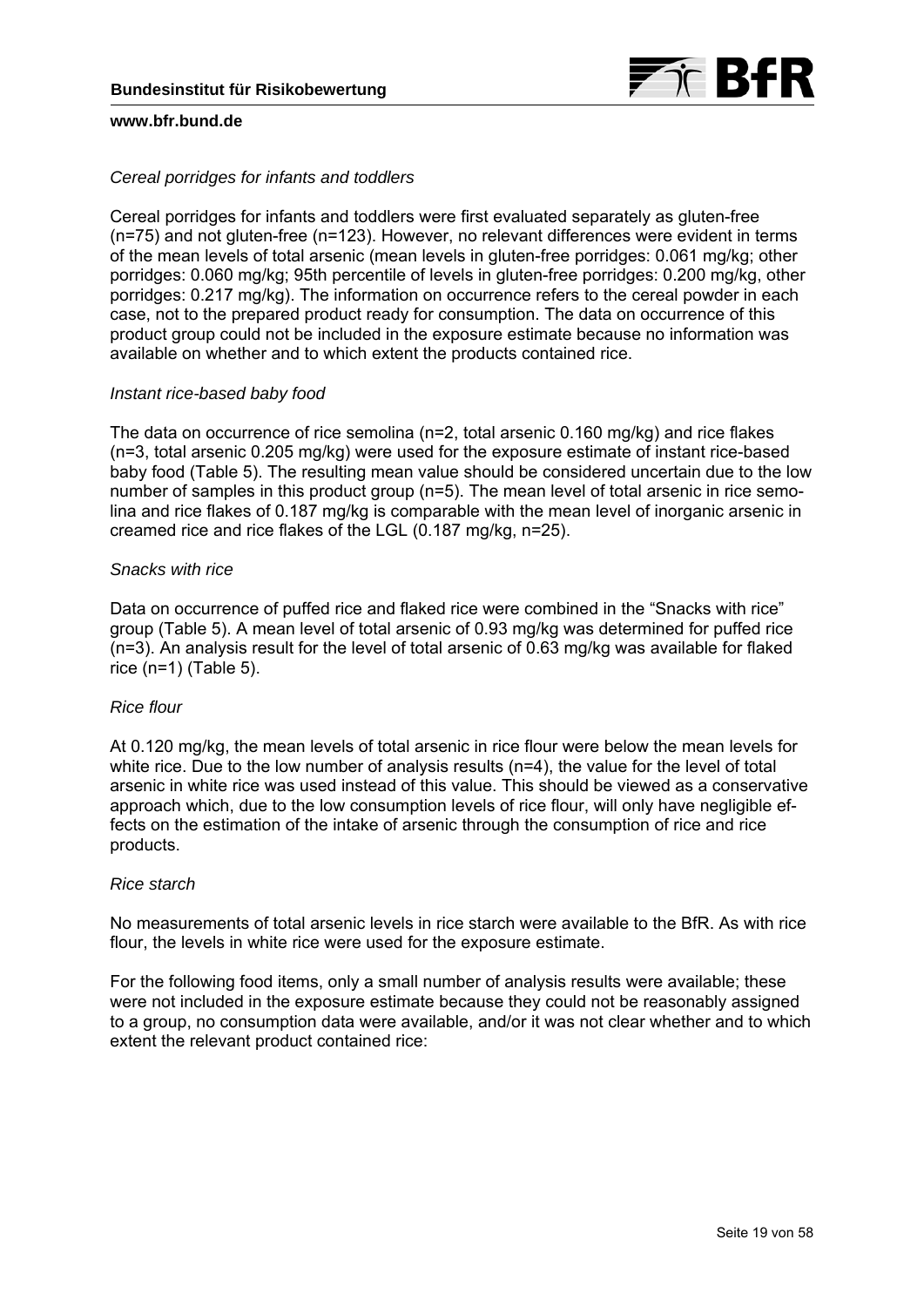

-

- $\triangleright$  "Muesli bars/bites" (n=137, total arsenic 0.006 to 0.18 mg/kg),
- $\triangleright$  "Cereal bars" (n=18, total arsenic 0.008 to 0.02 mg/kg),
- $\triangleright$  "Rice pudding, dessert powder" (n=1, total arsenic 0.025 mg/kg),
- $\triangleright$  Chocolate with addition of other foods (n=12, total arsenic 0.02 to 0.03 mg/kg)<sup>25</sup>
- $\triangleright$  Rice noodles (n=8, total arsenic 0.064 mg/kg)

21 analysis results (of which: 8x rice, nsf; 5x rice, parboiled rice; 6x long-grain rice; 1x roundgrain rice; 1x broken rice) with a detection limit of 0.2 mg/kg were excluded based on the criteria in the EFSA opinion (2009).

Six analysis results were excluded due to the specified reason for sampling. Five of these samples were in a range below the detection limit up to 0.04 mg/kg (1x rice nsf, 3x cereal porridges for babies and toddlers, 1x cereal bars/muesli bars) and one sample of long-grain rice contained 0.21 mg/kg.

An outlier with a level of 15.1 mg/kg was clearly due to a transfer or calculation error because the value in the "Standard measured value" column cannot be derived from the results of the other columns and the sample was not rejected. The value was reset to the value of 0.10 mg/kg in the "MESSERG\_NUM" column, in line with the other samples from the same monitoring body in the same year with the same reason for sampling and the same matrix.

# *Handling values below the detection or quantification limit*

Because the percentage of values below the detection or quantification limit was low as compared to the values that could be quantified, the handling of values below this limit is irrelevant for white rice and brown rice, but did have a considerable effect on the evaluation of the mean levels in cereal porridges (deviation 51%), "Snacks with rice" (deviation 34%) and rice pudding. The specified deviation percentages resulted between lower bound (LB = the value 0 is assumed for all values below the detection or quantification limit) and upper bound (UB = the detection or quantification limit is taken as the value for all values below the detection or quantification limit). In the case of rice semolina and rice flakes, all values were above the detection or quantification limit, so LB and UB match.

<sup>&</sup>lt;sup>25</sup> At 0.028 mg/kg (values under the detection or quantification limit set to half of the detection or quantification limit), the mean level of total arsenic in the twelve samples "440102 Chocolate with additions from other foods" was below the value for chocolate of 0.039 mg/kg (BVL Volume of Tables 2002) measured during food monitoring in 2002. Overall, the range of measured values from 0.02–0.03 mg/kg is below the 90th percentile of 0.07 mg/kg of values from food monitoring in the year 2002.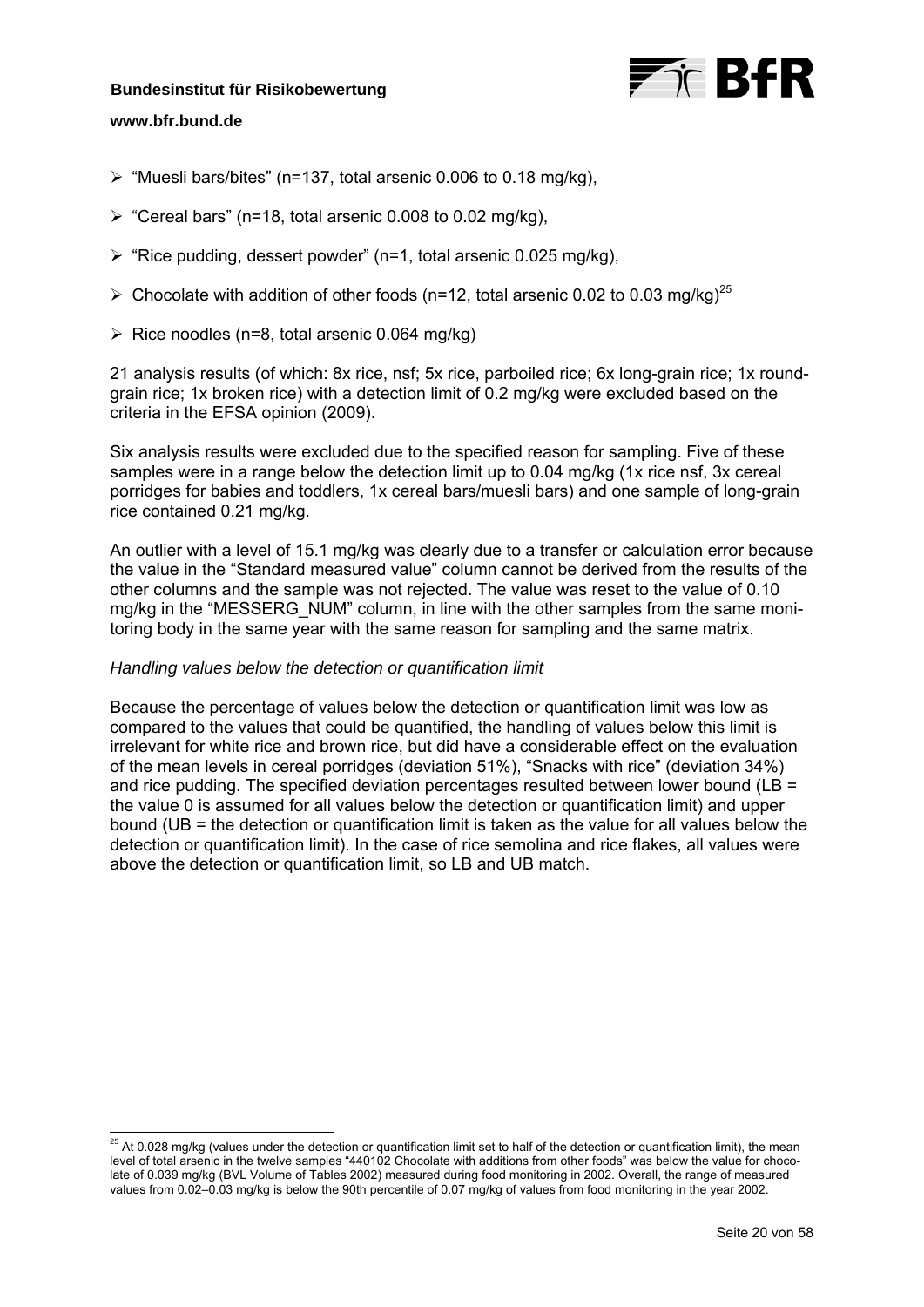

| Table 5: Levels of total arsenic (lower bound and upper bound) in rice and rice products, data from food |  |
|----------------------------------------------------------------------------------------------------------|--|
| monitoring in the years 2000 to 2012, mg/kg, provided by BVL                                             |  |

|                                                   |            | As, total $-$<br>lower bound<br>[mg/kg] | As, total $-$<br>upper bound<br>[mg/kg] |
|---------------------------------------------------|------------|-----------------------------------------|-----------------------------------------|
| White rice*                                       | Valid N    | 1.032                                   | 1,032                                   |
|                                                   | Mean value | 0.140                                   | 0.144                                   |
| Brown rice**                                      | Valid N    | 75                                      | 75                                      |
|                                                   | Mean value | 0.222                                   | 0.222                                   |
| Rice pudding (cooked with fruit, cinnamon, choco- | Valid N    | 21                                      | 21                                      |
| late sauce, or flavoured)                         | Mean value | 0.0025                                  | 0.0458                                  |
| Cereal porridges for infants & toddlers, gluten-  | Valid N    | 75                                      | 75                                      |
| free***                                           | Mean value | 0.049                                   | 0.074                                   |
|                                                   | Valid N    | 4                                       | 4                                       |
| Snacks with rice (sweet/savoury)****              | Mean value | 0.073                                   | 0.098                                   |
|                                                   | Valid N    | 5                                       | 5                                       |
| Instant rice-based baby food*****                 | Mean value | 0.187                                   | 0.187                                   |

\* Referred to as rice, not specified further; round-grain rice and long-grain rice, parboiled; wild rice in the data transfer \*\* Referred to as "rice, unmilled" in the data transfer

\*\*\* Data were not used for the exposure estimate.

\*\*\*\* Referred to as puffed rice (not specified further, savoury, coated), flaked rice in the data transfer

\*\*\*\*\* Referred to as rice semolina, rice flakes in the data transfer

### *Ratio of inorganic arsenic to total arsenic*

207 analysis results for rice and rice-based food items in which inorganic arsenic and total arsenic were detected are available from the food monitoring data provided by the BVL. Of these, 193 data sets relate to rice and 14 to rice pudding.

A mean value was calculated for the measurement results of 137 rice samples in which inorganic arsenic and total arsenic were detected. Data sets in which the level of inorganic arsenic or total arsenic was below the detection limit or for which a higher level of inorganic arsenic than total arsenic was calculated were not included in the mean value. With these measurement results, the mean proportion of inorganic arsenic in total arsenic was 62%. The range of the 5th to 95th percentile was between 27% and 86%.

The difference between the levels of inorganic arsenic (Table 1) and total arsenic (Table 5/text above Table 5) was greater in gluten-free cereal porridges than in white rice. This can probably be attributed to the fact that samples with different cereal compositions or proportions of rice were used for gluten-free cereal porridge samples in the test for inorganic arsenic and total arsenic.

# *Data from the EFSA (2009, 2014) on levels of arsenic in rice and rice products*

15 European countries responded to the EFSA's request in July 2008 to submit data on arsenic concentrations in food. However, 98% of these data related to measurements of total arsenic in food and did not differentiate between organic and inorganic arsenic (EFSA 2009). In the data on rice and rice products (approx. 200 analysis results) evaluated in the EFSA's opinion (2009), the percentage of inorganic arsenic in total arsenic was between 50% and 60%. In the literature, the percentage of inorganic arsenic in total arsenic in rice is described with a large span of 27 to 93% (Meharg et al. 2008, Torres-Escribano et al. 2008, Jorhem et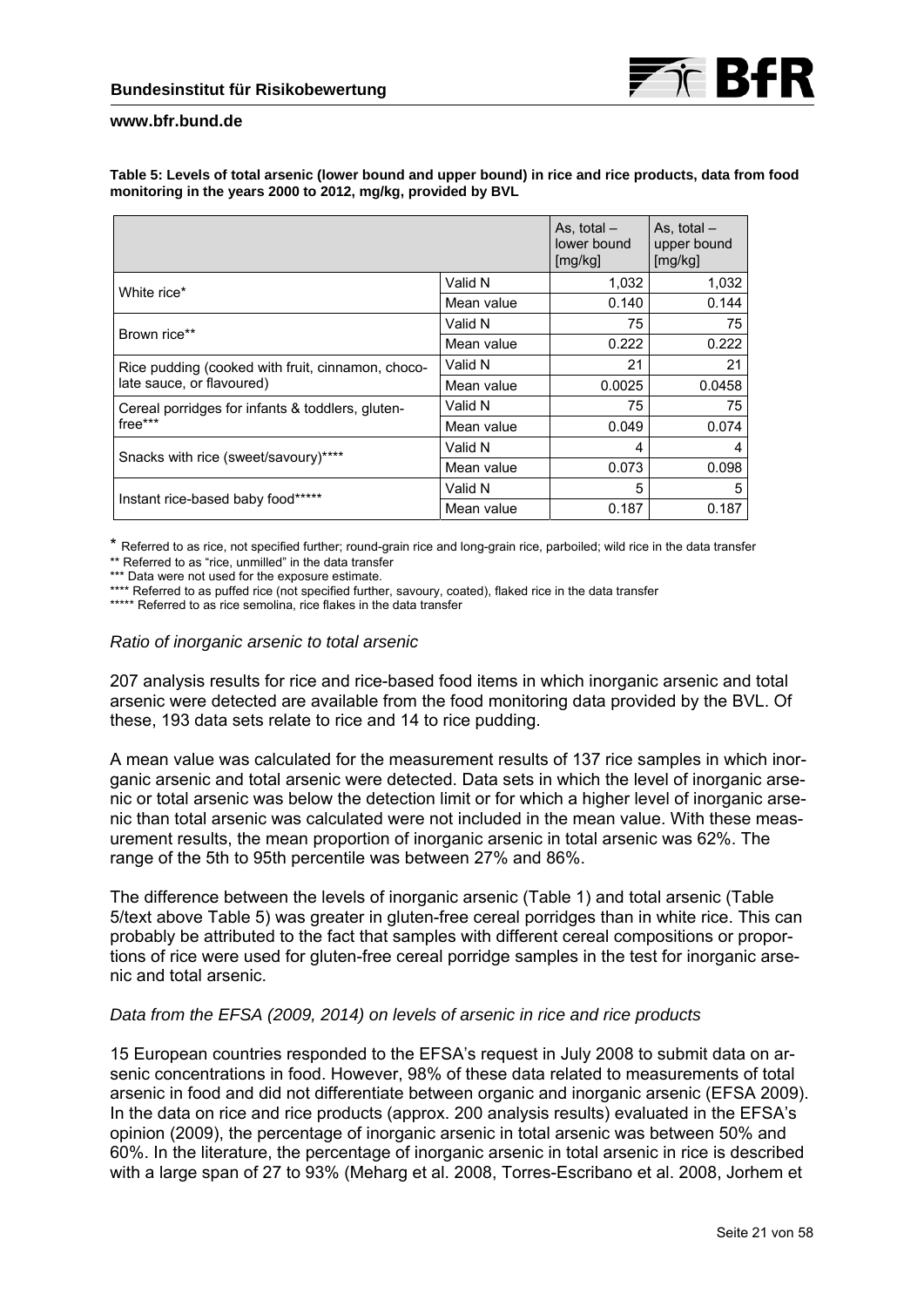al. 2008). In the EFSA opinion (2009), the exposure estimate of inorganic arsenic in specific food categories (terrestrial food) was based on scenarios of 50%, 70% and 100% inorganic arsenic in total arsenic.

The levels of total arsenic in rice and rice products according to the EFSA (2009) are shown in Table 6.

| Food                    | N     | $<$ LOD | Type | P <sub>5</sub> | Median | Mean   | P <sub>95</sub> | Max.   |
|-------------------------|-------|---------|------|----------------|--------|--------|-----------------|--------|
| Grains of rice          | 1,122 | 9.80%   | LB   | 0.0000         | 0.1100 | 0.1362 | 0.3600          | 1.1800 |
|                         |       |         | UB   | 0.0240         | 0.1100 | 0.1424 | 0.3600          | 1.1800 |
| Rice products           | 314   | 28%     | LB.  | 0.0000         | 0.1000 | 0.1422 | 0.3900          | 1.9800 |
|                         |       |         | UB   | 0.0200         | 0.1000 | 0.1659 | 0.3900          | 1.9800 |
| Rice-based<br>baby food | 19    | 21%     | LB.  | 0.0000         | 0.1610 | 0.1496 | 0.2760          | 0.2760 |
|                         |       |         | UB.  | 0.0109         | 0.1610 | 0.1575 | 0.2760          | 0.2760 |

**Table 6: Levels of total arsenic in rice, rice products and rice-based baby food in mg/kg (EFSA 2009)** 

LOD = Limit of detection

In March 2014, a further EFSA opinion on food-related exposure of the population in Europe to inorganic arsenic was published (EFSA 2014). This exposure estimate was primarily based on data on total arsenic in food, too. For some food groups, for example rice and rice products, measurement results on levels of inorganic arsenic were also available. The values for levels of inorganic arsenic for rice and rice products shown in Table 7 were included in the EFSA exposure estimate (2014).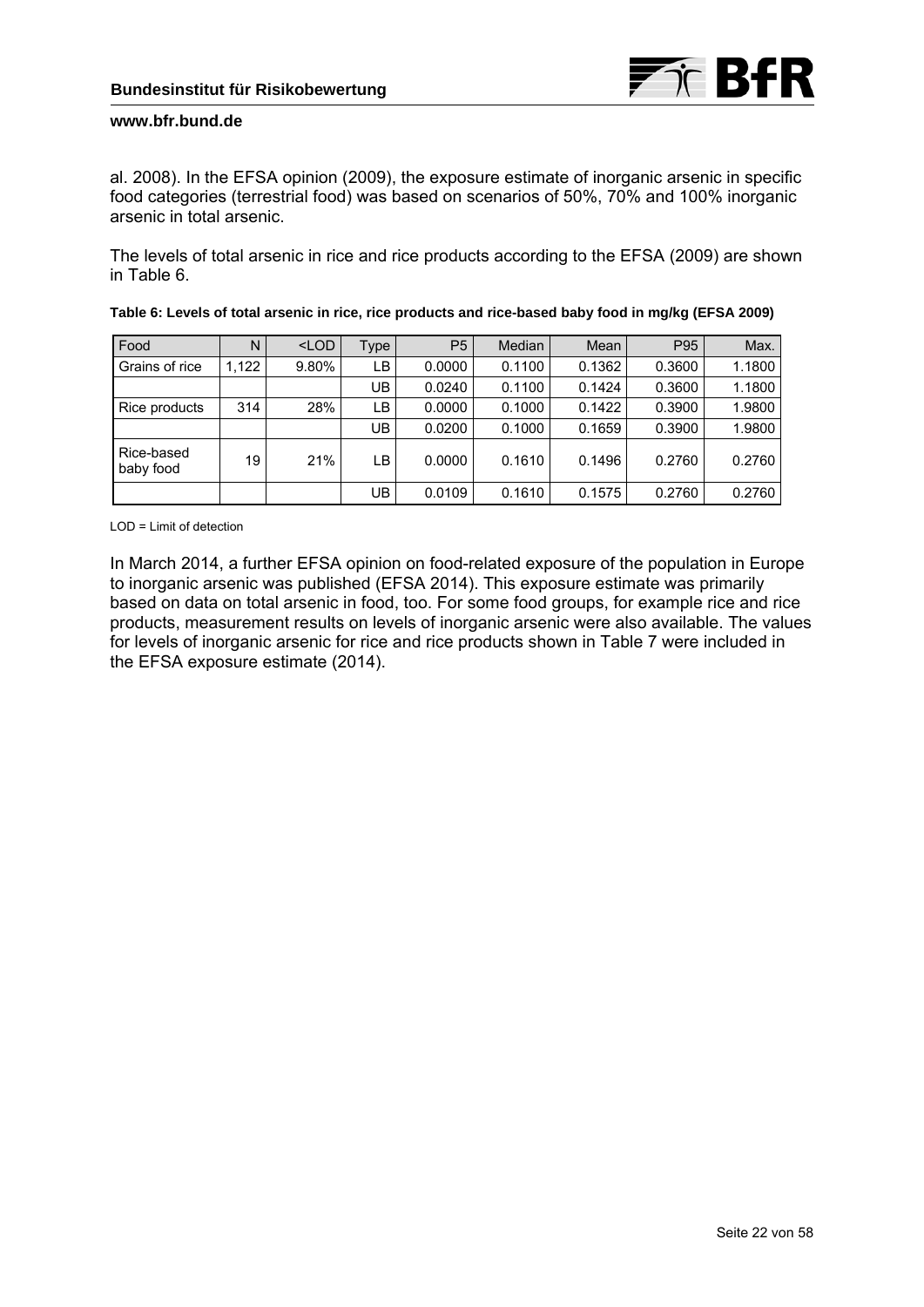

#### **Table 7: Levels of inorganic arsenic in rice and rice products in mg/kg (according to EFSA 2014)**

|                                                                 |                       |                    | Mean estimated value for the level of<br>inorganic arsenic (mg/kg) <sup>n</sup> |           |       |  |
|-----------------------------------------------------------------|-----------------------|--------------------|---------------------------------------------------------------------------------|-----------|-------|--|
| Food                                                            | N <sub>a</sub>        | $<$ LOD/LOQ $($ %) | <b>LB</b>                                                                       | <b>MB</b> | UB    |  |
| Rice, brown <sup>a</sup>                                        | 122 (94)              | $\overline{2}$     | 0.151                                                                           | 0.152     | 0.153 |  |
| Rice, long-grain <sup>a</sup>                                   | 482 (130)             | 20                 | 0.078                                                                           | 0.088     | 0.099 |  |
| Rice, mixed <sup>b</sup>                                        |                       |                    | 0.092                                                                           | 0.101     | 0.110 |  |
| Rice, parboiled <sup>a</sup>                                    | 156 (70)              | 14                 | 0.092                                                                           | 0.105     | 0.117 |  |
| Rice, red                                                       | 12(<br>12)            | $\mathbf 0$        | 0.162                                                                           | 0.162     | 0.162 |  |
| Rice, white <sup>a</sup>                                        | 299 (189)             | 9                  | 0.084                                                                           | 0.089     | 0.093 |  |
| Rice, wild                                                      | 25(<br>8)             | 24                 | 0.072                                                                           | 0.075     | 0.078 |  |
| Rice (unspecified) <sup>a</sup>                                 | 1,112 (201)           | 10                 | 0.079                                                                           | 0.094     | 0.108 |  |
|                                                                 |                       |                    |                                                                                 |           |       |  |
| Unleavened bread, crispbread,<br>rusk (with rice) <sup>d</sup>  |                       |                    | 0.093                                                                           | 0.099     | 0.106 |  |
| Rice bread <sup>d</sup>                                         |                       |                    | 0.093                                                                           | 0.099     | 0.106 |  |
| <b>Rice flakes</b>                                              | 19 <sub>0</sub><br>2) | 24                 | 0.073                                                                           | 0.076     | 0.080 |  |
| Rice flakes and chocolate <sup>e</sup>                          |                       |                    | 0.061                                                                           | 0.075     | 0.089 |  |
| Rice porridge <sup>b</sup>                                      |                       |                    | 0.092                                                                           | 0.101     | 0.110 |  |
| Rice, popped <sup>f</sup>                                       |                       |                    | 0.108                                                                           | 0.111     | 0.115 |  |
| Fine bakery wares (with rice) $c$                               | 31)<br>41 (           | $\Omega$           | 0.261                                                                           | 0.261     | 0.261 |  |
| Rice drink <sup>a</sup>                                         | 60)<br>66 (           | 27                 | 0.011                                                                           | 0.012     | 0.012 |  |
| Ready-to-eat meal for children,<br>cereal-based (with rice)     | 14(<br>6)             | $\mathbf 0$        | 0.107                                                                           | 0.107     | 0.107 |  |
| Cereal-based food for infants<br>and young children (with rice) | 52 (20)               | $\Omega$           | 0.133                                                                           | 0.133     | 0.133 |  |
| Fibre supplements (based<br>on<br>rice)                         | 8)<br>14 (            | $\Omega$           | 1.486                                                                           | 1.486     | 1.486 |  |
| Rice-based meals                                                | 12(<br>1)             | 33                 | 0.040                                                                           | 0.045     | 0.050 |  |
| Starchy pudding (with rice)                                     | 14(11)                | 36                 | 0.070                                                                           | 0.081     | 0.092 |  |

LOD/LOQ = Limit of detection/quantification<br><sup>a</sup> Mean values calculated exclusively on the basis of measured values on levels of inorganic arsenic

<sup>a</sup> Mean values calculated exclusively on the basis of measured values on levels of inorganic arsenic<br><sup>b</sup> Because fewer than ten values were available, the mean estimated values for the average levels in all analysed rice were used

**c** Mainly rice cakes

**<sup>d</sup>**Mean estimated value based on the average levels in five samples of rice bread, six samples of unleavened bread, crispbread and rusk

**<sup>e</sup>**Mean estimated value based on the average levels in three samples of rice flakes with chocolate and the samples of rice flakes

**f** Estimated values derived from the average concentration of three samples of rice, popped with sugar and eight samples of rice popped<br><sup>g</sup> Number of measured values, with number of measured values for inorganic arsenic in brackets

" In the case of the food items designated with "a", only the measured values for levels of inorganic arsenic were included. For the other food items, the measured values for levels of inorganic arsenic (if available) were combined with estimated values for the level of inorganic arsenic based on measured values for the level of total arsenic (assumption for rice-based food items: 70% of total arsenic is inorganic arsenic).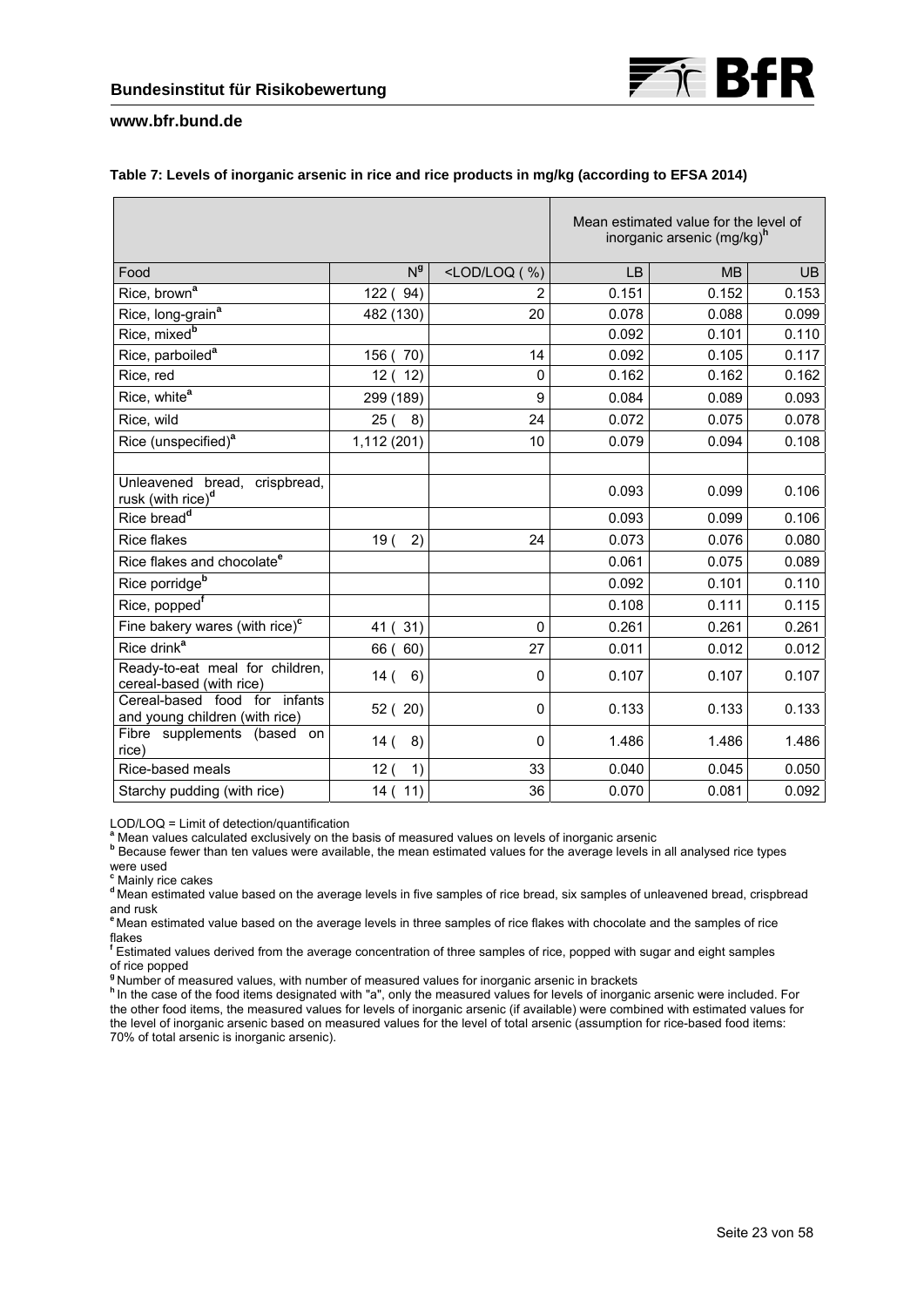

# 3.1.3.3.2 Consumption data on rice and rice products

# **NVS II – 14 to 80 age group**

In the following, the 14 to 80 age group will also be referred to as the "adult" group in order to distinguish it from the age groups of children and adolescents investigated in other nutrition studies.

For the evaluation of NVS II, four food groups were created for the consumption of rice and rice products. The "grains of rice" group combines white rice, brown rice, parboiled rice and wild rice<sup>26</sup>. "Snack with rice (sweet/savoury)" comprises sweets containing rice, such as cereal bars, crisped rice or puffed rice. Rice cakes form their own group and were evaluated individually. The consumption of rice flour and rice starch forms an additional group.

Long-term consumption in g/d and in relation to body weight (b.w.) is shown in Table 8 based on all respondents (i.e., the total study population) as well as consumers only.

|                                    |         | g/d                       |                   | g/kg b.w./day             |                   |  |
|------------------------------------|---------|---------------------------|-------------------|---------------------------|-------------------|--|
|                                    |         | Total study<br>population | Consumers<br>only | Total study<br>population | Consumers<br>only |  |
|                                    | Valid N | 15,371                    | 13,017            | 15,371                    | 13,017            |  |
| Grains of rice                     | Mean    | 15.3                      | 18.1              | 0.211                     | 0.249             |  |
|                                    | P95     | 47.0                      | 49.5              | 0.650                     | 0.709             |  |
|                                    | Valid N | 15,371                    | 42                | 15,371                    | 42                |  |
| Snack with rice<br>(sweet/savoury) | Mean    | 0.1                       | 20.5              | 0.001                     | 0.305             |  |
|                                    | P95     | 0.0                       | 85.5              | 0.000                     | 1.587             |  |
|                                    | Valid N | 15,371                    | 80                | 15,371                    | 80                |  |
| Rice cakes                         | Mean    | 0.1                       | 9.7               | 0.001                     | 0.154             |  |
|                                    | P95     | 0.0                       | 30.0              | 0.000                     | 0.481             |  |
|                                    | Valid N | 15,371                    | 37                | 15,371                    | 37                |  |
| Rice flour,<br>Rice starch         | Mean    | 0.0                       | 0.4               | 0.000                     | 0.005             |  |
|                                    | P95     | 0.0                       | 1.0               | 0.000                     | 0.015             |  |

**Table 8: Long-term (monthly average) consumption level in [g/d] and [g/kg b.w./day] according to NVS II, DISHES** 

The average consumption of grains of rice is 15.3 g/d when all respondents are considered and 18.1 g/d for the group of consumers. The consumption of grains of rice is 0.211 g/d per kg b.w. on average for all respondents and 0.249 g/d per kg b.w. for the consumers. The consumption of rice cakes is 0.1 g/d on average when all respondents are considered and 9.7 g/d in the group of 42 consumers. The proportion of consumers corresponds to less than 0.1% of all respondents. Conclusions drawn for the group of consumers cannot be applied to the population as a whole.

Short-term consumption, specified as the maximum consumption level measured over two days in the 24h-recalls of NVS II, is shown in Table 9 both in g/d and in relation to body weight. The short-term consumption of grains of rice on average is 115.8 g/d and 1.6 g/d per kg b.w. The short-term consumption of rice cakes for high consumers (P95) is 90 g/d or 1.4 g/d per kg b.w. Rice starch is not listed in Table 9 as there were no mentions of its consumption in the 24h-recalls.

<sup>-</sup> $^{26}$  Contains the BLS codes husked rice (C352XXX), unhusked rice (C351XXX), parboiled (C359XXX) and wild rice (C353XXX) with different types of processing and preparation, indicated here by XXX in the BLS code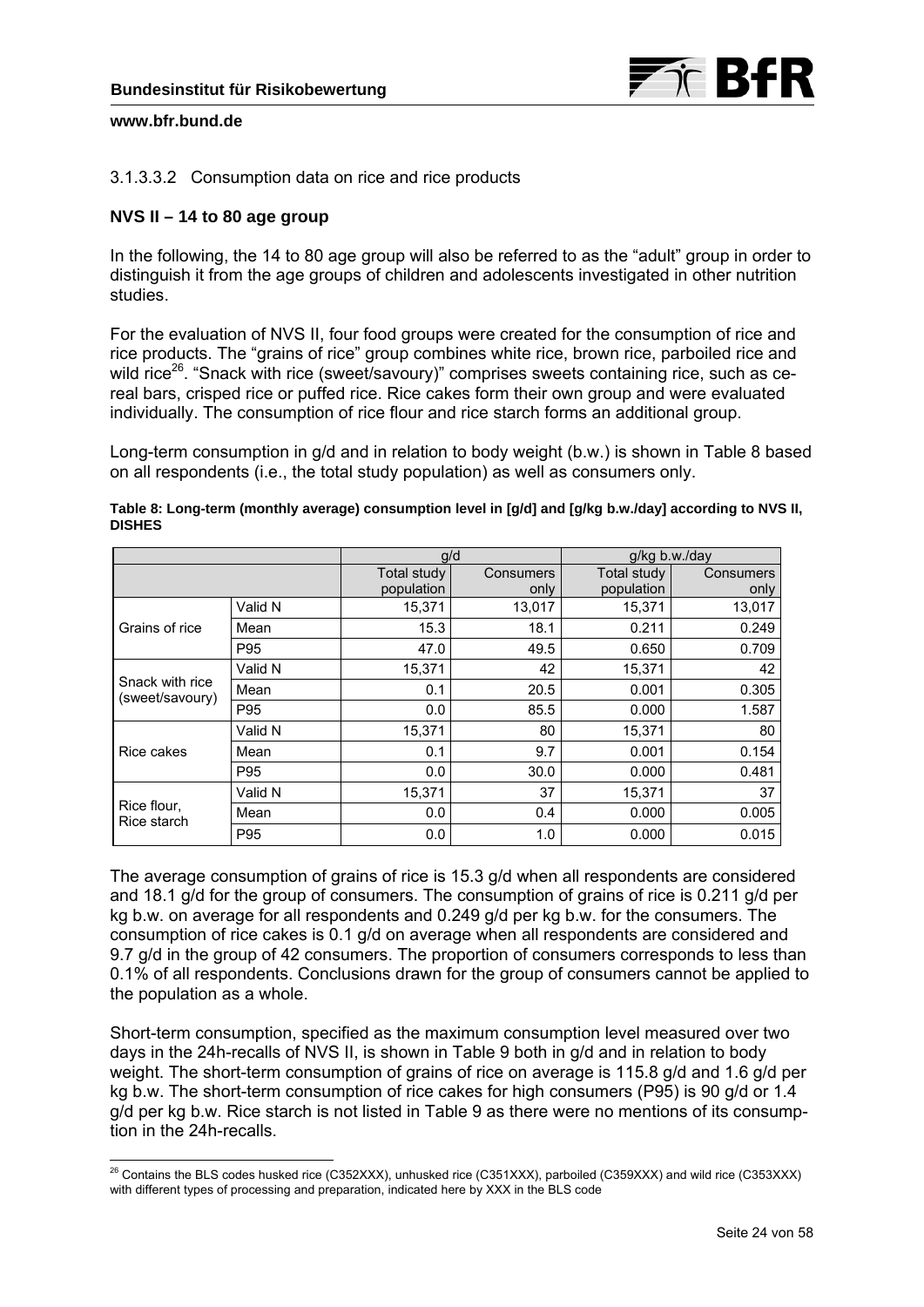

|                 |      | g/d   | g/d per kg b.w. |
|-----------------|------|-------|-----------------|
| Grains of rice  | N    | 2,214 | 2,214           |
|                 | Mean | 115.8 | 1.6             |
|                 | P95  | 231.0 | 3.3             |
| Snack with rice | N    | 50    | 50              |
| (sweet/savoury) | Mean | 65.9  | 0.8             |
|                 | P95  | 300.0 | 3.5             |
| Rice cakes      | N    | 65    | 65              |
|                 | Mean | 42.5  | 0.6             |
|                 | P95  | 90.0  | 1.4             |
| Rice flour      | N    | 68    | 68              |
|                 | Mean | 4.7   | 0.1             |
|                 | P95  | 9.7   | 0.2             |

**Table 9: Short-term consumption level in [g/d] and [g/kg b.w./day] according to NVS II, 24h-recall\* (Consumers)** 

\* Two 24hr-recalls took place on independent days.

Table 10 compares the consumption levels for grains of rice in NVS II with the assumed consumption levels taken from the LGL (2012). The results regarding the amount of grains of rice consumed per day in NVS II for both long-term and short-term intake scenarios are in a similar range to the consumption levels in the Bavarian Food Consumption Survey used by the LGL for its exposure assessments (LGL 2012).

| Table 10: Comparison of consumption of grains of rice [g/d] in Bavarian Food Consumption Survey and |  |  |
|-----------------------------------------------------------------------------------------------------|--|--|
| <b>NVS II</b>                                                                                       |  |  |

|                          | Rice consumption level ac-<br>Rice consumption<br>cording to Bavarian Food<br>level according to<br><b>Consumption Survey (LGL</b><br>NVS II,<br><b>DISHES</b><br>2012 |          | Rice consumption<br>level according to<br>NVS II<br>24h-recall |  |  |  |
|--------------------------|------------------------------------------------------------------------------------------------------------------------------------------------------------------------|----------|----------------------------------------------------------------|--|--|--|
| Long-term intake         |                                                                                                                                                                        |          |                                                                |  |  |  |
| Average consumers (Mean) | $14$ g/d                                                                                                                                                               | $15$ g/d | $10$ g/d                                                       |  |  |  |
| High consumers (P95)     | $42$ g/d                                                                                                                                                               | 47 g/d   | 57 g/d                                                         |  |  |  |
| Short-term intake        |                                                                                                                                                                        |          |                                                                |  |  |  |
| High consumers (P95)     | $250$ g/d                                                                                                                                                              |          | $231$ g/d                                                      |  |  |  |

# **EsKiMo study – 6-11 and 12-17 age groups**

For the evaluation of the EsKiMo study, four groups were created once more. The "grains of rice" group includes white rice, brown rice and parboiled rice<sup>27</sup>. "Snack with rice (sweet/savoury)" comprises foods that contain rice, such as breakfast cereals, cereal bars, crisped rice or puffed rice. Rice cakes form their own group and were evaluated individually. Rice flour and rice starch represent an additional group. The results of the evaluation of the

 $\overline{a}$  $^{27}$  Contains the BLS codes husked rice (C352XXX), unhusked rice (C351XXX),parboiled (C359XXX) with different types of processing and preparation, indicated here by XXX in the BLS code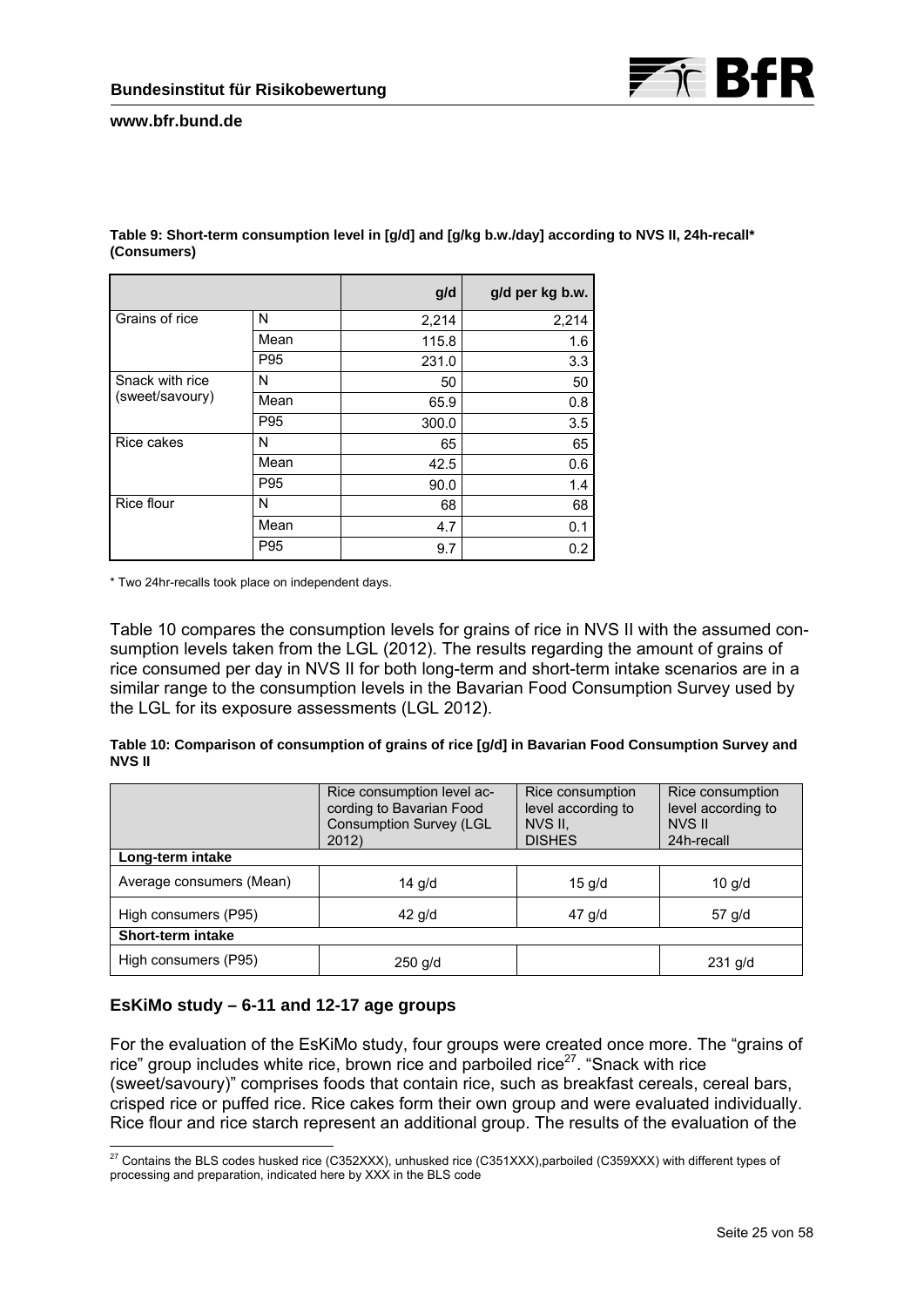

EsKiMo study for 6-11 year-old and 12-17 year-old children and adolescents are illustrated in Table 11.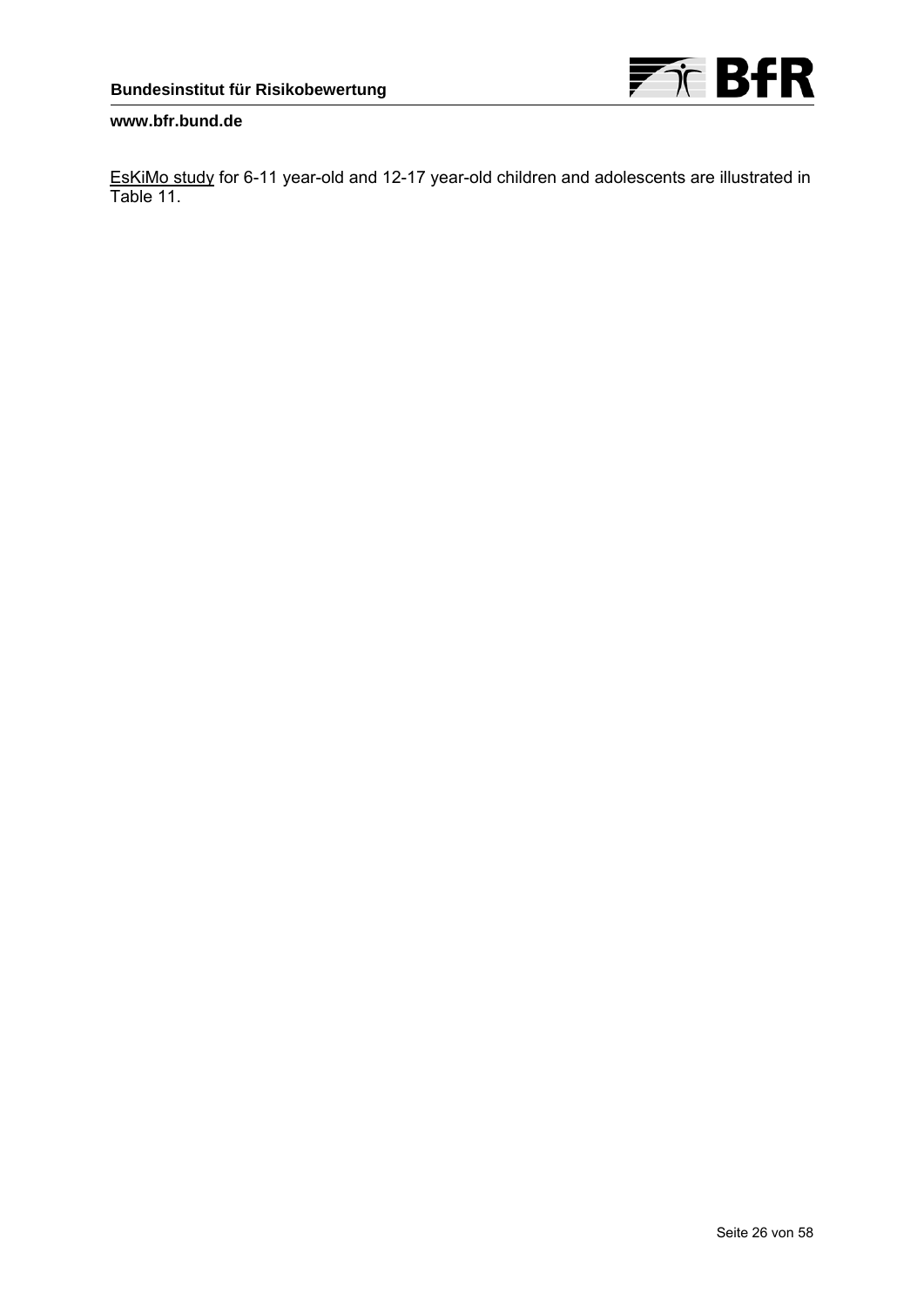

|                                    |      | 6-11 year-olds               |                          |                              |                          | 12-17 year-olds              |                          |                              |                          |
|------------------------------------|------|------------------------------|--------------------------|------------------------------|--------------------------|------------------------------|--------------------------|------------------------------|--------------------------|
|                                    |      | g/d                          |                          | g/d per kg b.w.              |                          | g/d                          |                          | g/d per kg b.w.              |                          |
|                                    |      | Total<br>study<br>population | <b>Consumers</b><br>only | Total<br>study<br>population | <b>Consumers</b><br>only | Total<br>study<br>population | <b>Consumers</b><br>only | Total<br>study<br>population | <b>Consumers</b><br>only |
|                                    | N    | 1,155                        | 407                      | 1,155                        | 407                      | 1,351                        | 1,133                    | 1,351                        | 1,133                    |
| Grains of rice                     | Mean | 13.2                         | 37.6                     | 0.4                          | 1.2                      | 21.8                         | 26.0                     | 0.4                          | 0.5                      |
|                                    | P95  | 59.8                         | 94.9                     | 2.0                          | 3.2                      | 72.0                         | 77.1                     | 1.3                          | 1.5                      |
|                                    | N    | 1,155                        | 103                      | 1.155                        | 103                      | 1,351                        | 280                      | 1,351                        | 280                      |
| Snack with rice<br>(sweet/savoury) | Mean | 1.2                          | 13.8                     | 0.0                          | 0.5                      | 1.4                          | 6.8                      | 0.0                          | 0.1                      |
|                                    | P95  | 8.3                          | 40.0                     | 0.3                          | 1.2                      | 7.7                          | 25.0                     | 0.1                          | 0.5                      |
|                                    | N    | 1,155                        | 17                       | 1,155                        | 17                       | 1,351                        | 25                       | 1,351                        | 25                       |
| Rice cakes                         | Mean | 0.1                          | 7.1                      | 0.0                          | 0.3                      | 0.1                          | 4.7                      | 0.0                          | 0.1                      |
|                                    | P95  | 0.0                          | $16.7*$                  | 0.0                          | $0.7*$                   | 0.0                          | 13.0                     | 0.0                          | 0.3                      |
|                                    | N    | 1,155                        | 47                       | 1,155                        | 47                       | 1,351                        | 21                       | 1,351                        | 21                       |
| Rice flour, rice<br>starch         | Mean | 0.0                          | 0.9                      | 0.0                          | 0.0                      | 0.0                          | 1.4                      | 0.0                          | 0.0                      |
|                                    | P95  | 0.0                          | 5.0                      | 0.0                          | 0.2                      | 0.0                          | 5.9                      | 0.0                          | 0.1                      |

#### **Table 11: Long-term (monthly average) consumption level of 6-17 year-old children in [g/d] and [g/kg b.w./day] according to EsKiMo study**

\* Skewed towards maximum due to sample size

For children aged 6-11, the average consumption of grains of rice when all respondents are considered is 13.2 g per day and 0.4 g/d per kg b.w. For high consumers (P95), the consumption level is 59.8 g per day. For high consumers (P95) of snacks with rice (sweet/savoury), consumptions is 8.3 g per day. Rice cakes and rice flour are rarely consumed. The consumption of grains of rice in children aged 6-11 is 37.6 g per day on average when the consumers are considered. High consumers (P95) exhibit a consumption level of 94.9 g per day. When consumers alone are taken into account, the consumption of snacks with rice (sweet/savoury) amounts to 13.8 g/d per day on average and the consumption of rice cakes is 7.1 g on average.

In the 12-17 age group, consumption of grains of rice for all respondents is 21.8 g per day or 0.4 g/d per kg b.w. High consumers (P95) consume 72 g per day. For high consumers (P95) of snacks with rice, consumption is 7.7 g per day. Rice cakes and rice flour are also barely consumed in this age group. For the group of consumers, the amount of grains of rice consumed by 12-17 year-olds is 26 g per day on average. For high consumers (P95), a consumption level of 77.1 g per day can be observed. The consumption of snacks with rice is 6.8 g per day on average and the consumption of rice cakes is 4.7 g/day on average. A comparison with the LGL's assessments is not possible, as they did not consider these age groups separately.

# **VELS study, 0.5 to <5 age group**

For the evaluation of the VELS study, nine groups were created. The "grains of rice" group includes white rice, brown rice, parboiled rice and wild rice (see footnote no. 26). Rice flakes and powdered rice gruel are grouped under instant rice-based baby food. "Snack with rice (sweet/savoury)" comprises certain foods that contain rice such as breakfast cereals, breakfast bars, rice crackers, rice biscuits, crisped rice and puffed rice. Rice cakes form their own group and are evaluated separately. Additional groups are baby food with rice, ready-to-eat (jar), rice dishes offered as ready-to-eat products (e.g. vegetable-rice dishes), rice milk, rice pudding (ready-to-eat product) and special foods with rice (hypoallergenic product). The con-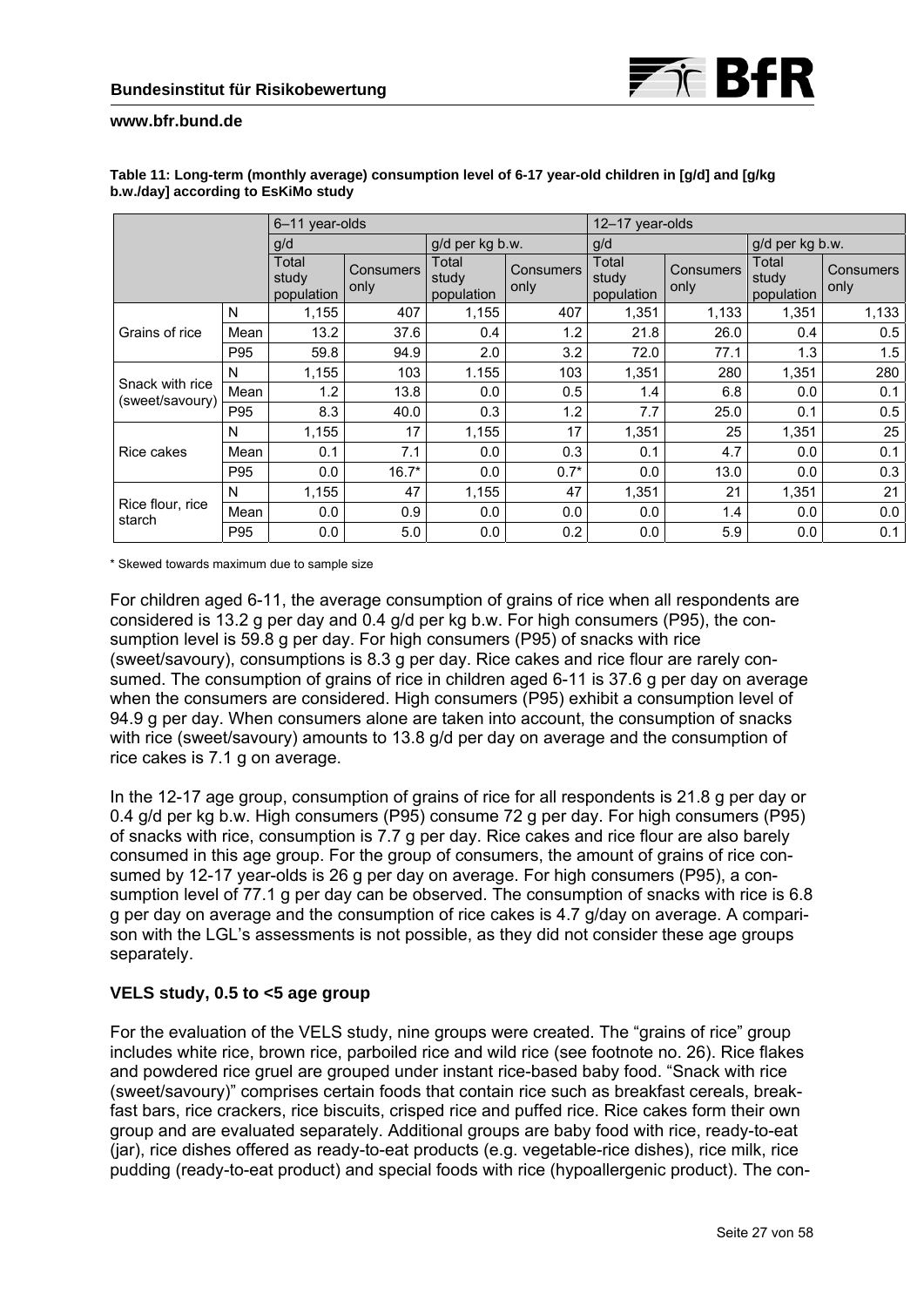

sumption levels always refer to the whole product and not only to the rice portion of the product, as this is unknown.

In Table 12 to Table 14, consumption levels are listed according to the groups described above. Due to the large differences in eating habits in infants and children in the age ranges 0.5-1 (baby food/breastfeeding and complementary food) 1-2 (complementary food and transitioning to adult food) and 2-5 (adult food), the categories were subdivided according to these age groups. Children of all age groups who were still being breastfed when the data were collected were not included in the exposure assessment.

Rice consumption in 0.5-<1 year-old infants, at 8.1 g/d on average and 25.4 g/d for the high consumers (P 95), is higher than in older respondents between the ages 1 and 5. The proportion of consumers among the respondents is 98.1%, meaning that rice forms a key part of this age group's daily diet.

The following tables show the long and short-term consumption levels in g/d in relation to body weight according to the VELS study. To show the consumption levels for rice, the following tables list all of the created groups with consumption levels provided for each one. As data on the occurrence of arsenic are not available for all of the food groups mentioned here, only the groups for grains of rice, snacks with rice, rice cakes, rice pudding and instant ricebased baby food can be included in the exposure assessment.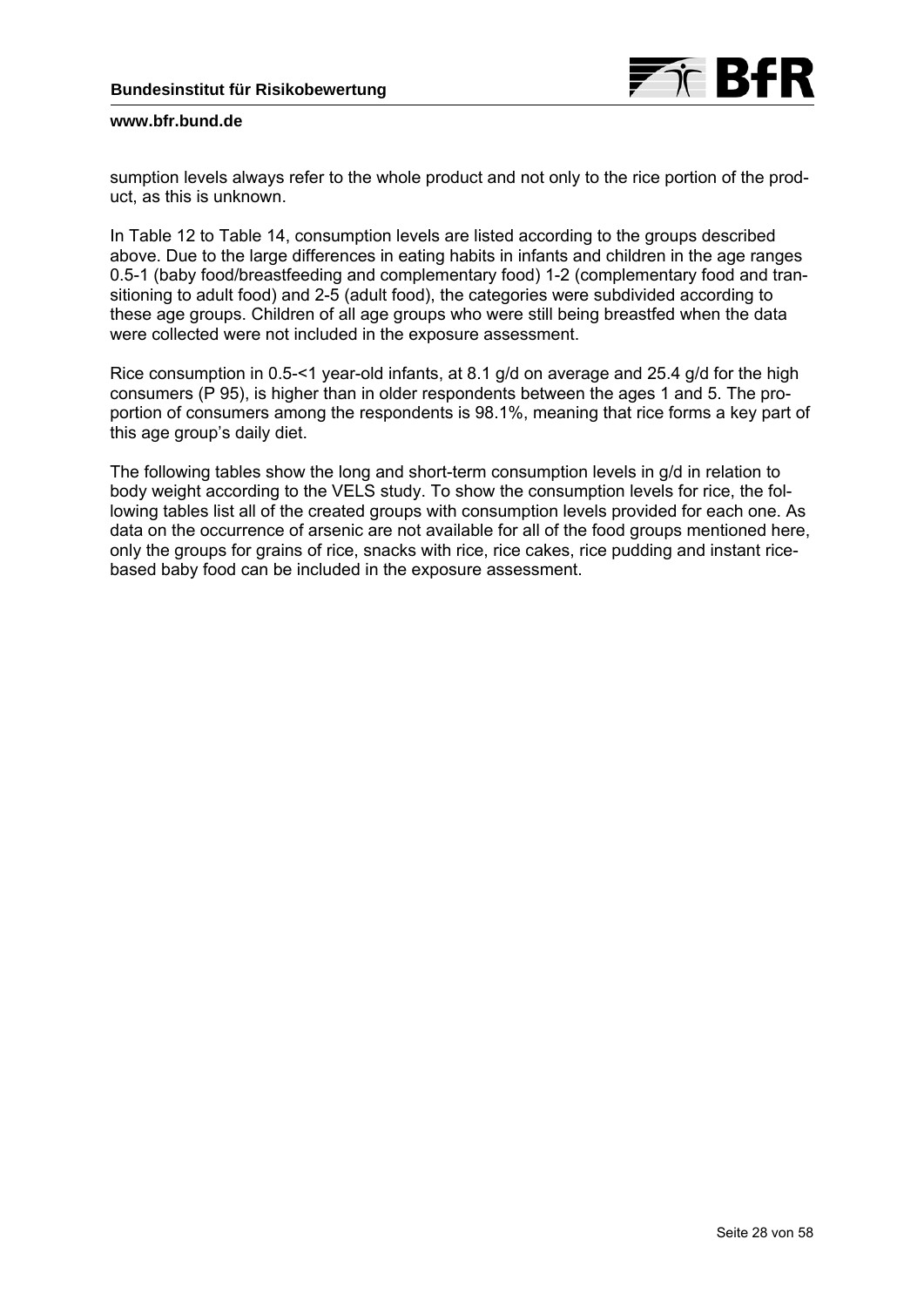

#### **Table 12: Long-term (monthly average) consumption level in relation to body weight [g/kg b.w./day] (Based on: total study population) according to VELS study**

|                              |                            | Age group                |                |               |               |  |
|------------------------------|----------------------------|--------------------------|----------------|---------------|---------------|--|
|                              |                            | Total<br>$0.5 - 5$ years | $0.5 - 1$ year | $1 - 2$ years | $2 - 5$ years |  |
| Grains of rice               | N                          | 732                      | 95             | 162           | 475           |  |
|                              | Mean                       | 0.310                    | 0.119          | 0.376         | 0.326         |  |
|                              | P95                        | 1.626                    | 1.000          | 2.095         | 1.656         |  |
| Snack with rice              | N                          | 732                      | 95             | 162           | 475           |  |
| (sweet/savoury)              | Mean                       | 0.037                    | 0.027          | 0.102         | 0.017         |  |
|                              | P95                        | 0.119                    | 0.102          | 0.260         | 0.080         |  |
| Rice cakes                   | N                          | 732                      | 95             | 162           | 475           |  |
|                              | Mean                       | 0.008                    | 0.022          | 0.010         | 0.004         |  |
|                              | P95                        | 0.000                    | 0.280          | 0.000         | 0.000         |  |
| Baby food with rice, ready-  | $\mathsf{N}$               | 732                      | 95             | 162           | 475           |  |
| to-eat (jar)                 | $\overline{\mathsf{Mean}}$ | 0.645                    | 3.915          | 0.378         | 0.082         |  |
|                              | P95                        | 4.314                    | 13.500         | 3.107         | 0.000         |  |
| Rice dishes                  | $\mathsf{N}$               | 732                      | 95             | 162           | 475           |  |
|                              | Mean                       | 0.314                    | 0.283          | 0.381         | 0.298         |  |
|                              | P95                        | 2.367                    | 3.488          | 2.876         | 1.927         |  |
| Rice milk                    | N                          | 732                      | 95             | 162           | 475           |  |
|                              | Mean                       | 0.072                    | 0.000          | 0.201         | 0.043         |  |
|                              | P95                        | 0.000                    | 0.000          | 0.000         | 0.000         |  |
| Rice pudding                 | N                          | 732                      | 95             | 162           | 475           |  |
|                              | Mean                       | 0.216                    | 0.165          | 0.192         | 0.234         |  |
|                              | P95                        | 1.667                    | 1.225          | 1.493         | 1.786         |  |
| Special food with rice       | N                          | 732                      | 95             | 162           | 475           |  |
|                              | Mean                       | 0.030                    | 0.150          | 0.046         | 0.000         |  |
|                              | P95                        | 0.000                    | 0.741          | 0.000         | 0.000         |  |
| Instant rice-based baby food | $\mathsf{N}$               | 732                      | 95             | 162           | 475           |  |
|                              | Mean                       | 0.016                    | 0.104          | 0.003         | 0.003         |  |
|                              | P95                        | 0.000                    | 0.633          | 0.000         | 0.000         |  |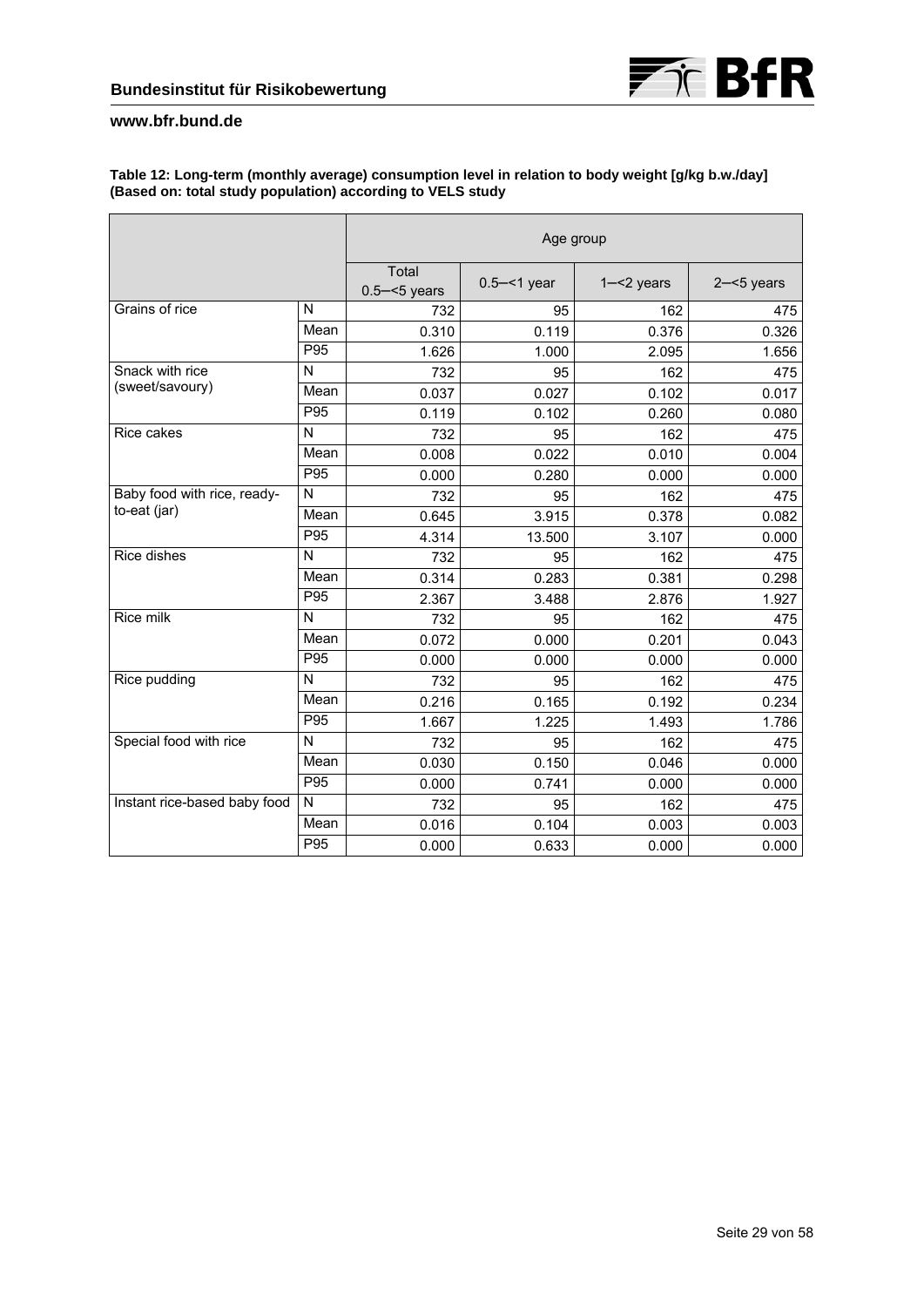#### **Table 13: Long-term (monthly average) consumption level in relation to body weight [g/kg b.w./day] (Based on: consumers only) according to VELS study**

|                              |                 | Age group                |                |                |               |
|------------------------------|-----------------|--------------------------|----------------|----------------|---------------|
|                              |                 | Total<br>$0.5 - 5$ years | $0.5 - 1$ year | $1 - 2$ years  | $2 - 5$ years |
| Grains of rice               | N               | 221                      | 12             | 52             | 157           |
|                              | Mean            | 1.026                    | 0.946          | 1.170          | 0.985         |
|                              | P95             | 2.465                    | $1.451*$       | 2.920          | 2.438         |
| Snack with rice              | N               | 70                       | 10             | 27             | 33            |
| (sweet/savoury)              | Mean            | 0.384                    | 0.254          | 0.612          | 0.238         |
|                              | P95             | 1.176                    | $0.794*$       | 1.465          | 0.725         |
| Rice cakes                   | N               | 25                       | 5              | 7              | 13            |
|                              | Mean            | 0.233                    | 0.424          | 0.237          | 0.157         |
|                              | P95             | 0.505                    | $0.541*$       | $0.423*$       | $0.452*$      |
| Baby food with rice, ready-  | N               | 80                       | 48             | 20             | 12            |
| to-eat (jar)                 | Mean            | 5.900                    | 7.748          | 3.058          | 3.247         |
|                              | P95             | 13.601                   | 19.092         | 7.232          | $6.104*$      |
| Rice dishes                  | N               | 113                      | 8              | 28             | 77            |
|                              | Mean            | 2.037                    | 3.365          | 2.202          | 1.839         |
|                              | P95             | 4.250                    | 4.085*         | 4.076          | 4.663         |
| Rice milk                    | N               | 4                        | 0              | 2              | 2             |
|                              | Mean            | 13.201                   | N.C.           | 16.261         | 10.141        |
|                              | P95             | 19.418*                  | N.C.           | 19.418*        | 16.029*       |
| Rice pudding                 | N               | 75                       | 5              | 12             | 58            |
|                              | Mean            | 2.105                    | 3.139          | 2.598          | 1.914         |
|                              | P95             | 5.361                    | $6.803*$       | $7.018*$       | 4.725         |
| Special food with rice       | N               | 7                        | 6              | 1              | $\Omega$      |
|                              | Mean            | 3.109                    | 2.377          | 7.500          | N.C.          |
|                              | P95             | 7.500*                   | $6.098*$       | N.C.           | N.C.          |
| Instant rice-based baby food | $\mathsf{N}$    | 16                       | 11             | $\overline{2}$ | 3             |
|                              | Mean            | 0.729                    | 0.900          | 0.204          | 0.449         |
|                              | P <sub>95</sub> | $3.451*$                 | $3.451*$       | $0.297*$       | $0.556*$      |

N.C.: Not calculable

\* Skewed towards maximum due to sample size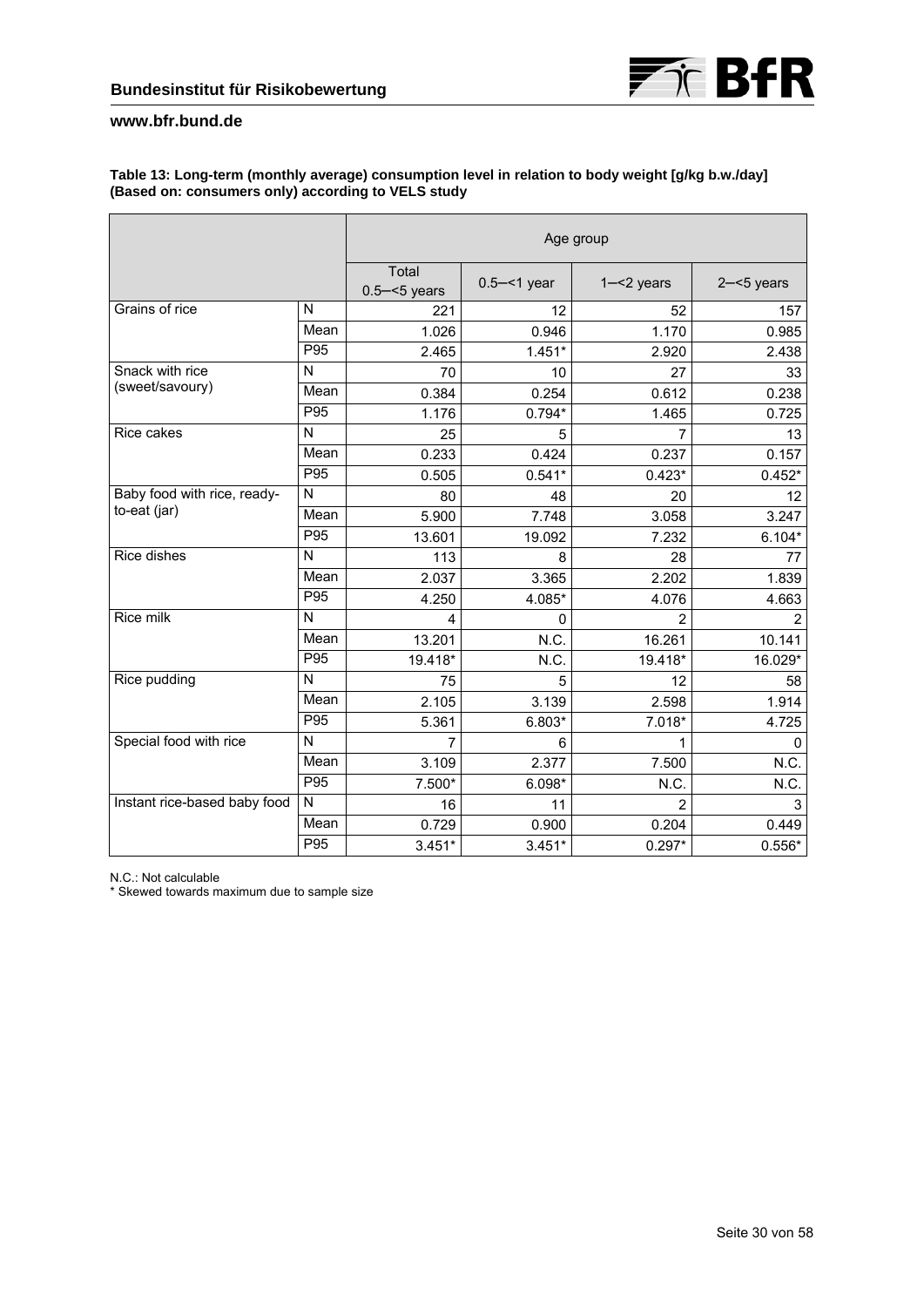|                                 |      | Age group                |                |                |               |  |
|---------------------------------|------|--------------------------|----------------|----------------|---------------|--|
|                                 |      | Total<br>$0.5 - 5$ years | $0.5 - 1$ year | $1 - 2$ years  | $2 - 5$ years |  |
| Grains of rice                  | N    | 221                      | 12             | 52             | 157           |  |
|                                 | Mean | 5.267                    | 5.674          | 6.228          | 4.918         |  |
|                                 | P95  | 11.882                   | 8.704*         | 14.792         | 11.134        |  |
| Snack with rice (sweet/savoury) | N    | 70                       | 10             | 27             | 33            |  |
|                                 | Mean | 1.375                    | 0.725          | 1.985          | 1.073         |  |
|                                 | P95  | 4.500                    | 1.569*         | 8.788          | 2.878         |  |
| Rice cakes                      | N    | 25                       | 5              | 7              | 13            |  |
|                                 | Mean | 1.033                    | 1.464          | 1.119          | 0.822         |  |
|                                 | P95  | 2.025                    | 1.961*         | 1.538*         | $2.034*$      |  |
| Rice-based baby food, ready-to- | N    | 80                       | 48             | 20             | 12            |  |
| eat (jar)                       | Mean | 20.697                   | 24.922         | 13.690         | 15.473        |  |
|                                 | P95  | 43.434                   | 46.782         | 23.810         | 19.868*       |  |
| Rice dishes                     | N    | 113                      | 8              | 28             | 77            |  |
|                                 | Mean | 10.577                   | 20.192         | 11.230         | 9.341         |  |
|                                 | P95  | 24.510                   | 24.510*        | 21.182         | 27.000        |  |
| Rice milk                       | N    | 4                        | 0              | $\overline{2}$ | 2             |  |
|                                 | Mean | 33.807                   | N.C.           | 43.071         | 24.543        |  |
|                                 | P95  | 46.952*                  | N.C.           | 46.952*        | 38.164*       |  |
| Rice pudding                    | N    | 75                       | 5              | 12             | 58            |  |
|                                 | Mean | 10.962                   | 14.752         | 13.944         | 10.019        |  |
|                                 | P95  | 21.055                   | 20.410*        | 42.105*        | 19.229        |  |
| Special food with rice          | N    | 7                        | 6              | 1              | 0             |  |
|                                 | Mean | 5.011                    | 4.107          | 10.435         | N.C.          |  |
|                                 | P95  | 10.435*                  | $6.098*$       | N.C.           | N.C.          |  |
| Instant rice-based baby food    | N    | 16                       | 11             | 2              | 3             |  |
|                                 | Mean | 2.048                    | 2.146          | 1.224          | 2.236         |  |
|                                 | P95  | 4.902*                   | 4.902*         | 1.782*         | $3.333*$      |  |

**Table 14: Short-term consumption level of rice and rice products according to VELS study, g/kg b.w. per day** 

N.C.: Not calculable

\* Skewed towards the maximum due to sample size

The following table, Table 15, shows a comparison between the consumption levels of rice cakes from the VELS study and the LGL report (LGL 2012). Based on the group of consumers, the consumption levels of rice cakes for a chronic intake scenario in the VELS study are somewhat lower than the consumption levels established in the LGL report (LGL 2012). Intake for an acute intake scenario is 8 g/d when all respondents are taken into account and 8 to 20 g/d when only the consumers are considered. Overall, the consumption levels for rice cakes used in the LGL report (LGL 2012) are also in a similar range to those taken from the VELS study.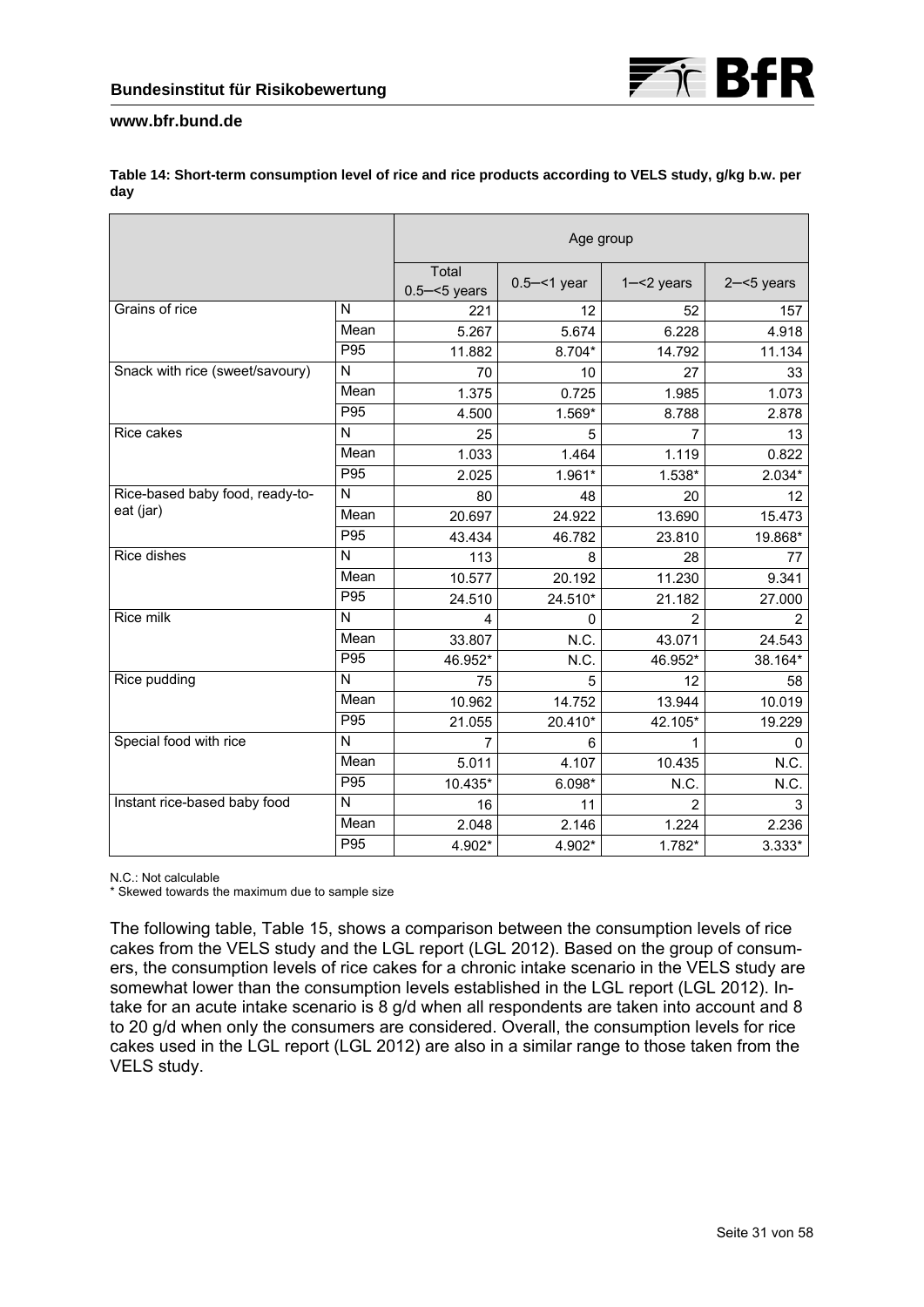| Table 15: Comparison between rice cake consumption in g/d in Bavarian Food Consumption Survey and |  |
|---------------------------------------------------------------------------------------------------|--|
| <b>VELS study</b>                                                                                 |  |

|                            | Consumption level of rice cakes of<br>a 2-year-old child according to<br>LGL report (LGL 2012) | Consumption level of rice cakes<br>according to VELS study of a 1-<2<br>vear-old child |
|----------------------------|------------------------------------------------------------------------------------------------|----------------------------------------------------------------------------------------|
| Long-term intake           |                                                                                                | Based on: consumers only (n=7)                                                         |
| Average consumer<br>(Mean) | $4$ g/d                                                                                        | $2.8$ g/d                                                                              |
| High consumer (P95)        | $8$ g/d                                                                                        | $5.5$ g/d                                                                              |
| Short-term intake          |                                                                                                | Based on: consumers only (n=7)                                                         |
| High consumer (P95)        | 20 q/d                                                                                         | $20$ g/d                                                                               |

At retail, rice cakes are mainly sold in 100 g packets containing 13 rice cakes, meaning that one rice cake weighs around 7.7 g. Based on the LGL consumption levels, high consumers consume around three cakes per day in the short-term. Once again, the conclusions drawn for the group of consumers cannot be applied to the general population.

Tables 16 and 17 show the consumption levels of brown rice only. This means that, in the intake assessment of total arsenic, the differing levels present in white and brown rice can be specified.

| Tab. 16: Consumption levels of brown* rice according to NVS II, DISHES |  |
|------------------------------------------------------------------------|--|
| and 24h-recall in g/day and g/kg b.w./day                              |  |

|                              |           | Total study popula-<br>tion                                      | Consumers only  |  |  |
|------------------------------|-----------|------------------------------------------------------------------|-----------------|--|--|
|                              |           | Long-term (monthly average) consumption level g/d                |                 |  |  |
|                              | N         | 15,371                                                           | 1,592           |  |  |
| Brown rice                   | Mean      | 1.5                                                              | 14.3            |  |  |
|                              | P95       | 9.3                                                              | 37.1            |  |  |
|                              |           | Long-term (monthly average) consumption level in g/d per kg b.w. |                 |  |  |
|                              | N         | 15,371                                                           | 1,592           |  |  |
| Brown rice                   | Mean      | 0.020                                                            | 0.196           |  |  |
|                              | P95       | 0.140                                                            | 0.548           |  |  |
| Short-term consumption level |           |                                                                  |                 |  |  |
|                              | $N = 176$ | g/d                                                              | g/d per kg b.w. |  |  |
| Brown rice                   | Mean      | 107.0                                                            | 1.6             |  |  |
|                              | P95       | 188.3                                                            | 3.0             |  |  |

\* Referred to as "unhusked rice" in the data collection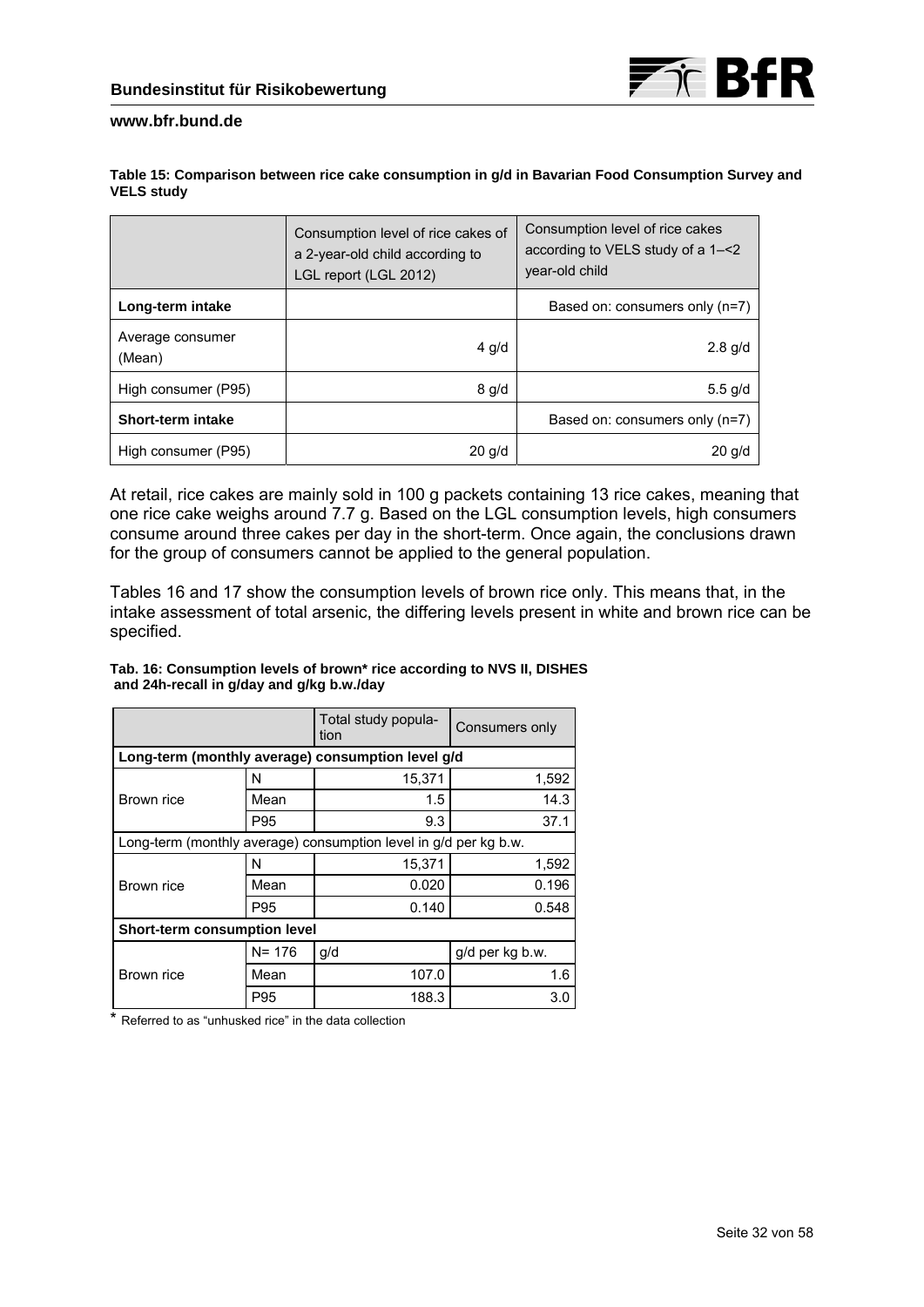

#### **Tab. 17: Consumption levels of brown rice\*\* according to VELS-study, g/day and g/kg b.w./day**

|                                                                                             |                                                                                                     | Age group                |                |               |               |  |  |
|---------------------------------------------------------------------------------------------|-----------------------------------------------------------------------------------------------------|--------------------------|----------------|---------------|---------------|--|--|
|                                                                                             |                                                                                                     | Total<br>$0.5 - 5$ vears | $0.5 - 1$ year | $1 - 2$ years | $2 - 5$ years |  |  |
| Long-term (monthly average) consumption level in g/d (based on: total study population)     |                                                                                                     |                          |                |               |               |  |  |
|                                                                                             | N                                                                                                   | 732                      | 95             | 162           | 475           |  |  |
| Brown rice                                                                                  | Mean                                                                                                | 0.8                      | 0.1            | 0.6           | 1.0           |  |  |
|                                                                                             | 95th percentile                                                                                     | 5.8                      | 0.0            | 4.9           | 7.7           |  |  |
| Long-term (monthly average) consumption level in g/d (based on: consumers only)             |                                                                                                     |                          |                |               |               |  |  |
|                                                                                             | N                                                                                                   | 40                       |                | 10            | 29            |  |  |
| Brown rice                                                                                  | Mean                                                                                                | 15.3                     | 10.0           | 10.5          | 17.2          |  |  |
|                                                                                             | 95th percentile                                                                                     | 42.7                     |                | $23.7*$       | 48.5          |  |  |
|                                                                                             | Long-term (monthly average) consumption level in g/d per kg b.w. (based on: total study population) |                          |                |               |               |  |  |
|                                                                                             | N                                                                                                   | 732                      | 95             | 162           | 475           |  |  |
| Brown rice                                                                                  | Mean                                                                                                | 0.056                    | 0.010          | 0.062         | 0.062         |  |  |
|                                                                                             | 95th percentile                                                                                     | 0.422                    | 0.000          | 0.455         | 0.494         |  |  |
| Long-term (monthly average) consumption level in g/d per kg b.w. (based on: consumers only) |                                                                                                     |                          |                |               |               |  |  |
|                                                                                             | N                                                                                                   | 40                       |                | 10            | 29            |  |  |
| Brown rice                                                                                  | Mean                                                                                                | 1.018                    | 0.980          | 1.008         | 1.022         |  |  |
|                                                                                             | 95th percentile                                                                                     | 2.572                    |                | $2.465*$      | 2.680         |  |  |
| Short-term consumption level in g/d                                                         |                                                                                                     |                          |                |               |               |  |  |
|                                                                                             | N                                                                                                   | 40                       | 1              | 10            | 29            |  |  |
| Brown rice                                                                                  | Mean                                                                                                | 82.3                     | 60.0           | 60.4          | 90.7          |  |  |
|                                                                                             | 95th percentile                                                                                     | 210.5                    |                | $142.0*$      | 221.0         |  |  |
|                                                                                             | Short-term consumption level in g/d per kg b.w.                                                     |                          |                |               |               |  |  |
|                                                                                             | N                                                                                                   | 40                       | 1              | 10            | 29            |  |  |
| Brown rice                                                                                  | Mean                                                                                                | 5.511                    | 5.882          | 5.794         | 5.400         |  |  |
|                                                                                             | 95th percentile                                                                                     | 13.337                   |                | 14.792*       | 11.882        |  |  |

\* Skewed towards maximum due to sample size

\*\* Referred to as "unhusked rice" in the data collection

# 3.1.3.4 Exposure assessment

For the exposure assessment, the consumption data collected for grains of rice according to BLS were divided by a factor of 2.8 for the weight increase caused by the intake of water during cooking. This is because the consumption data refer to the weight of the cooked foods, whereas the concentration data refer to the raw grains of rice.

# **Inorganic arsenic**

The data on the levels of inorganic arsenic in rice and rice products shown in Table 18 are taken as a basis for the exposure assessment. In the interests of a conservative exposure assessment, the LGL data regarding the occurrence of inorganic arsenic in rice and rice products were used for some groups (grains of rice, rice cakes, snack with rice [sweet/savoury], instant rice-based baby food and rice flour, rice starch), as these levels were measured consistently higher than the data reported by the BVL. No LGL data on concentration levels were available for rice pudding. In the "grains of rice" group, data on the levels of inorganic arsenic in all grains of rice, including brown rice, were included, as data on the concentration of inorganic arsenic do not allow for a separate evaluation of brown rice due to the low number of samples. Due to a lack of data on the concentration of inorganic arsenic in rice fluor and rice starch, the data collected for grains of rice were applied these categories. For estimating exposure caused by the consumption of "instant rice-based baby food", the levels from the product group "creamed rice and rice flakes" were used. For the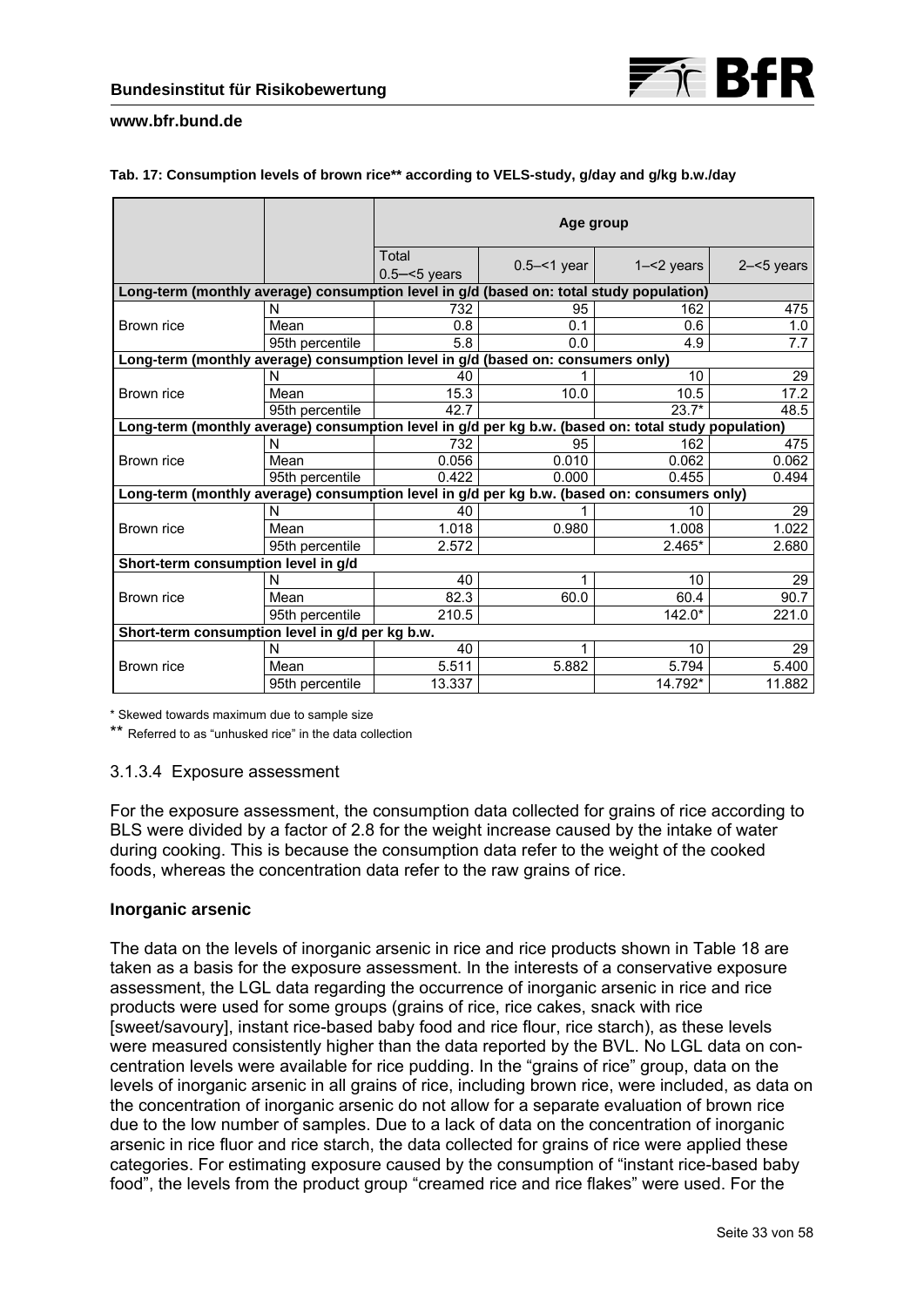

product groups special food with rice, rice milk, rice dishes and "baby food with rice, readyto-eat (jar)", there are either no data regarding the concentration of inorganic arsenic or the proportion of rice the products contain, or it was not possible to take data from other product groups or grains of rice. These rice products are therefore not part of the exposure assessment. The likelihood of this resulting in an underestimation is judged to be negligible, as in some cases the consumption levels are low and these rice products are mostly only made up of a certain proportion of rice.

**Table 18: Levels of inorganic arsenic in rice and rice products used for the exposure assessment, mg/kg** 

| Product                              | Valid N | Mean  | P95      |
|--------------------------------------|---------|-------|----------|
| Grains of rice**                     | 80      | 0.104 | 0.207    |
| Rice cakes**                         | 51      | 0.260 | 0.425    |
| Snack with rice<br>(sweet/savoury)** | 10      | 0.053 | $0.107*$ |
| Rice pudding***                      | 14      | 0.020 | $0.020*$ |
| Instant rice-based baby food**       | 25      | 0.187 | 0.309    |
| Rice flour, rice starch****          | 80      | 0.104 | 0.207    |

\* Skewed towards maximum due to sample size

\*\* LGL 2012 data for white and brown rice (grains of rice), rice cakes, puffed and chocolate rice and rice crackers (snack with rice sweet/savoury), creamed rice, rice flakes (instant rice-based baby food)

\*\*\* Data from food monitoring, provided by the BVL

\*\*\*\* Data for grains of rice used, as no concentration data were available for rice flour

The exposure assessment was carried out based on the mean values and not based on the high levels (P95), as the long-term intake of rice and rice products with exclusively high levels is not viewed as realistic.

For the 14-80 age group, based on the consumption levels established in NVS II, a long-term intake of arsenic of 0.008 ug/kg b.w./day arises from the consumption of total rice (total study population). The consumers ingest 0.009 µg/kg b.w./day through the consumption of total rice. When all respondents are considered, this level of intake is mainly due to the consumption of grains of rice. Further food groups with rice, such as rice cakes or snacks with rice, have no influence on the intake level of arsenic via rice and rice products when all respondents are considered due to the low number of consumers (see Table 22). Due to the high levels of inorganic arsenic in rice cakes, the consumption of 9.7 g rice cakes (around 1.25 rice cakes) per day (0.154 g/kg b.w./day) when consumers are taken into account results in an intake of 0.04 µg inorganic arsenic/kg b.w./day, which corresponds to around five times the average intake of inorganic arsenic in all respondents (0.008 µg/kg b.w./day).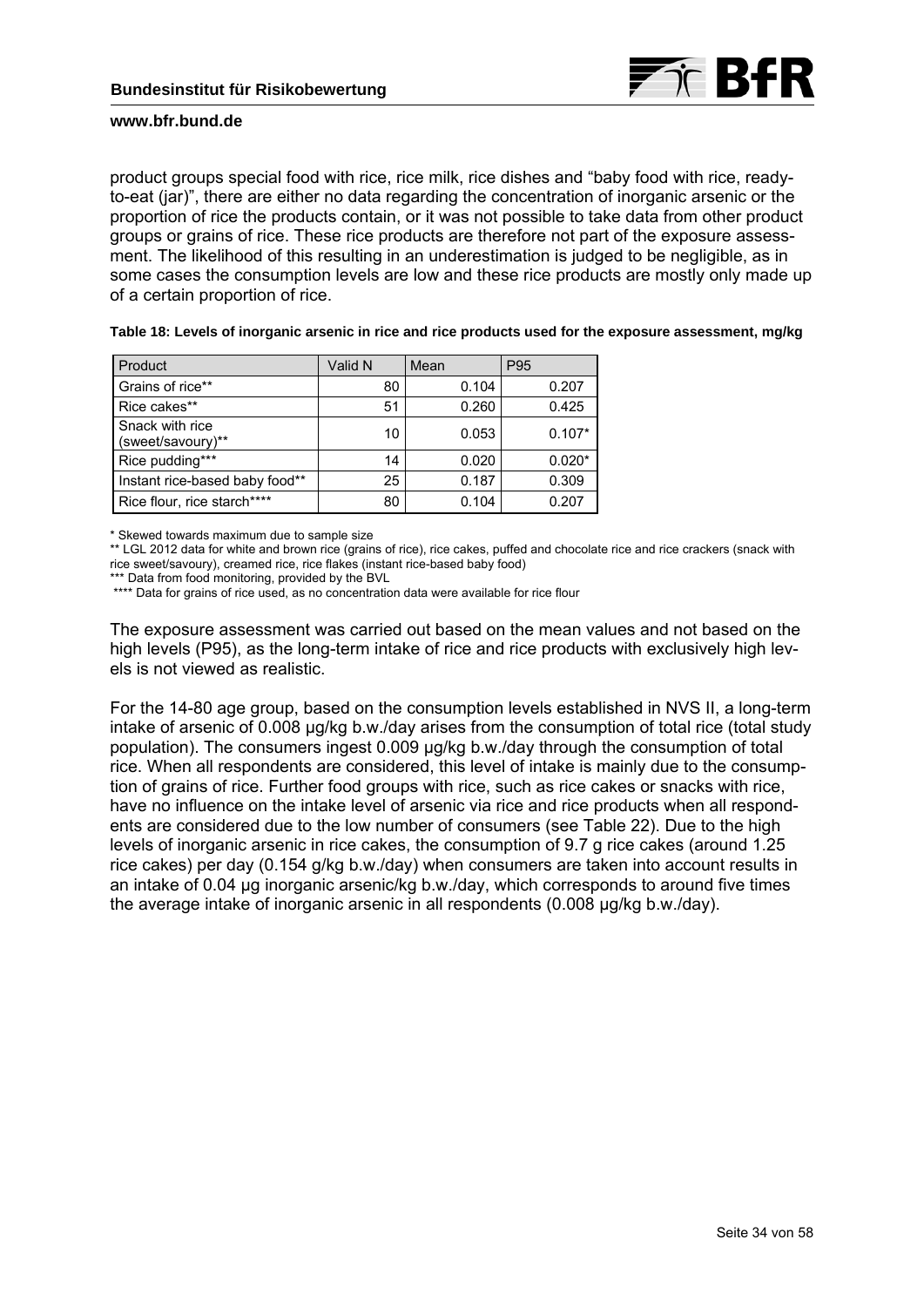

|                         |         | Total study<br>population | Consumers only |
|-------------------------|---------|---------------------------|----------------|
|                         | Valid N | 15,371                    | 13,037         |
| <b>Total rice</b>       | Minimum | 0.000                     | 0.000          |
|                         | Mean    | 0.008                     | 0.009          |
|                         | P95     | 0.025                     | 0.027          |
|                         | Valid N | 15,371                    | 13,017         |
| Grains of rice          | Minimum | 0.000                     | 0.000          |
|                         | Mean    | 0.008                     | 0.009          |
|                         | P95     | 0.024                     | 0.026          |
|                         | Valid N | 15,371                    | 42             |
| Snack with rice         | Minimum | 0.000                     | 0.000          |
| (sweet/savoury)         | Mean    | 0.000                     | 0.016          |
|                         | P95     | 0.000                     | 0.084          |
|                         | Valid N | 15,371                    | 80             |
| Rice cakes              | Minimum | 0.000                     | 0.001          |
|                         | Mean    | 0.000                     | 0.040          |
|                         | P95     | 0.000                     | 0.125          |
|                         | Valid N | 15,371                    | 37             |
|                         | Minimum | 0.000                     | 0.000          |
| Rice flour, rice starch | Mean    | 0.000                     | 0.001          |
|                         | P95     | 0.000                     | 0.002          |

**Table 19: Assessment of long-term exposure to inorganic arsenic [µg/kg b.w./day] according to NVS II, DISHES** 

Short-term intake of inorganic arsenic via grains of rice is 0.059  $\mu$ g/kg b.w. per day on average. The short-term consumption of rice cakes leads to the highest exposure to inorganic arsenic when compared to the other rice-based foods with an average of 0.161 µg/kg b.w. per day. The consumption of "snacks with rice" results in short-term exposure of 0.045 µg/kg b.w./day (see Table 20).

For the age group of 6-11 year-old children, based on the consumption levels determined in the EsKiMo study a long-term intake of inorganic arsenic of 0.020 µg/kg b.w./day results from the consumption of total rice (total study population). The consumption of rice cakes in this age group results in an inorganic arsenic intake of 0.068 µg/kg b.w./day (average, consumers) (see Table 21).

For the age group of 12-17 year-old children and adolescents, the consumption of total rice results in a long-term intake of inorganic arsenic of 0.016 µg/kg b.w./day (total study population), based on the consumption levels determined in the EsKiMo study. In the group of consumers, 0.019 µg/kg b.w./day inorganic arsenic is ingested due to the consumption of total rice. The consumption of rice cakes in this age group results in an intake of inorganic arsenic of 0.024 µg/kg b.w./day (average, consumers).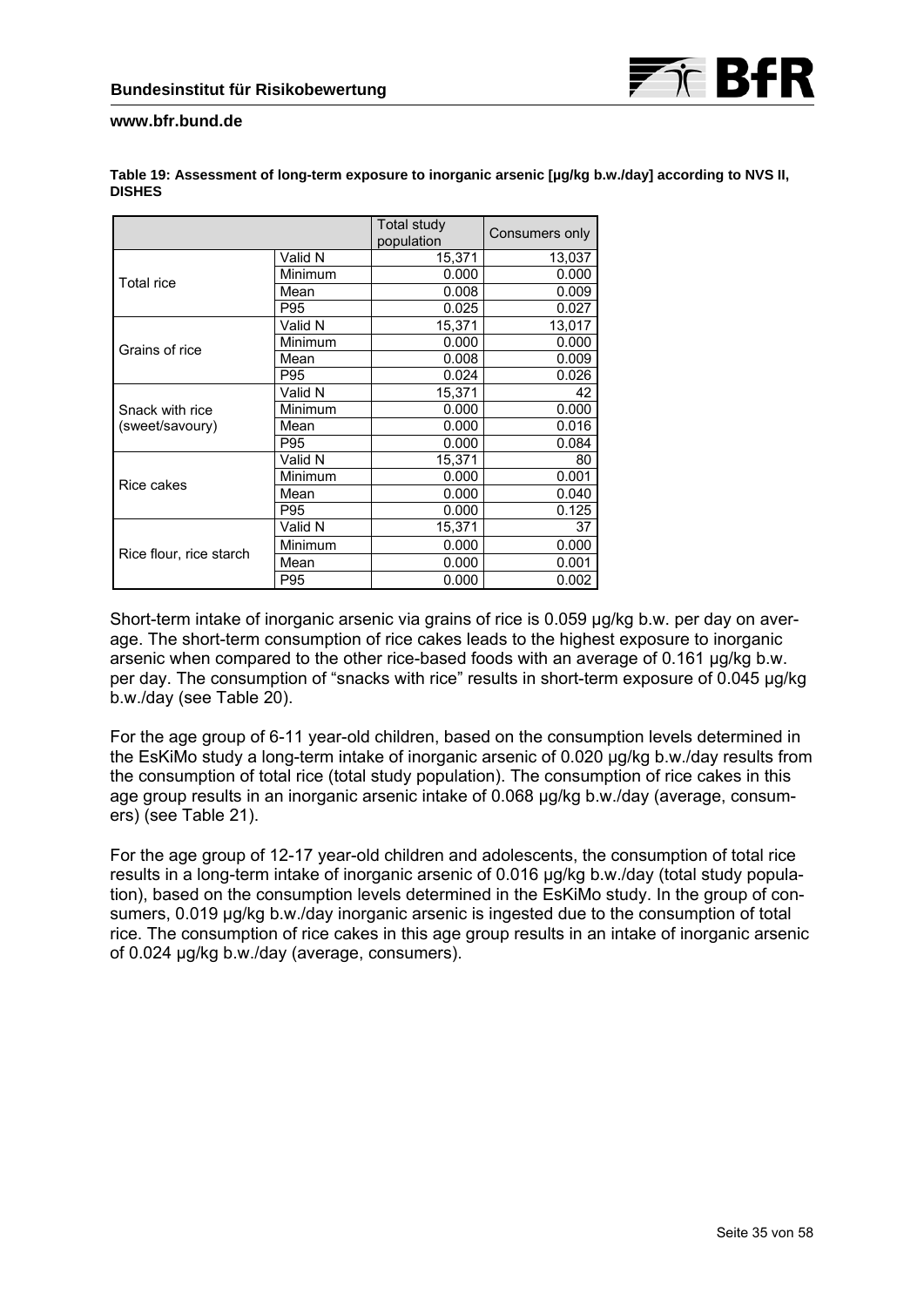

#### **Table 20: Assessment of short-term exposure to inorganic arsenic [µg/kg b.w./day] according to NVS II, 24h-recall\***

|                 |                 | Total |
|-----------------|-----------------|-------|
| Grains of rice  | Valid N         | 2,214 |
|                 | Minimum         | 0.003 |
|                 | Mean            | 0.059 |
|                 | 95th percentile | 0.123 |
| Snack with rice | Valid N         | 50    |
| (sweet/savoury) | Minimum         | 0.001 |
|                 | Mean            | 0.045 |
|                 | 95th percentile | 0.187 |
| Rice flour      | Valid N         | 68    |
|                 | Minimum         | 0.001 |
|                 | Mean            | 0.007 |
|                 | 95th percentile | 0.017 |
| Rice cakes      | Valid N         | 65    |
|                 | Minimum         | 0.026 |
|                 | Mean            | 0.161 |
|                 | 95th percentile | 0.374 |

| Table 21: Long-term (monthly average) intake level of inorganic arsenic in 6-17 year-old children, µg/kg |  |  |
|----------------------------------------------------------------------------------------------------------|--|--|
| b.w./dav                                                                                                 |  |  |

|                            |         | 6-11 year-olds            |                   | 12-17 year-olds           |                   |  |
|----------------------------|---------|---------------------------|-------------------|---------------------------|-------------------|--|
|                            |         | Total study<br>population | Consumers<br>only | Total study<br>population | Consumers<br>only |  |
|                            | Valid N | 1,155                     | 496               | 1,351                     | 1,177             |  |
| <b>Total rice</b>          | Minimum | 0                         | < 0.001           | $\Omega$                  | < 0.001           |  |
|                            | Mean    | 0.020                     | 0.046             | 0.016                     | 0.019             |  |
|                            | P95     | 0.088                     | 0.135             | 0.056                     | 0.059             |  |
|                            | Valid N | 1,155                     | 407               | 1,351                     | 1,133             |  |
| Grains of rice             | Minimum | 0                         | < 0.001           | 0                         | < 0.001           |  |
|                            | Mean    | 0.016                     | 0.046             | 0.014                     | 0.017             |  |
|                            | P95     | 0.074                     | 0.119             | 0.047                     | 0.056             |  |
|                            | Valid N | 1,155                     | 103               | 1,351                     | 280               |  |
| Snack with rice            | Minimum | 0                         | 0.003             | $\Omega$                  | 0.001             |  |
| (sweet/savoury)            | Mean    | 0.002                     | 0.025             | 0.001                     | 0.007             |  |
|                            | P95     | 0.015                     | 0.065             | 0.008                     | 0.024             |  |
|                            | Valid N | 1,155                     | 17                | 1,351                     | 25                |  |
| Rice cakes                 | Minimum | 0                         | 0.008             | 0                         | 0.001             |  |
|                            | Mean    | 0.001                     | 0.068             | < 0.001                   | 0.024             |  |
|                            | P95     | $\mathbf{0}$              | $0.181*$          | 0                         | 0.080             |  |
| Rice flour,<br>rice starch | Valid N | 1,155                     | 47                | 1,351                     | 21                |  |
|                            | Minimum | 0                         | < 0.001           | $\Omega$                  | < 0.001           |  |
|                            | Mean    | < 0.001                   | 0.003             | < 0.001                   | 0.002             |  |
|                            | P95     | 0                         | 0.018             | $\mathbf 0$               | 0,011             |  |

\* Skewed towards maximum due to sample size

The long-term intake of inorganic arsenic for all respondents and for consumers in the age group of 0.5 to <5 year-old children is shown in tables 22 and 23 based on the consumption data from the VELS study. Through the consumption of total rice, the long-term intake of in-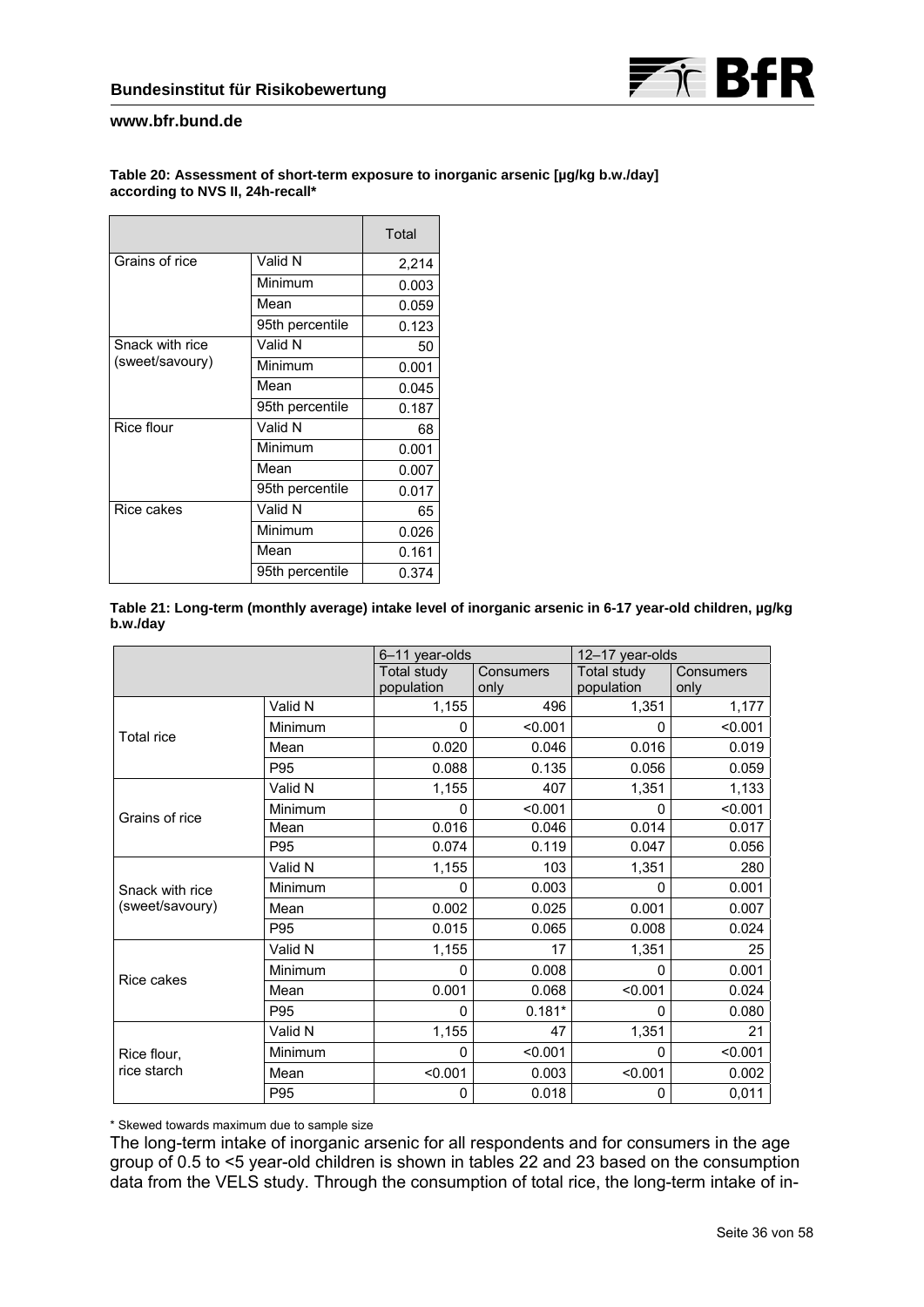

organic arsenic in children aged 0.5–<1 is 0.034 µg/kg b.w./day (average, total study population, Table 21). In the group of consumers, 0.113 µg/kg b.w./day inorganic arsenic is ingested through consumption of total rice in children of this age group (average, consumers, Table 23). The consumption of rice cakes in this age group results in an intake of inorganic arsenic of 0.110 µg/kg b.w./day (average, consumers), although it should be noted that this conclusion is based on five consumers only and is therefore subject to uncertainty.

| Table 22: Long-term (monthly average) intake level of inorganic arsenic (based on: total study population)<br>according to VELS study, µg/kg b.w./day |
|-------------------------------------------------------------------------------------------------------------------------------------------------------|
|                                                                                                                                                       |

|                    |      | Age group                |                |               |               |  |
|--------------------|------|--------------------------|----------------|---------------|---------------|--|
|                    |      | Total<br>$0.5 - 5$ years | $0.5 - 1$ year | $1 - 2$ years | $2 - 5$ years |  |
| <b>Total rice</b>  | N    | 732                      | 95             | 162           | 475           |  |
|                    | Mean | 0.023                    | 0.034          | 0.026         | 0.019         |  |
|                    | P95  | 0.095                    | 0.170          | 0.093         | 0.081         |  |
| Grains of rice     | N    | 732                      | 95             | 162           | 475           |  |
|                    | Mean | 0.012                    | 0.004          | 0.014         | 0.012         |  |
|                    | P95  | 0.060                    | 0.037          | 0.078         | 0.062         |  |
| Snack with rice    | N    | 732                      | 95             | 162           | 475           |  |
| (sweet/savoury)    | Mean | 0.002                    | 0.001          | 0.005         | 0.001         |  |
|                    | P95  | 0.006                    | 0.005          | 0.014         | 0.004         |  |
| Rice cakes         | N    | 732                      | 95             | 162           | 475           |  |
|                    | Mean | 0.002                    | 0.006          | 0.003         | 0.001         |  |
|                    | P95  | 0.000                    | 0.073          | 0.000         | 0.000         |  |
| Rice pudding       | N    | 732                      | 95             | 162           | 475           |  |
|                    | Mean | 0.004                    | 0.003          | 0.004         | 0.005         |  |
|                    | P95  | 0.033                    | 0.025          | 0.030         | 0.036         |  |
| Instant rice-based | N    | 732                      | 95             | 162           | 475           |  |
| baby food          | Mean | 0.003                    | 0.019          | 0.000         | 0.001         |  |
|                    | P95  | 0.000                    | 0.118          | 0.000         | 0.000         |  |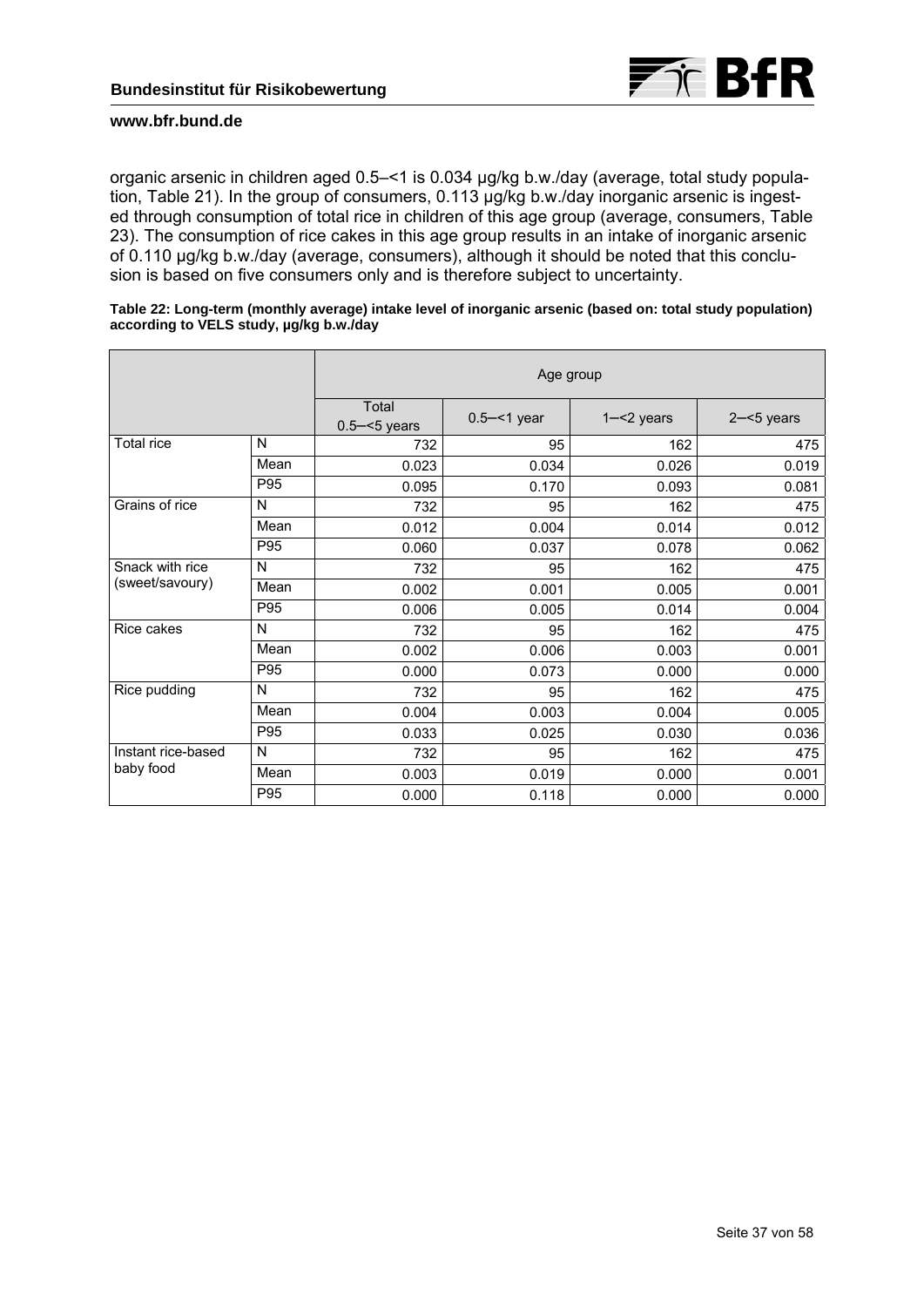

|                    |      | Age group                |                |               |               |  |
|--------------------|------|--------------------------|----------------|---------------|---------------|--|
|                    |      | Total<br>$0.5 - 5$ years | $0.5 - 1$ year | $1 - 2$ years | $2 - 5$ years |  |
| <b>Total rice</b>  | N    | 328                      | 29             | 76            | 223           |  |
|                    | Mean | 0.051                    | 0.113          | 0.056         | 0.041         |  |
|                    | P95  | 0.131                    | 0.364          | 0.140         | 0.105         |  |
| Grains of rice     | N    | 221                      | 12             | 52            | 157           |  |
|                    | Mean | 0.038                    | 0.035          | 0.043         | 0.037         |  |
|                    | P95  | 0.092                    | $0.054*$       | 0.108         | 0.091         |  |
| Snack with rice    | N    | 70                       | 10             | 27            | 33            |  |
| (sweet/savoury)    | Mean | 0.020                    | 0.013          | 0.032         | 0.013         |  |
|                    | P95  | 0.062                    | $0.042*$       | 0.078         | 0.038         |  |
| Rice cakes         | N    | 25                       | 5              | 7             | 13            |  |
|                    | Mean | 0.061                    | 0.110          | 0.062         | 0.041         |  |
|                    | P95  | 0.131                    | $0.141*$       | $0.110*$      | $0.118*$      |  |
| Rice pudding       | N    | 75                       | 5              | 12            | 58            |  |
|                    | Mean | 0.042                    | 0.063          | 0.052         | 0.038         |  |
|                    | P95  | 0.107                    | $0.136*$       | $0.140*$      | 0.095         |  |
| Instant rice-based | N    | 16                       | 11             | 2             | 3             |  |
| baby food          | Mean | 0.136                    | 0.168          | 0.038         | 0.084         |  |
|                    | P95  | $0.645*$                 | $0.645*$       | $0.056*$      | $0.104*$      |  |

#### **Table 23: Long-term (monthly average) intake level of inorganic arsenic (based on: consumers only) according to VELS study, µg/kg b.w./day**

\* Skewed towards maximum due to sample size

The short-term intake of inorganic arsenic for the age group of 0.5–<5 year-old children is shown in Table 24. The short-term intake of inorganic arsenic through the consumption of rice cakes in this age group is around 0.27 µg/kg b.w./day on average and 0.53 µg/kg b.w./day under high consumption (P95) (considering consumers only in both cases).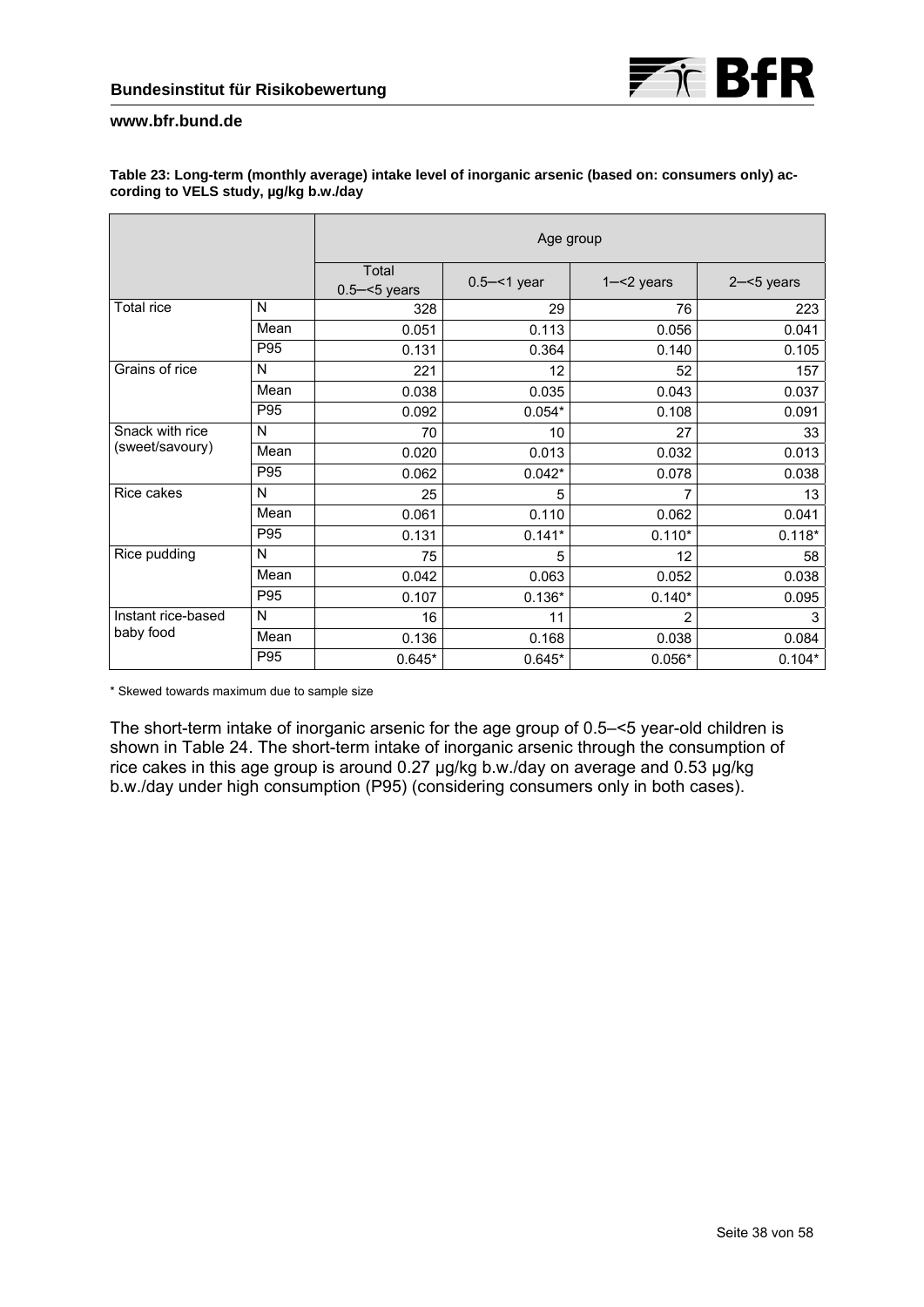|                         |      | Age group                |                |                |               |
|-------------------------|------|--------------------------|----------------|----------------|---------------|
|                         |      | Total<br>$0.5 - 5$ years | $0.5 - 1$ year | $1 - 2$ years  | $2 - 5$ years |
| Grains of rice          | N    | 221                      | 12             | 52             | 157           |
|                         | Mean | 0.196                    | 0.211          | 0.231          | 0.183         |
|                         | P95  | 0.441                    | $0.323*$       | 0.549          | 0.414         |
| Snack with rice         | N    | 70                       | 10             | 27             | 33            |
| (sweet/savoury)         | Mean | 0.073                    | 0.038          | 0.105          | 0.057         |
|                         | P95  | 0.239                    | $0.083*$       | 0.466          | 0.153         |
| Rice cakes              | N    | 25                       | 5              |                | 13            |
|                         | Mean | 0.269                    | 0.381          | 0.291          | 0.214         |
|                         | P95  | 0.527                    | $0.510*$       | $0.400*$       | $0.529*$      |
| Rice pudding            | N    | 75                       | 5              | 12             | 58            |
|                         | Mean | 0.219                    | 0.295          | 0.279          | 0.200         |
|                         | P95  | 0.421                    | $0.408*$       | $0.842*$       | 0.385         |
| Instant rice-based baby | N    | 16                       | 11             | $\overline{2}$ | 3             |
| food                    | Mean | 0.383                    | 0.401          | 0.229          | 0.418         |
|                         | P95  | $0.917*$                 | $0.917*$       | $0.333*$       | $0.623*$      |

#### **Table 24: Short-term intake level of inorganic arsenic (based on: consumers only) according to VELS study, µg/kg b.w./day**

\* Skewed towards maximum due to sample size

# **Total arsenic**

Some of the data shown in Table 5 from food monitoring carried out between 2000 and 2012 on total arsenic (UB and LB) in rice and rice products are taken as a basis for the exposure assessment. For some rice-based foods whose consumption levels were collected in the consumption studies used for the exposure assessment, there either were no data on the levels of total arsenic, or no data could be taken from other product groups or grains of rice. These foods include rice cakes, special food with rice, rice milk, rice dishes and rice-based baby food, ready-to-eat (jar). These rice products are therefore not included in the exposure assessment for total arsenic. Rice pudding was also not included in the exposure assessment, as no consumption data were present in NVS II. The possibility that this could lead to an underestimation is, with the exception of rice cakes, considered to be insignificant, as low consumption levels are present for these foods and these rice products only consist of a proportion of rice, depending on the type of preparation. For consumers of rice cakes, an underestimation of exposure can be assumed in this exposure assessment for total arsenic, particularly in the age group of children under one year old.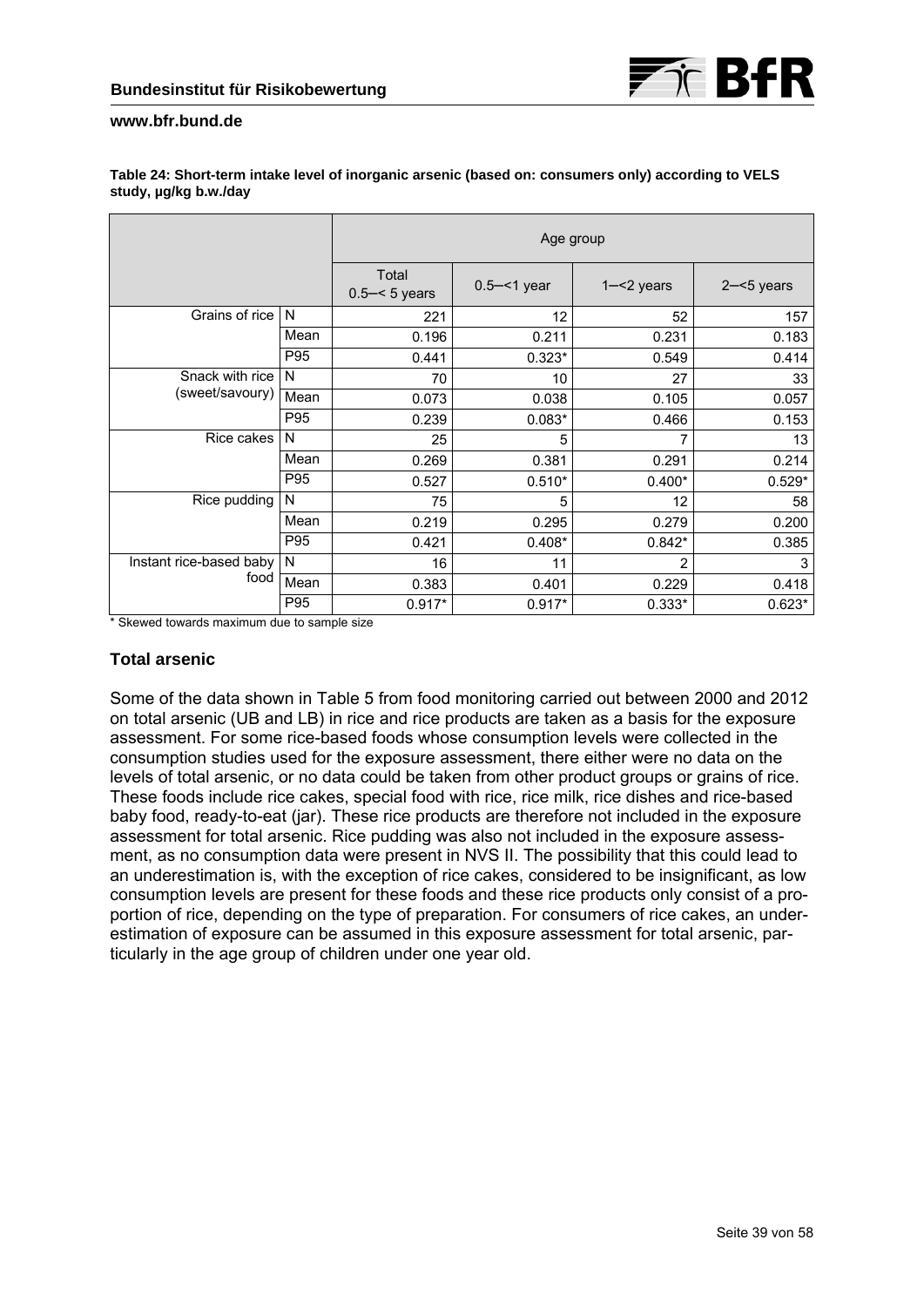

|                          |                 | LB.                                    |                             | <b>UB</b>                              |                             |
|--------------------------|-----------------|----------------------------------------|-----------------------------|----------------------------------------|-----------------------------|
|                          |                 | Total – total<br>study popula-<br>tion | Total - con-<br>sumers only | Total – total<br>study popula-<br>tion | Total - con-<br>sumers only |
|                          | Valid N         | 15.371                                 | 13,024                      | 15.371                                 | 13,024                      |
| Total rice               | Mean            | 0.011                                  | 0.013                       | 0.011                                  | 0.014                       |
|                          | 95th percentile | 0.035                                  | 0.030                       | 0.036                                  | 0.039                       |
|                          | Valid N         | 15,371                                 | 12,363                      | 15,371                                 | 12,363                      |
| White rice               | Mean            | 0.010                                  | 0.012                       | 0.010                                  | 0.012                       |
|                          | 95th percentile | 0.030                                  | 0.034                       | 0.031                                  | 0.035                       |
|                          | Valid N         | 15,371                                 | 1,592                       | 15,371                                 | 1,592                       |
| Brown rice               | Mean            | 0.002                                  | 0.016                       | 0.002                                  | 0.016                       |
|                          | 95th percentile | 0.011                                  | 0.043                       | 0.011                                  | 0.043                       |
| Snack with rice          | Valid N         | 15.371                                 | 42                          | 15.371                                 | 42                          |
| (sweet/savoury)          | Mean            | 0.000                                  | 0.022                       | 0.000                                  | 0.030                       |
|                          | 95th percentile | 0.000                                  | 0.116                       | 0.000                                  | 0.156                       |
| Rice flour, rice starch* | Valid N         | 15.371                                 | 37                          | 15,371                                 | 37                          |
|                          | Mean            | 0.000                                  | 0.001                       | 0.000                                  | 0.001                       |
|                          | 95th percentile | 0.000                                  | 0.002                       | 0.000                                  | 0.002                       |

#### Table 25: Assessment of long-term exposure to total arsenic according to NVS II, DISHES, µg/kg b.w./day

\*For rice flour and rice starch, the values for the concentrations in white rice were used for the exposure assessment.

On the basis of the consumption levels determined in NVS II, a long-term intake of total arsenic of 0.011 µg/kg b.w./day results from the consumption of total rice (total study population) in the 14-80 age group. The consumers ingest between 0.013 and 0.014 µg/kg b.w./day through the consumption of total rice. When all respondents are taken into account, this intake level is predominantly due to the consumption of white rice (see Table 25).

Based on the consumption levels for white rice collected in NVS II, a short-term total arsenic intake of between 0.079 and 0.081 µg/kg b.w./day can be observed. Brown rice (N=176) leads to the highest short-term exposure at 0.123 µg/kg b.w./day (see Table 26).

The long-term intake of total arsenic in the age group of 0.5–<5-year-old children for all respondents and the group of consumers is shown in Table 27 and Table 28. Through the consumption of total rice, the long-term intake of total arsenic in children aged 1–<2 years is 0.029 to 0.040 µg/kg b.w./day (total study population). The consumers of the same age ingest between 0.063 and 0.088 µg/kg b.w./day total arsenic through the consumption of total rice. The consumers in the 0.5-<1 year age group ingest between 0.099 and 0.127 ug/kg b.w./day.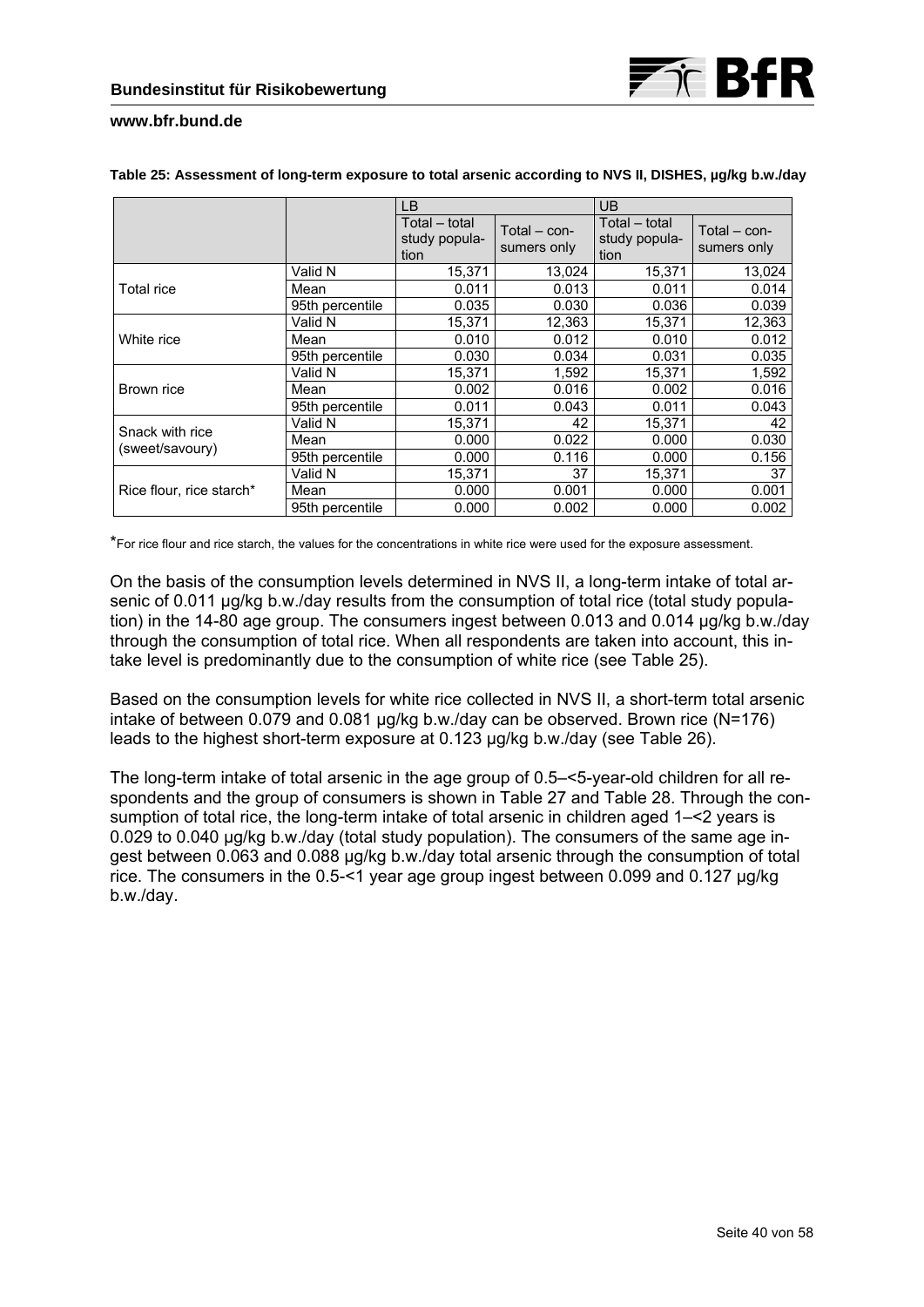

| Table 26: Assessment of short-term exposure to total arsenic according to NVS II, 24h-recall, µg/kg |  |
|-----------------------------------------------------------------------------------------------------|--|
| b.w./day                                                                                            |  |

|                                    |                 | <b>Total LB</b> | <b>Total UB</b> |
|------------------------------------|-----------------|-----------------|-----------------|
|                                    | Valid N         | 2,065           | 2,065           |
| White rice                         | Mean            | 0.079           | 0.081           |
|                                    | 95th percentile | 0.165           | 0.170           |
|                                    | Valid N         | 176             | 176             |
| Brown rice                         | Mean            | 0.123           | 0.123           |
|                                    | 95th percentile | 0.240           | 0.240           |
|                                    | Valid N         | 113             | 113             |
| Snack with rice<br>(sweet/savoury) | Mean            | 0.052           | 0.070           |
|                                    | 95th percentile | 0.119           | 0.160           |
| Rice flour, rice starch*           | Valid N         | 68              | 68              |
|                                    | Mean            | 0.009           | 0.009           |
|                                    | 95th percentile | 0.023           | 0.023           |

\* For rice flour and rice starch, the values for the concentrations in white rice were used for the exposure assessment.

#### **Table 27: Long-term (monthly average) intake level of total arsenic in µg/kg b.w./day (based on: total study population) according to VELS study, lower bound (LB) and upper bound (UB)**

|                    |      | Age group |                          |           |                |           |               |       |               |  |
|--------------------|------|-----------|--------------------------|-----------|----------------|-----------|---------------|-------|---------------|--|
|                    |      |           | Total<br>$0.5 - 5$ years |           | $0.5 - 1$ year |           | $1 - 2$ years |       | $2 - 5$ years |  |
|                    |      | <b>LB</b> | UB                       | <b>LB</b> | UB             | <b>LB</b> | <b>UB</b>     | LB    | UB            |  |
| Total rice         | N    | 732       | 732                      | 95        | 95             | 162       | 162           | 475   | 475           |  |
|                    | Mean | 0.024     | 0.034                    | 0.028     | 0.036          | 0.029     | 0.040         | 0.021 | 0.032         |  |
|                    | P95  | 0.105     | 0.144                    | 0.126     | 0.228          | 0.115     | 0.150         | 0.097 | 0.135         |  |
| White rice         | N    | 732       | 732                      | 95        | 95             | 162       | 162           | 475   | 475           |  |
|                    | Mean | 0.013     | 0.013                    | 0.005     | 0.006          | 0.016     | 0.016         | 0.013 | 0.014         |  |
|                    | P95  | 0.076     | 0.079                    | 0.050     | 0.051          | 0.099     | 0.102         | 0.079 | 0.082         |  |
| Brown rice         | N    | 732       | 732                      | 95        | 95             | 162       | 162           | 475   | 475           |  |
|                    | Mean | 0.004     | 0.004                    | 0.001     | 0.001          | 0.005     | 0.005         | 0.005 | 0.005         |  |
|                    | P95  | 0.033     | 0.033                    | 0.000     | 0.000          | 0.036     | 0.036         | 0.039 | 0.039         |  |
| Snack with rice    | N    | 732       | 732                      | 95        | 95             | 162       | 162           | 475   | 475           |  |
| (sweet/savoury)    | Mean | 0.003     | 0.004                    | 0.002     | 0.003          | 0.007     | 0.010         | 0.001 | 0.002         |  |
|                    | P95  | 0.009     | 0.012                    | 0.007     | 0.010          | 0.019     | 0.025         | 0.006 | 0.008         |  |
| Rice pudding       | N    | 732       | 732                      | 95        | 95             | 162       | 162           | 475   | 475           |  |
|                    | Mean | 0.001     | 0.010                    | 0.000     | 0.008          | 0.000     | 0.009         | 0.001 | 0.011         |  |
|                    | P95  | 0.004     | 0.076                    | 0.003     | 0.056          | 0.004     | 0.068         | 0.004 | 0.082         |  |
| Instant rice-based | N    | 732       | 732                      | 95        | 95             | 162       | 162           | 475   | 475           |  |
| baby food          | Mean | 0.003     | 0.003                    | 0.019     | 0.019          | 0.000     | 0.000         | 0.001 | 0.001         |  |
|                    | P95  | 0.000     | 0.000                    | 0.118     | 0.118          | 0.000     | 0.000         | 0.000 | 0.000         |  |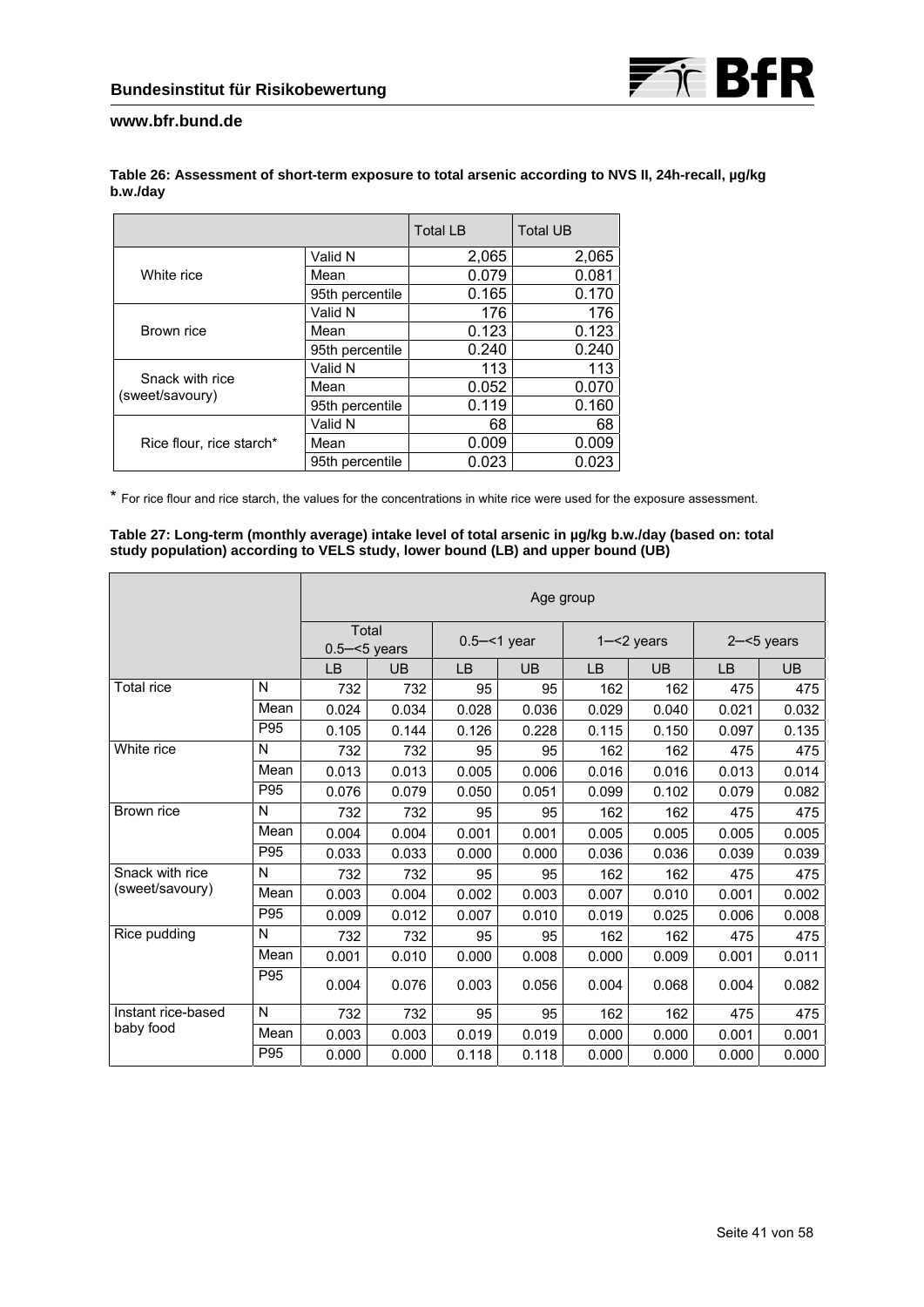|                    |      |                          |          | Age group      |           |               |          |               |           |
|--------------------|------|--------------------------|----------|----------------|-----------|---------------|----------|---------------|-----------|
|                    |      | Total<br>$0.5 - 5$ years |          | $0.5 - 1$ year |           | $1 - 2$ years |          | $2 - 5$ years |           |
|                    |      | LB                       | UB       | <b>LB</b>      | <b>UB</b> | <b>LB</b>     | UB       | <b>LB</b>     | <b>UB</b> |
| <b>Total rice</b>  | N    | 317                      | 317      | 27             | 27        | 74            | 74       | 216           | 216       |
|                    | Mean | 0.054                    | 0.079    | 0.099          | 0.127     | 0.063         | 0.088    | 0.046         | 0.070     |
|                    | P95  | 0.146                    | 0.207    | 0.377          | 0.393     | 0.146         | 0.207    | 0.135         | 0.181     |
| White rice         | N    | 189                      | 189      | 11             | 11        | 45            | 45       | 133           | 133       |
|                    | Mean | 0.050                    | 0.051    | 0.047          | 0.048     | 0.056         | 0.058    | 0.048         | 0.049     |
|                    | P95  | 0.122                    | 0.125    | $0.073*$       | $0.075*$  | 0.125         | 0.128    | 0.122         | 0.125     |
| Brown rice         | N    | 40                       | 40       | 1              | 1         | 10            | 10       | 29            | 29        |
|                    | Mean | 0.081                    | 0.081    | 0.078          | 0.078     | 0.080         | 0.080    | 0.081         | 0.081     |
|                    | P95  | 0.204                    | 0.204    | N.C.           | N.C.      | $0.195*$      | $0.195*$ | 0.212         | 0.212     |
| Snack with rice    | N    | 70                       | 70       | 10             | 10        | 27            | 27       | 33            | 33        |
| (sweet/savoury)    | Mean | 0.028                    | 0.038    | 0.019          | 0.025     | 0.045         | 0.060    | 0.017         | 0.023     |
|                    | P95  | 0.086                    | 0.115    | $0.058*$       | $0.078*$  | 0.107         | 0.144    | 0.053         | 0.071     |
| Rice pudding       | N    | 75                       | 75       | 5              | 5         | 12            | 12       | 58            | 58        |
|                    | Mean | 0.005                    | 0.096    | 0.008          | 0.144     | 0.006         | 0.119    | 0.005         | 0.088     |
|                    | P95  | 0.013                    | 0.246    | $0.017*$       | $0.312*$  | $0.018*$      | $0.321*$ | 0.012         | 0.216     |
| Instant rice-based | N    | 16                       | 16       | 11             | 11        | 2             | 2        | 3             | 3         |
| baby food          | Mean | 0.136                    | 0.136    | 0.168          | 0.168     | 0.038         | 0.038    | 0.084         | 0.084     |
|                    | P95  | $0.645*$                 | $0.645*$ | $0.645*$       | $0.645*$  | $0.056*$      | $0.056*$ | $0.104*$      | $0.104*$  |

**Table 28: Long-term (monthly average) intake level of total arsenic in µg/kg b.w./day (based on: consumers only) according to VELS study, lower bound (LB) and upper bound (UB)** 

\* Skewed towards maximum due to sample size

Short-term intake of total arsenic is shown in Table 29 for the age group of 0.5-<5 year-old children. The highest average intake of total arsenic for children is found in consumers of brown rice at 0.437 µg/kg b.w./day.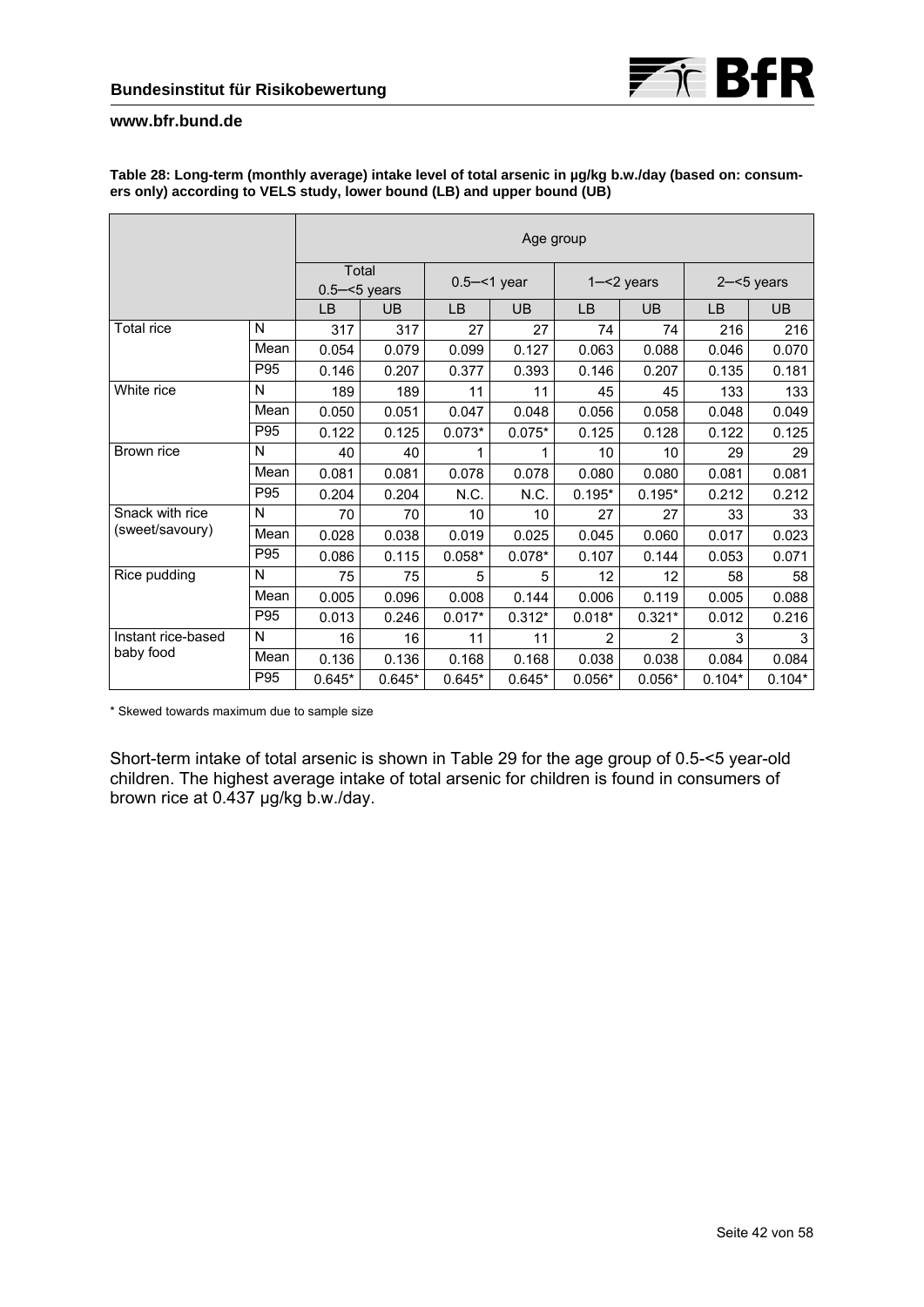

|                                    |      | Age group                |          |                |           |               |          |               |           |
|------------------------------------|------|--------------------------|----------|----------------|-----------|---------------|----------|---------------|-----------|
|                                    |      | Total<br>$0.5 - 5$ years |          | $0.5 - 1$ year |           | $1 - 2$ years |          | $2 - 5$ years |           |
|                                    |      | LB                       | UB.      | <b>LB</b>      | <b>UB</b> | LB            | UB       | LB            | <b>UB</b> |
|                                    | N    | 189                      | 189      | 11             | 11        | 45            | 45       | 133           | 133       |
| White rice                         | Mean | 0.258                    | 0.265    | 0.283          | 0.291     | 0.308         | 0.317    | 0.239         | 0.246     |
|                                    | P95  | 0.577                    | 0.593    | $0.435*$       | 0.448     | 0.675         | 0.694    | 0.549         | 0.565     |
|                                    | N    | 40                       | 40       |                | 1         | 10            | 10       | 29            | 29        |
| Brown rice                         | Mean | 0.437                    | 0.437    | 0.466          | 0.466     | 0.459         | 0.459    | 0.428         | 0.428     |
|                                    | P95  | 1.057                    | 1.057    | N.C.           | N.C.      | $1.173*$      | $1.173*$ | 0.942         | 0.942     |
|                                    | N    | 70                       | 70       | 10             | 10        | 27            | 27       | 33            | 33        |
| Snack with rice<br>(sweet/savoury) | Mean | 0.100                    | 0.135    | 0.053          | 0.071     | 0.145         | 0.195    | 0.078         | 0.105     |
|                                    | P95  | 0.329                    | 0.441    | $0.115*$       | $0.154*$  | 0.642         | 0.861    | 0.210         | 0.282     |
|                                    | N    | 75                       | 75       | 5              | 5         | 12            | 12       | 58            | 58        |
| Rice pudding                       | Mean | 0.027                    | 0.502    | 0.037          | 0.676     | 0.035         | 0.639    | 0.025         | 0.459     |
|                                    | P95  | 0.053                    | 0.964    | $0.051*$       | $0.935*$  | $0.105*$      | 1.928*   | 0.048         | 0.881     |
| Instant rice-based<br>baby food    | N    | 16                       | 16       | 11             | 11        | 2             | 2        | 3             | 3         |
|                                    | Mean | 0.383                    | 0.383    | 0.401          | 0.401     | 0.229         | 0.229    | 0.418         | 0.418     |
|                                    | P95  | $0.917*$                 | $0.917*$ | $0.917*$       | $0.917*$  | $0.333*$      | $0.333*$ | $0.623*$      | $0.623*$  |

### **Table 29: Short-term intake level in µg/kg b.w./day (based on: consumers only) according to VELS study, lower bound (LB) and upper bound (UB)**

\* Skewed towards maximum due to sample size

# **Assessment of inorganic arsenic intake based on the exposure assessment for total arsenic**

Due to the uncertainty regarding the proportion of inorganic arsenic in total arsenic, three scenarios were calculated for the individual rice-based foods by analogy to the EFSA (2009) for the assessment of inorganic arsenic intake based on the exposure assessment for total arsenic EFSA (2009). These scenarios, presented below, show exposure to inorganic arsenic when proportions of inorganic arsenic of 100 %, 70 % and 50 % of total arsenic are assumed (Tables 30 to 31). In the interests of a conservative approach, this exposure assessment was carried out for children aged 0.5–<1, as this age group is, on average, the most exposed to inorganic arsenic through the consumption of total rice, according to the results presented in this opinion thus far.

Depending on the scenario, the average long-term intake of inorganic arsenic for 0.5–<1 year-old children for all respondents is between 0.014 and 0.028 µg/kg b.w./day (LB) or 0.018 and 0.036 µg/kg b.w./day (UB). When the consumers are considered, the average long-term intake of inorganic arsenic is between 0.049 and 0.099 µg/kg b.w./day (LB) or between 0.064 and 0.127 µg/kg b.w./day (UB). For a discussion on the intake levels of inorganic arsenic calculated based on the levels of total arsenic, please refer to section 3.3 "Further aspects".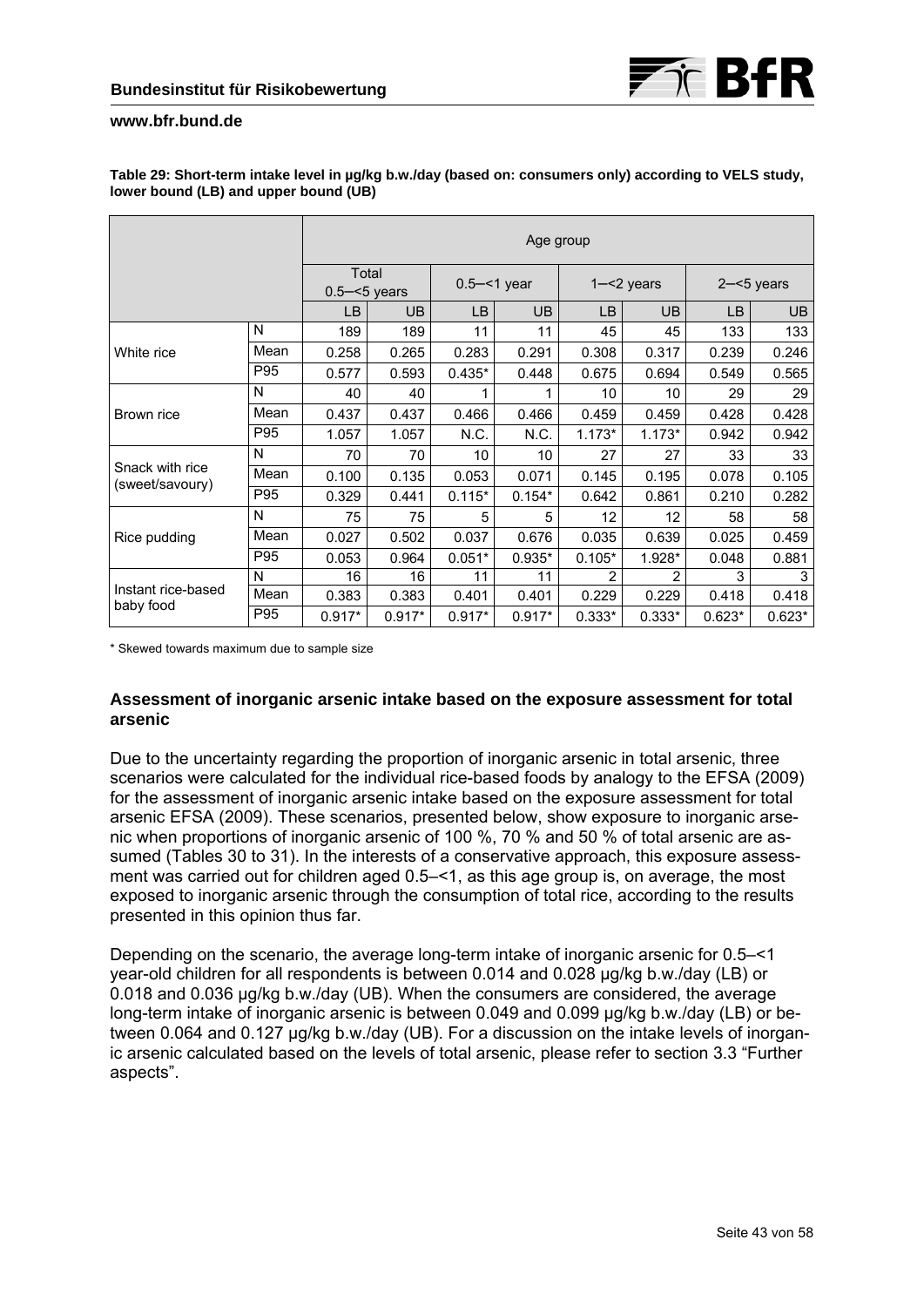

|            |      | 0.5–<1 year-old children |                                          |       |       |                    |                    |  |  |
|------------|------|--------------------------|------------------------------------------|-------|-------|--------------------|--------------------|--|--|
|            |      |                          | LB                                       |       | UB    |                    |                    |  |  |
|            |      | Scenario 1<br>$100 \%$   | Scenario 2<br>Scenario 3<br>70 %<br>50 % |       |       | Scenario 2<br>70 % | Scenario 3<br>50 % |  |  |
|            | N    | 95                       | 95                                       | 95    | 95    | 95                 | 95                 |  |  |
| Total rice | Mean | 0.028                    | 0.020                                    | 0.014 | 0.036 | 0.025              | 0.018              |  |  |
|            | P95  | 0.126                    | 0.088                                    | 0.063 | 0.228 | 0.160              | 0.114              |  |  |

#### **Table 30: Scenarios of long-term intake of inorganic arsenic based on exposure to total arsenic (total study population), µg/kg b.w./day**

**Table 31: Scenarios of long-term intake of inorganic arsenic based on exposure to total arsenic (consumers only), µg/kg b.w./day** 

|            |      | 0.5–<1 year-old children                                              |       |                       |                      |                    |       |  |
|------------|------|-----------------------------------------------------------------------|-------|-----------------------|----------------------|--------------------|-------|--|
|            |      |                                                                       | LB    |                       | UB                   |                    |       |  |
|            |      | Scenario 2 I<br>Scenario 1<br>Scenario 3  <br>$100 \%$<br>70 %<br>50% |       | Scenario 1<br>$100\%$ | Scenario 2  <br>70 % | Scenario 3<br>50 % |       |  |
|            | N    | 27                                                                    | 27    | 27                    | 27                   | 27                 | 27    |  |
| Total rice | Mean | 0.099                                                                 | 0.069 | 0.049                 | 0.127                | 0.089              | 0.064 |  |
|            | P95  | 0.377                                                                 | 0.264 | 0.189                 | 0.393                | 0.275              | 0.197 |  |

# 3.1.4 Risk characterisation

According to the exposure assessment carried out by the EFSA (2009), the total intake of inorganic arsenic through food for adults in Europe is 0.13 to 0.56 µg/kg b.w./day (median, UB 0.43 µg/kg b.w./day) when average consumption levels are assumed and is therefore in the lower range of the **BMDL<sub>01</sub> values** of **0.3 to 8 µg/kg b.w./day** derived from epidemiological studies. For people with special consumption habits (consumption of algae and algae products or particularly high rice consumption) the levels of inorganic arsenic can be two to ten times higher than the median. According to the EFSA (2009), "the estimated dietary exposures to inorganic arsenic for average and high level consumers in Europe are within the range of the BMDL $_{01}$  values identified, and therefore there is little or no margin of exposure and the possibility of a risk to some consumers cannot be excluded".

According to the current exposure assessment of the EFSA (2014), the total intake of inorganic arsenic through food is lower than was assumed in previous opinions. For adults up to the age of 65 in Europe, an exposure level of **0.11 to 0.38 µg/kg b.w./day** (min LB to max UB) for average consumption levels and **0.18 to 0.64 µg/kg b.w./day** (min LB to max UB) for high consumption levels (P95) was calculated, which is at the lower end of the **BMDL**<sub>01</sub> val**ues** of **0.3 to 8 µg/kg b.w./day** derived from epidemiological studies.

The opinion of the FAO/WHO (2011) describes an exposure to inorganic arsenic through food of 0.1 to 3.0 µg/kg b.w./day in the USA and various European and Asian countries. The upper end of this also reaches the level of the  $BMDL<sub>0.5</sub>$  for inorganic arsenic of 3  $\mu$ g/kg b.w./day derived here.

Sources of exposure other than food (outdoor air, smoking, direct intake via soil by children in areas with high levels of arsenic in the soil) form only a small part of the total exposure to inorganic arsenic in Europe (EFSA 2009) and can be disregarded in the risk characterisation.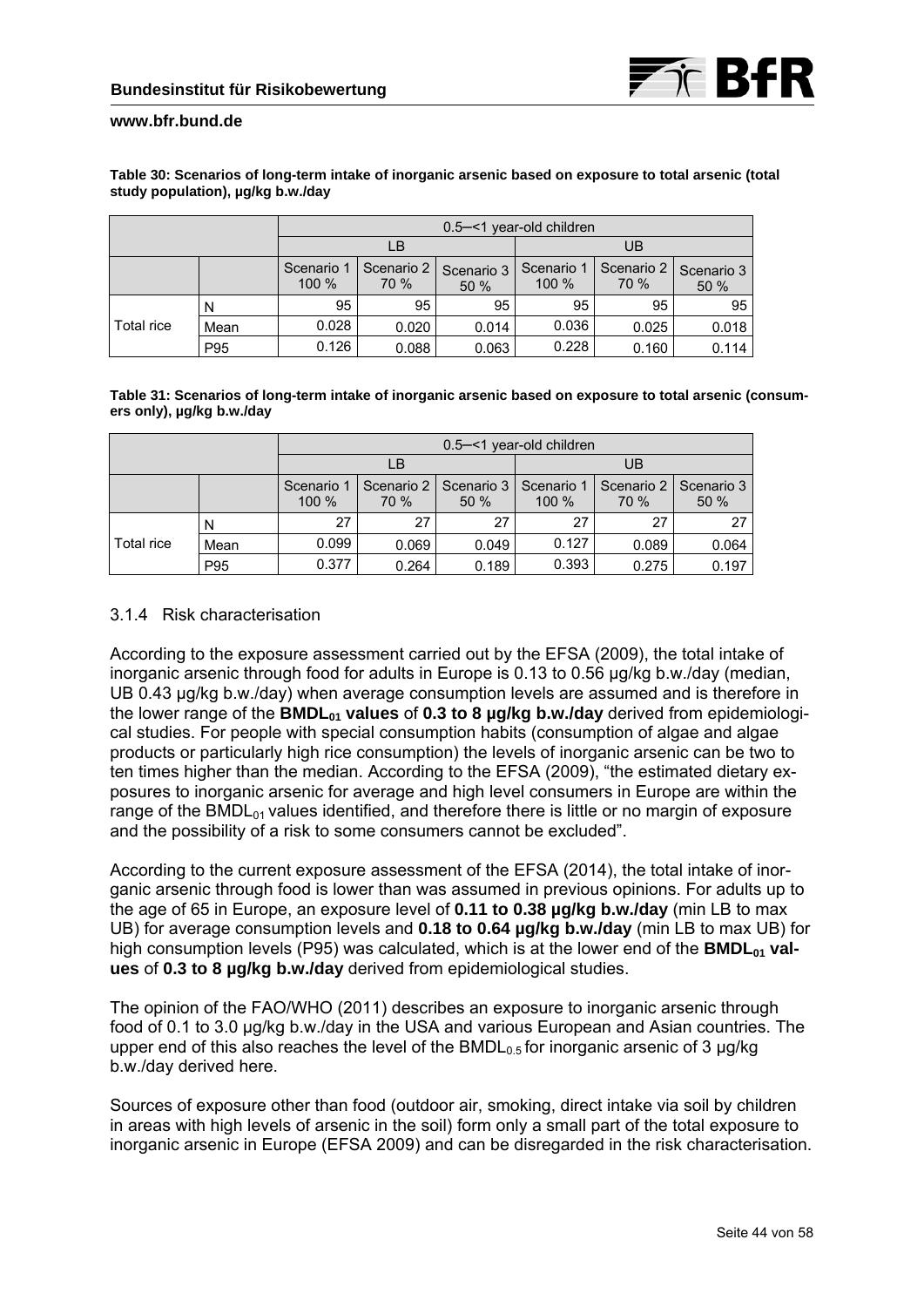

The risk characterisation of this health assessment relies on exposure modelling based on data regarding the levels of inorganic arsenic in rice and rice products in the German market (LGL 2012 among others) as well as data on consumption behaviour of the German population taken from consumption studies for children (EsKiMo study<sup>28</sup>, VELS study<sup>29</sup>) and adults  $(NVS \, \text{II}^{30})$ .

For the **potential carcinogenic effects** of inorganic arsenic with long-term exposure, it is not yet possible to derive a value for a safe intake level in the sense of a tolerable daily intake (TDI) over a lifetime (EFSA 2009). The risk characterisation is therefore based on the Margin of Exposure concept (MOE concept $31$ ). The calculated estimated intake level of inorganic arsenic from rice and rice products is set based on the **BMDL<sub>01</sub> value range of 0.3 to 8 µg/kg b.w./day** (EFSA 2009) as the toxicological reference value range. Due to the uncertainties associated with this, the BfR uses the lower value of this range for the risk characterisation, namely 0.3 µg/kg b.w./day.

For the risk characterisation of potential **non-carcinogenic** effects of inorganic arsenic, a Minimal Risk Level (MRL)<sup>32</sup> value **MRL**<sub>chronic</sub> of **0.3 µg/kg b.w./day** was used as the toxicological limit value for **long-term exposure** and an **MRLacute value of 5 µg/kg b.w./day** as the toxicological limit value for **short-term exposure** (ATSDR 2007).

# **Long-term exposure**

*Rice and rice products ("total rice")* 

# Calculation of MOE values

Based on the BMDL $_{01}$  values of 0.3 to 8 µg/kg b.w./day, MOE values of 37 to 1000 (average consumption levels) and 12 to 320 (high consumption levels [P95]) are calculated for exposure to inorganic arsenic in **adults** through the consumption of rice and rice products when **all respondents** are considered (Table 32).

In the group of **consumers**, the long-term exposure to inorganic arsenic through the consumption of rice and rice products calculated for **adults** as part of this opinion is 0.009 (average consumption levels) to 0.027 µg/kg b.w./day (P95 of consumption levels) (Table 19). This results in MOE values of 11 to 889<sup>33</sup> (Table 33).

For **children**, the MOE values are lower (Table 33). This will be addressed in the followingsection.

Looking at exposure based on the BMDL<sub>01</sub> value range of 0.3 to 8 ug/kg b.w./day for the **total study population**, the resulting MOE values for children aged 1 to 17 are **12 to 500** (average consumption levels) and **3 to 143** (high consumption levels [P95]) (Table 32).

<sup>-</sup><sup>28</sup> Nutrition study as a KiGGS module, KiGGS: German Health Interview and Examination Survey for Children and Adolescents

<sup>(</sup>Mensink et al. 2007)<br><sup>29</sup> Consumption study to determine food intake of infants and young children for assessing an acute toxicity risk from residues of

plant protection products (Heseker et al. 2003, Banasiak et al. 2005)<br><sup>30</sup>German National Nutrition Survey II (NVS II) (Max Rubner Institute [MRI] 2008)<br><sup>31</sup> MOE concept, the Margin of Exposure (MOE) gives the relationship adverse effect of a substance and the modelled exposure for certain population groups as a dimensionless number. The MOE does not imply any conclusions regarding a "safe" intake level in the sense of a tolerable daily intake (Alexander et al. 2012)<br><sup>32</sup> Minimal Risk Level (MRL): Estimated value of daily exposure to a substance that probably

adverse health effect in humans (non-carcinogenic effect) for a certain exposure period (ATSDR 2007).<br><sup>33</sup> The MOE values are calculated based on the value range of the BMDL<sub>01</sub> values of 0.3 to 8 µg/kg b.w./day derived b EFSA (2009).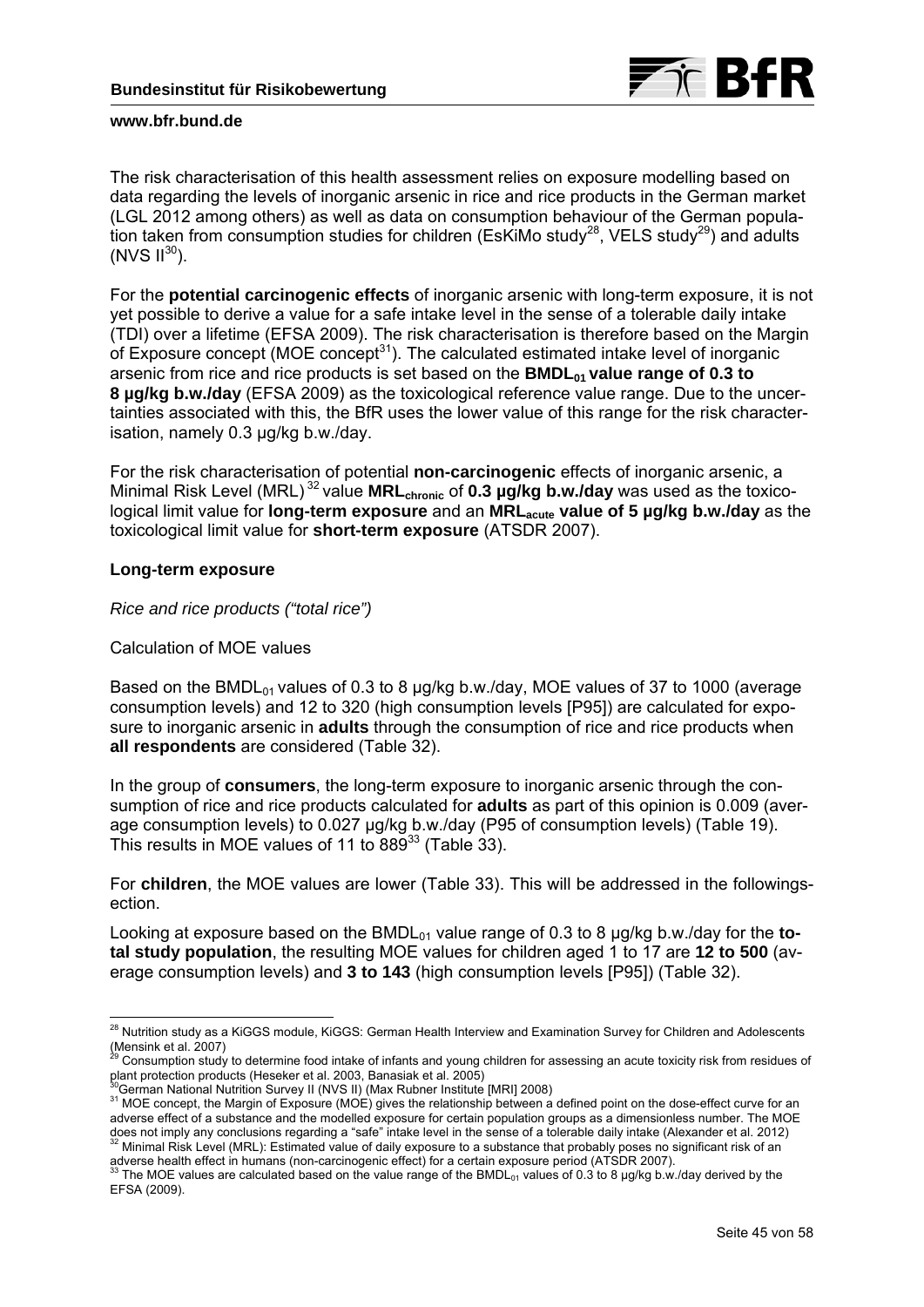

For children in the youngest age group studied (ages 0.5 to 1) the MOE values are in the range of **9 to 235** (average consumption levels) and **2 to 47** (high consumption levels [P95]).

When modelling long-term exposure to inorganic arsenic through the consumption of rice and rice products in the group of **consumers**, the average intake for children aged 1 to 11 (0.046–0.056 µg/kg b.w./day) is around 5 times higher than in adults (0.009 µg/kg b.w./day). For children in the studied age groups up to 11 years old, intake levels of inorganic arsenic through the consumption of rice and rice products were reached for which the lower end of the resulting MOE values is less than 10 (Table 33, group of consumers, average and high consumption [P95]). For average consumption levels, the MOE values for these age groups lie in the range of **5 to 195**, for high consumption levels (P95) in the range of **2 to 76**.

For younger children (0.5 to < 1 year old), the intake of inorganic arsenic through rice and rice products (0.113 µg/kg b.w./day) can exceed the corresponding values for adults by a factor of 12. For this age group, the lowest MOE values are also reached when the consumers are considered. This results in MOE values for this group of **3 to 71** at average consumption levels. For high consumption levels (P95), exposure is at the lower end of the BMDL $_{01}$ values of 0.3 to 8 µg/kg b.w./day (MOE values **1 to 22**).

For adolescents aged 12 to 17, intake is twice as high as it is for adults (0.019 µg/kg b.w./day). Similar relationships are found when comparing exposure to inorganic arsenic in children and in adults at consumption levels in the  $95<sup>th</sup>$  percentile.

**In summary**, for children aged over 0.5 years and adults the intake levels of inorganic arsenic through the consumption of rice and rice products when all respondents are considered is below the lower bound of the  $BMDL_{01}$  values. This results in comparatively low MOE values (for children with average consumption levels MOE values of 9 to 500, with high consumption levels [P95] MOE values of 2 to 143; for adults with average consumption levels [total study population] MOE values of 37 to 1,000, with high consumption levels MOE values of 12 to 320).

For children aged 0.5 to <1 year, exposure to inorganic arsenic through the consumption of rice and rice products at high consumption levels (P95) in the group of consumers can reach the lower end of the BMDL $_{01}$  values (MOE values 1 to 22).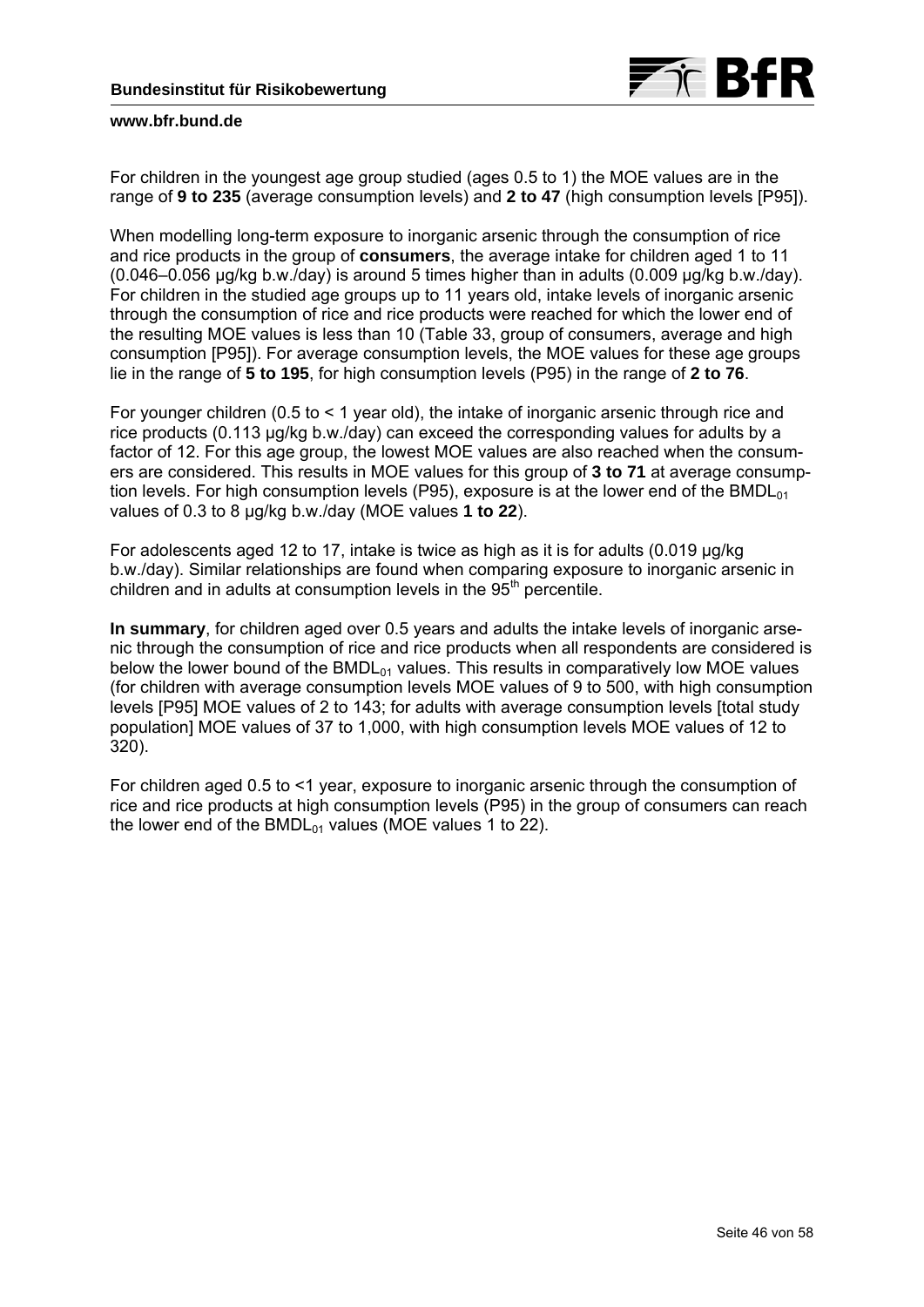#### **Table 32: MOE values for long-term exposure to inorganic arsenic through consumption of rice and rice products with average and high (P95) consumption levels when the total study population is considered**

| Age group<br>(consumption study)     |       | Long-term exposure to inorganic<br>arsenic, µg/kg b.w./day<br>Based on: total study population | MOE*         |            |  |
|--------------------------------------|-------|------------------------------------------------------------------------------------------------|--------------|------------|--|
|                                      | Mean  | P <sub>95</sub>                                                                                | Mean         | P95        |  |
| 14 to 80 years<br>(NVS II)           | 0.008 | 0.025                                                                                          | $37 - 1,000$ | $12 - 320$ |  |
| $0.5$ to $\leq 5$ years<br>$(VELS)*$ | 0.023 | 0.095                                                                                          | $13 - 348$   | $3 - 84$   |  |
| $0.5$ to $\leq$ 1 year               | 0.034 | 0.170                                                                                          | $9 - 235$    | $2 - 47$   |  |
| 1 to $<$ 2 years                     | 0.026 | 0.093                                                                                          | $12 - 308$   | $3 - 86$   |  |
| 2 to $<$ 5 years                     | 0.019 | 0.081                                                                                          | $16 - 421$   | $4 - 99$   |  |
| 6 to 11 years<br>(EsKiMo)            | 0.02  | 0.088                                                                                          | 15-400       | $3 - 91$   |  |
| 12 to 17 years<br>(EsKiMo)           | 0.016 | 0.056                                                                                          | 19-500       | $5 - 143$  |  |

\* Margin of Exposure: The exposure of various age groups is set based on the BMDL $<sub>01</sub>$  value range of 0.3 to</sub> 8 µg/kg b.w./day (EFSA 2009) as the toxicological reference value.

**Table 33: MOE values for long-term exposure to inorganic arsenic through consumption of rice and rice products with average and high (P95) consumption levels when the group of consumers is considered** 

| Age group<br>(consumption study)     |       | Long-term exposure to inorganic<br>arsenic, µg/kg b.w./day<br>Based on: consumers | MOE*      |            |  |
|--------------------------------------|-------|-----------------------------------------------------------------------------------|-----------|------------|--|
|                                      | Mean  | P <sub>95</sub>                                                                   | Mean      | P95        |  |
| 14 to 80 years<br>(NVS II)           | 0.009 | 0.027                                                                             | 33-889    | $11 - 296$ |  |
| $0.5$ to $\leq 5$ years<br>$(VELS)*$ | 0.051 | 0.131                                                                             | $6 - 157$ | $2 - 61$   |  |
| $0.5$ to $\leq 1$ year               | 0.113 | 0.364                                                                             | $3 - 71$  | $1 - 22$   |  |
| 1 to $<$ 2 years                     | 0.056 | 0.140                                                                             | $5 - 143$ | $2 - 57$   |  |
| 2 to $<$ 5 years                     | 0.041 | 0.105                                                                             | 7–195     | $3 - 76$   |  |
| 6 to 11 years<br>(EsKiMo)            | 0.046 | 0.135                                                                             | $7 - 174$ | $2 - 59$   |  |
| 12 to 17 years<br>(EsKiMo)           | 0.019 | 0.059                                                                             | 16-421    | $5 - 136$  |  |

 $*$  Margin of Exposure: the exposure of various age groups is set based on the BMDL $_{01}$  value range of 0.3 to 8 ug/kg b.w./day (EFSA 2009) as the toxicological reference value.

### Assessment

The low MOE values show that there is only a small gap between the level of inorganic arsenic ingested through the consumption of rice and rice products estimated in the exposure model and the toxicological reference values (0.3 to 8 µg/kg b.w./day) derived from epidemiological studies on the association between exposure to inorganic arsenic in drinking water and adverse effects.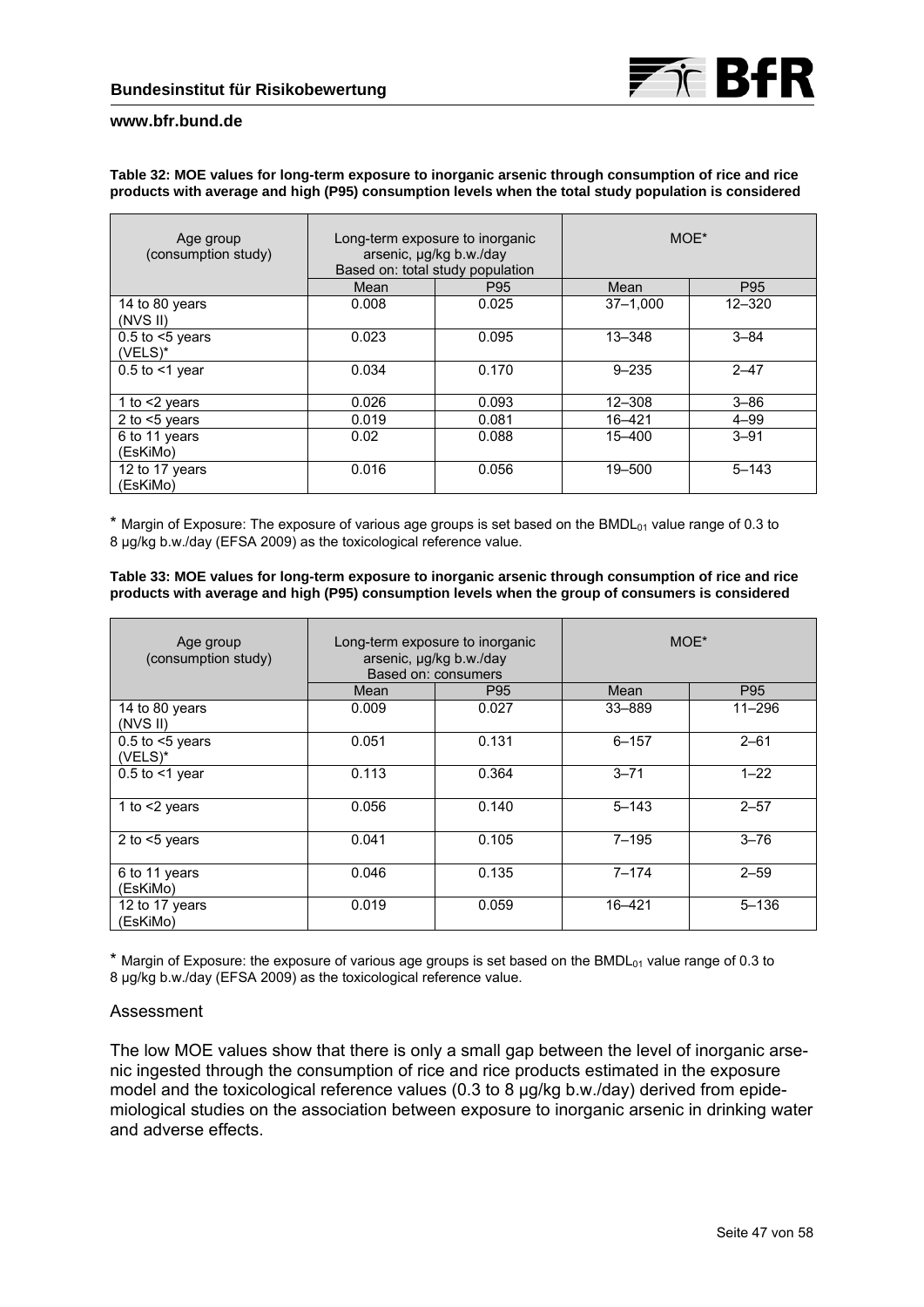

The low MOE values mean that reducing the exposure to inorganic arsenic from rice and rice products in consumers of all age groups is of high priority.

### Exhaustion of MRL<sub>chronic</sub> and assessment

For the assessment of potential **non-carcinogenic effects** of long-term exposure to inorganic arsenic, the MRL<sub>chronic</sub> of 0.3 µg/kg b.w./day (ATSDR 2007) is used. As described in the preceding sections, adults and children aged one year and above do *not* reach this value through the consumption of rice and rice products alone according to the exposure model for long-term intake.

According to the model for long-term exposure, health impairments related to the noncarcinogenic effects of the intake of inorganic arsenic from the consumption of rice and rice products alone are unlikely for the population groups considered here $34$ . This is in accordance with the opinion of the LGL (2012).

Based on the consumption data from the VELS study, children aged 0.5 to 1 year in the group of consumers can reach an intake level of 0.364 µg inorganic arsenic/kg b.w./day through the consumption of rice and rice products when a high level of consumption (P95) is assumed (Table 33). This result cannot be applied to the population as a whole.

According to the exposure model of the EFSA (2014), the long-term intake of inorganic arsenic from all food in children aged between one and less than three years amounts to 0.39 to 1.00 µg/kg b.w./day (average consumption levels, median of exposure, LB-UB, Table 24 in EFSA 2014) and thus exceeds the MRLchronic of 0.3 µg/kg b.w./day for chronic exposure. The exposure assessment presented here shows that a notable proportion of this exposure can result from the consumption of rice and rice products alone<sup>3</sup>

According to the EFSA (2009), there is not necessarily a higher health risk for children as far as adverse effects due to long-term exposure are concerned, despite their higher exposure compared to adults.

Epidemiological studies show health impairments following the long-term intake of drinking water with high levels of inorganic arsenic. There are only a few studies (e.g. Melkonian et al. 2013; Liao et al. 2008) on the association between health impairments and the intake of inorganic arsenic through foods other than drinking water. With regard to the intake of inorganic arsenic through the consumption of rice, an epidemiological study in Bangladesh found an association with health effects (skin lesions) in people with low exposure to inorganic arsenic in drinking water (<100 µg/L) (Melkonian et al. 2013). The average rice consumption level in this study was 1628 g/day. For Germany, no association is yet known between health impairments and the intake of inorganic arsenic through rice consumption.

# *Rice products alone*

The levels of inorganic arsenic in some rice products, such as rice cakes (mean 0.260 mg/kg, P95 425 mg/kg), can be significantly greater than the levels found in grains of rice (mean 0.104 mg/kg, P95 207 mg/kg) .

<sup>&</sup>lt;sup>34</sup> Children and adults who rely on a gluten-free diet for medical reasons could not be considered in the exposure model.  $35$  MRL<sub>chronic</sub> exhaustion of at least  $1/10$  by consumers of rice and rice products is classed as a "notable proportion" and is achieved by the following consumer groups: adults and adolescents (ages 12-17) with high consumption (P95) (consumers); adolescents (ages 12-17) with high consumption also in the total study population; children (ages 6-11) and young children (0.5 to <5) with high consumption (P95) (total study population) and average consumption (consumers).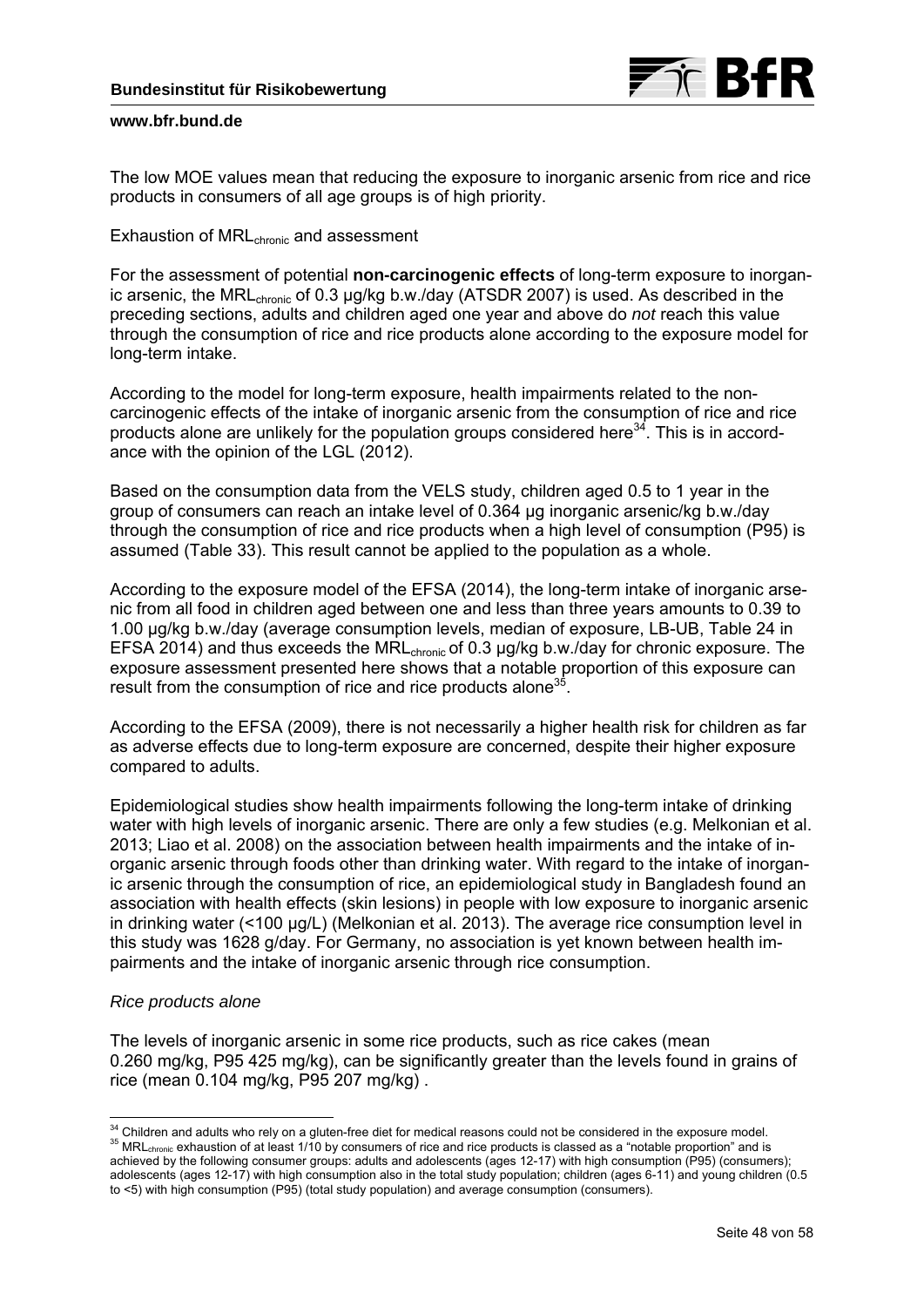

When exposure to inorganic arsenic through the consumption of certain rice products is considered separately, there are already significant to high intake levels of inorganic arsenic.

# Calculation of MOE values

Long-term high consumption (P95) of **rice snacks** alone can lead to an intake of inorganic arsenic in the group of **adult consumers** which, at 0.084 µg/kg b.w./day (Table 19, 34), amounts to more than a tenth of the lower bound of the BMDL<sub>01</sub> values (MOE values 4–95, Table 34). According to the present exposure model, adults in the group of consumers of rice snacks ingest more inorganic arsenic through this food alone on average (0.016 µg/kg b.w./day) than the population ingests on average through rice consumption (0.009 µg/kg b.w./day, total study population). However, it should be taken into account that food in the "rice snacks" group was only consumed by a small percentage of the surveyed study population  $($  < 1  $%$ )

Consumers of **rice cakes** ingest four times as much inorganic arsenic through this rice product alone than the total intake of inorganic arsenic in all respondents (at average consumption levels [9.7 g/d corresponding to approx. one rice cake per day] 0.04 µg inorganic arsenic/kg b.w./day; at high consumption levels [P95] [30 g/day corresponding to approx. 4 rice cakes per day] 0.125 µg inorganic arsenic/kg b.w./day, Table 19, 34). For consumers of rice cakes, this results in MOE values of **8 to 200** at average consumption levels and **2 to 64** at high consumption levels (P95) (Table 34). It should also be considered for the interpretation of these results that rice cakes were only consumed by a small percentage of the surveyed study population (1.5%).

However, intake of inorganic arsenic through the consumption of **rice flour and rice starch**  is less significant in the adult population, even for consumers of these foods (MOE values for average consumption levels 300 to 8000, for high consumption levels [P95] 150 to 4,000).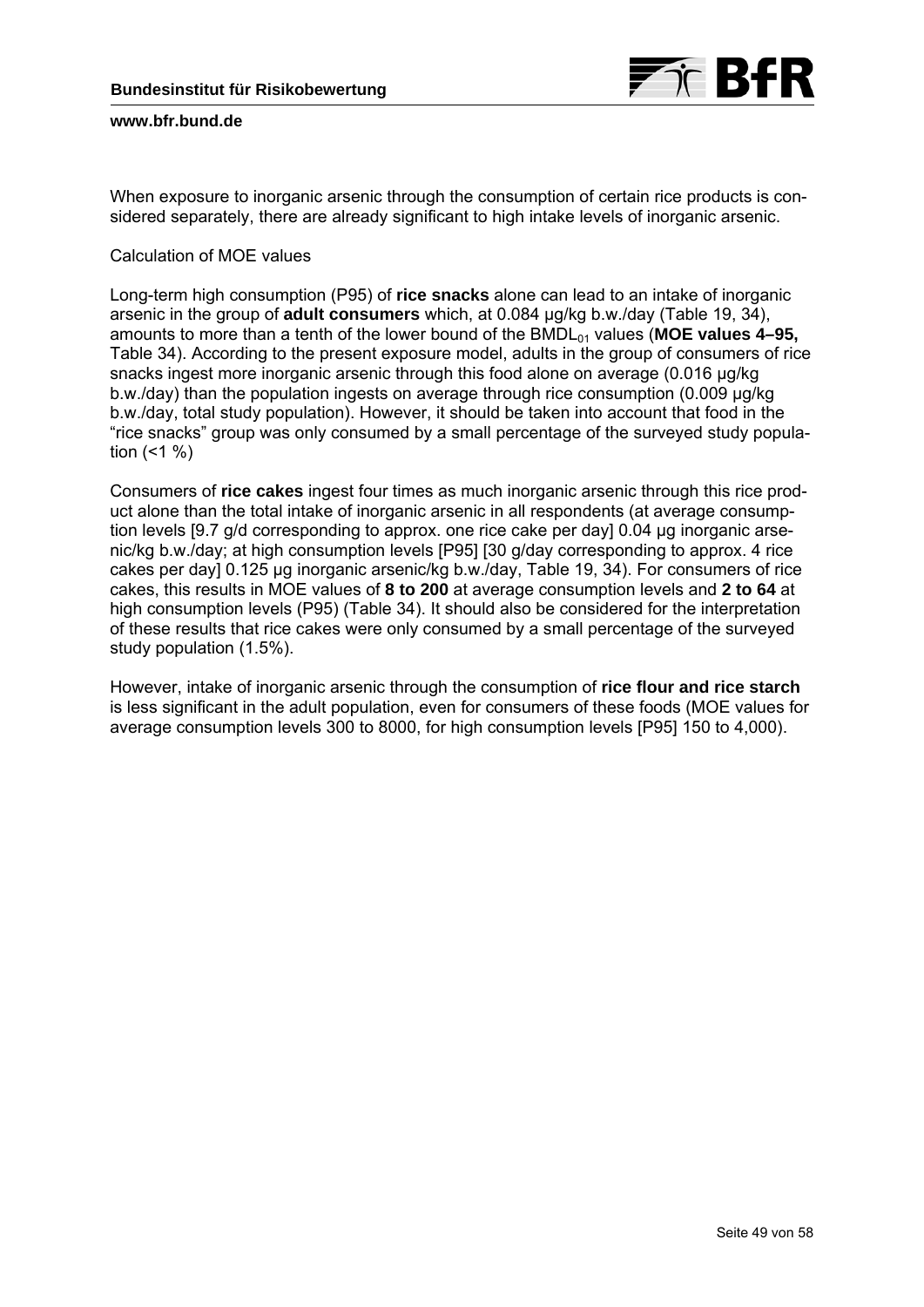

**Table 34: MOE values based on the group of consumers for long-term exposure of adults to inorganic arsenic through consumption of specific rice products with medium and high (P95) consumption levels** 

| Rice product                        | Long-term exposure to inorganic<br>arsenic, µg/kg b.w./day<br><b>Basis: Consumers</b> |                 | MOE*      |          |  |
|-------------------------------------|---------------------------------------------------------------------------------------|-----------------|-----------|----------|--|
|                                     | Mean                                                                                  | P <sub>95</sub> | Mean      | P95      |  |
| Snacks with rice<br>(sweet/savoury) | 0.016                                                                                 | 0.084           | 19-500    | $4 - 95$ |  |
| Rice cakes                          | 0.040                                                                                 | 0.125           | $8 - 200$ | $2 - 64$ |  |
| Rice flour, rice starch             | 0.001                                                                                 | 0.002           | 300-8000  | 150-4000 |  |

\* Margin of Exposure is calculated based on the BMDL $_{01}$  value range of 0.3 to 8 µg/kg b.w./day (EFSA 2009) and the exposure of various age groups.

The exposure estimate for **children and adolescents** included the products snacks with rice, rice cakes, rice flour and rice starch (for children and adolescents between 6 and 17 years), rice pudding (for children from 6 months to < 5 years) and instant rice-based baby food (for children from 6 months to < 5 years).

For the product group **Snacks with rice**, children aged between 1 and < 2 years reach the highest intake level of inorganic arsenic in proportion to their body weight (0.032 µg/kg b.w./day with medium consumption levels; 0.078 µg/kg b.w./day with high consumption levels [P95] in the consumer group). In relation to the BMDL $_{01}$  values of 0.3 to 8 ug/kg b.w./day, this corresponds to MOE values of **9 to 250** (average consumption levels) and **4 to 103** (high consumption levels, P95). When all respondents are considered, MOE values in the range of 20 – 8,000 are derived for the "Snacks with rice" product group for children of all surveyed age groups and consumption levels.

In the consideration of high consumption levels for children (P95, 0.018 µg/kg b.w./day for 6 to 11 year-old children and 0.011 µg/kg b.w./day for 12 to 17 year-old adolescents, basis: only consumers), low MOE values (**17 to 727**) are also determined for the exposure to inorganic arsenic through the consumption of **rice flour and rice starch**. No data on the consumption of these rice products are available for younger children.

In children aged from 6 months to < 5 years, the consumption of **rice pudding** can also make a significant contribution to the exposure to inorganic arsenic. With the consumption of rice pudding, children aged between 6 months and < 1 year reach intake levels that correspond to MOE values from **5 to 127** with average consumption (0.063 µg/kg b.w./day, basis: consumers) and MOE values from **2 to 59** with high consumption (P95, 0.136 µg/kg b.w./day, basis: consumers). When all respondents are considered, MOE values in the range from **8 to 2,000** for rice pudding are determined for children of all surveyed age groups and consumption levels.

In the interpretation of the results, the fact that the results for high consumption levels (P95) are skewed towards the maximum in the consideration of the consumers due to the low sample size should be taken into account. Furthermore, the exposure estimate for rice pudding was based on the assumption that the level of inorganic arsenic was equal to the detection limit, since no contents above the detection limit were reported.

For children, the highest intake of inorganic arsenic through the consumption of rice products came from the consumption of **rice cakes and instant rice-based baby food**.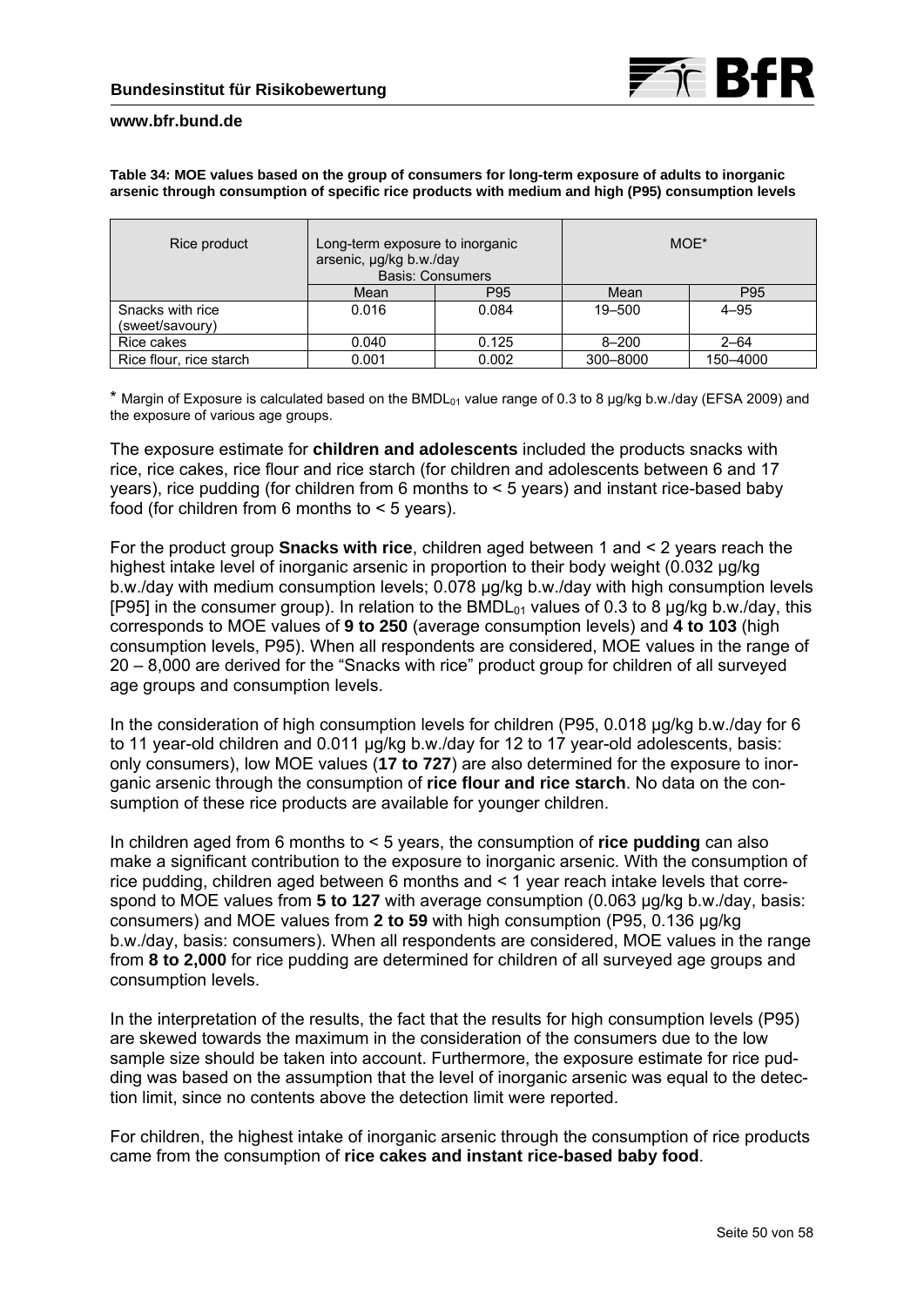

With average consumption levels (4 g/day, corresponds approximately to half a rice cake per day or 0.424 g/kg b.w./day, basis: consumers), children aged between 6 months and  $\leq 1$ year once again have the highest exposure to inorganic arsenic in proportion to their body weight (0.11 µg/kg b.w./day, corresponding to MOE values of 3 to 73). When a high consumption of rice cakes is considered (16.7 g rice cakes/day, corresponds to approximately two rice cakes per day, basis: consumers), a child between the ages of 6 and 11 (0.181 µg inorganic arsenic/kg b.w./day, basis: consumers) or between 6 months and < 1 year (0.14 µg/kg b.w./day) can take in the most inorganic arsenic, in proportion to body weight, through the consumption of rice cakes, corresponding to MOE values of between 2 and 57.

When all respondents are considered, MOE values in the range from 4 to 8,000 for rice cakes are determined for children of all surveyed age groups and consumption levels.

Due to the low number of children in the analysed study population who had consumed rice cakes, these results are subject to uncertainty. Furthermore, in the interpretation of the results for high consumption levels (P95) of rice cakes for these age groups also, the fact that the results are skewed towards the maximum in the consideration of the consumers due to the small size of the sample should be taken into account.

In the risk characterisation for **instant rice-based baby food**, only the age group of children between 6 months and < 1 year is considered, because the proportion of consumers in the surveyed study population was too low for the other age groups. In the interpretation of the results for high consumption levels (P95) of instant rice-based baby food for the age group of children from 6 months to < 1 year also, the fact that the results are skewed towards the maximum level in the consideration of the consumers due to the small size of the sample should be taken into account. When all respondents are considered, MOE values of 16 to 421 (0.019 µg inorganic arsenic/kg b.w./day) are determined with medium consumption, and MOE values of 3 to 68 are determined with high consumption (0.118 µg/kg b.w./day) for the age group of babies from 6 months to < 1 year. In the group of consumers, MOE values of 2 to 48 (0.168 µg inorganic arsenic/kg b.w./day) with medium consumption and MOE values of 0.5 to 12 (0.645 µg inorganic arsenic/kg b.w./day) with high consumption are determined.

Exhaustion of MRL<sub>chronic</sub>

A **high proportion** of the MRL<sub>chronic</sub> (at least 1/3) is exhausted solely through the consumption of rice products for the following population groups:

With consideration of the respective groups of *consumers*

- For adults and children aged between 6 and 11 years through high consumption (P95) of rice cakes (uncertainty: for this age group, the result is skewed towards the maximum due to the small size of the sample)

- For children aged between 6 months and < 5 years through high consumption (P95) of rice cakes or rice pudding (uncertainty: result skewed towards maximum due to the small size of the sample) and medium consumption of instant rice-based baby food (uncertainty: This product was only consumed by 2% of the study population in this age group)

- For children aged from 6 months to < 1 year with medium consumption of rice cakes (Uncertainty: only five consumers of rice cakes in the study population in this age group)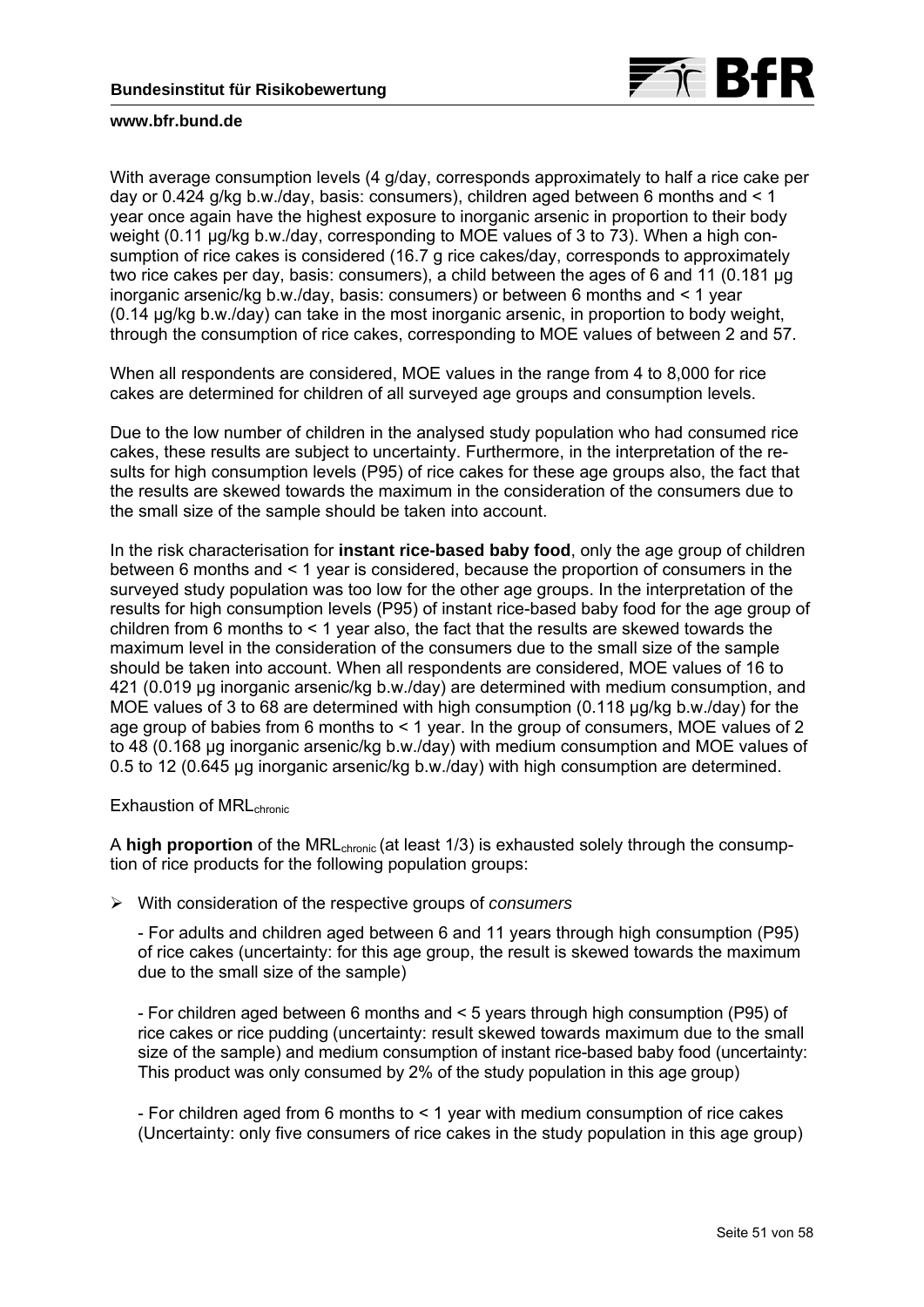

A **significant proportion** of the MRL<sub>chronic</sub> (at least 1/10) is exhausted solely through the consumption of rice products for the following population groups:

With consideration of the respective groups of *consumers*

- For adults and children (6 to 11 years) through high consumption (P95) of "Snacks with rice"

- For adolescents (12 to 17 years) through high consumption (P95) of rice cakes

- For children (6 to 11 years) through average consumption of rice cakes

- For toddlers (6 months to < 5 years) through average consumption of rice cakes, rice pudding or high consumption (P95) of "Snacks with rice"

With consideration of the *total study population*

- For children from 6 months to < 1 year through high consumption (P95) of rice cakes and instant rice-based baby food

- In the group of 1 to < 2 year-old children and 2 to < 5 year-old children through high consumption of rice pudding

# **Assessment**

With respect to the non-carcinogenic properties of inorganic arsenic, an impairment to health solely due to the consumption of individual rice products is therefore unlikely. According to the exposure model, children aged between 6 months and  $\leq 1$  year reach the MRL $_{\text{chronic}}$  for inorganic arsenic (basis: consumers) with high consumption levels of instant rice-based baby food. Due to the small size of the sample, this statement is subject to uncertainty. However, it should be noted that the intake levels of inorganic arsenic for this age group could be significantly higher based on a scenario for infants fed with rice-based baby food (1.96 µg inorganic arsenic/kg b.w./day for a six-month-old baby with consumption of three portions of ricebased baby food per day according to EFSA 2014).

For individual groups of the population, comparatively low MOE values are determined with consideration of the intake levels of inorganic arsenic resulting solely from long-term consumption of certain rice products. For the carcinogenic effect of inorganic arsenic, no safe intake level in the sense of a TDI that could not be associated with an increase in the risk of cancer can be derived for the reasons described under 3.1.2. Health risks regarding carcinogenic effects through the intake of inorganic arsenic due to the consumption of rice and rice products are therefore possible. The low MOE values for individual population groups mean that there is a high priority to reduce the exposure of these population groups, in particular, to inorganic arsenic from rice products.

For rice products, the proportion of consumers in the population is low for both children and adults. For this reason, the exposure scenarios for rice products were based on consumption data of the population groups of consumers. According to the available consumption data, the exposure estimates for rice products are therefore, in some cases, only valid for a small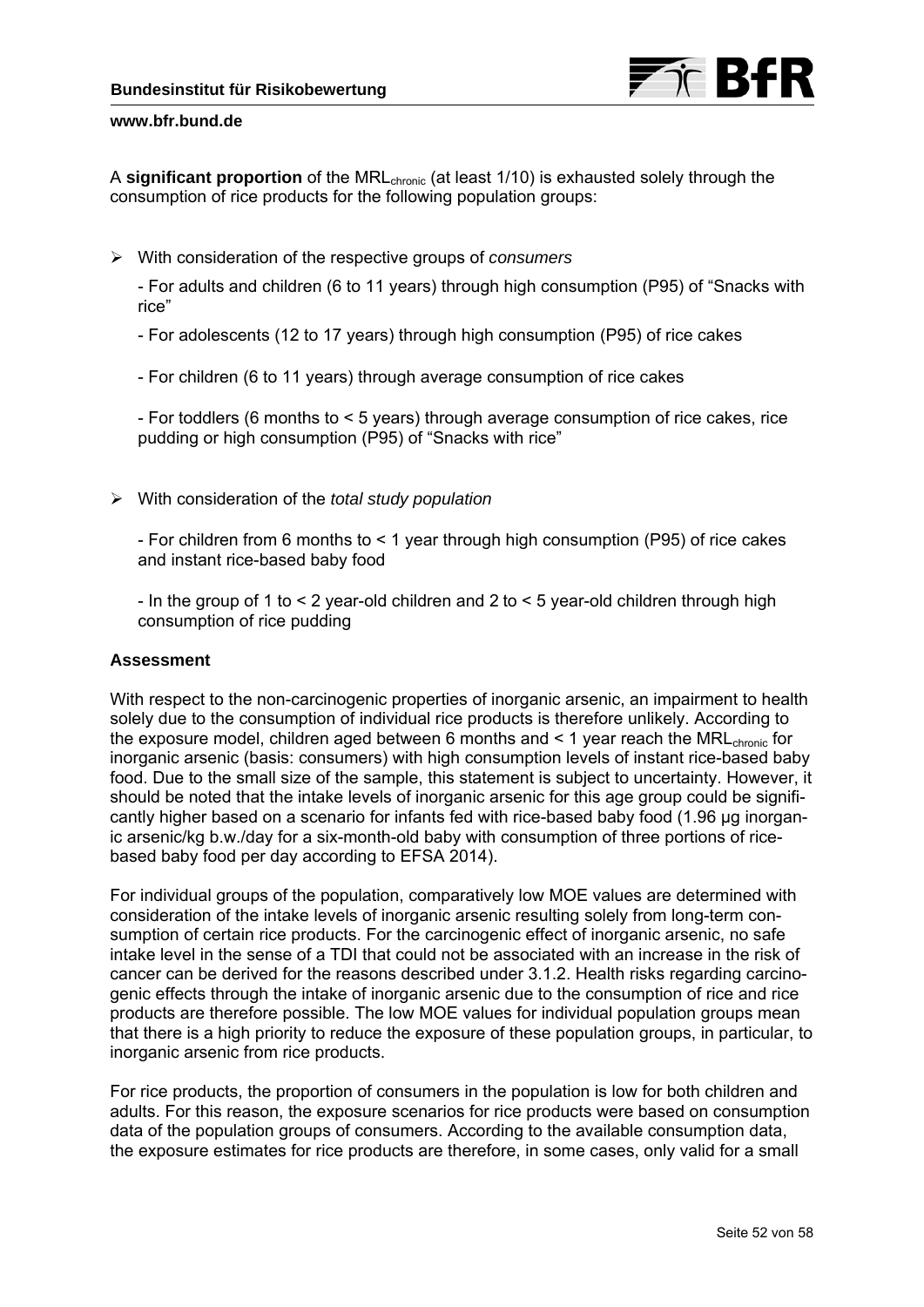proportion of consumers in the population. The corresponding conclusions are therefore not to be applied to the general population.

In particular, the current consumption behaviour of the population regarding rice cakes may be underestimated by the consumption data.<sup>36</sup> Because the exposure estimate was also carried out based on the consideration of the "consumers", this possible underestimation does not affect this assessment, as far as it only affects the proportion of consumers in the population and not the intake levels. Nevertheless, the BfR recommends updating the consumption data, especially for rice cakes.

# **Short-term exposure**

At 0.123 µg/kg b.w./day with high consumption levels (P95), the short-term exposure to inorganic arsenic through the consumption of grains of rice (Table 20) estimated based on the 24-hour recall logs of the NVS II for **adults** (basis: only consumers) is below the toxicological limit value for short-term exposure to inorganic arsenic (MRL<sub>acute</sub> 5 µg/kg b.w./day [ATSDR] 2007]). The same applies to the short-term intake levels of inorganic arsenic for **children**  aged between 6 months and < 5 years (basis: only consumers) (high consumption levels [P95] 0.441 µg/kg b.w./day; Table 24) estimated based on the consumption data of the VELS study.

Impairments to health through the intake of inorganic arsenic due to short-term sole high consumption of rice and rice products are therefore unlikely according to the available exposure model.

However, with separate consideration of individual age groups, children can exhaust a comparatively high proportion of the MRL<sub>acute</sub> of 5  $\mu$ g/kg b.w./day through short-term high consumption of rice or sole short-term high consumption (P95) of certain rice products, according to the model for short-term exposure.

With short-term high consumption of grains of rice, the exposure for children aged from  $1 < 2$ years is 0.549 µg/kg b.w./day (basis: only consumers) and thus exhausts 11% of the MRLacute. Short-term high consumption of rice cakes as the only consumed rice product can exhaust one tenth of the MRL<sub>acute</sub> for children aged from 6 months to  $<$  5 years (0.53 µg/kg) b.w./day) and consumption of rice pudding in children aged from 1 to < 2 years could exhaust nearly one fifth of the MRL<sub>acute</sub> (0.842 µg/kg b.w./day).

Nevertheless, even in the case of consumption of several of the analysed products for the studied age groups, levels above the MRL<sub>acute</sub> are not to be expected.

# **Uncertainties**

Only a relatively small number of rice products were included in the exposure estimate, because usable data on occurrence and consumption levels were only available for these products. For example, rice-based drinks (rice milk) and ready meals with rice, including those for children (jars of baby food) could not be included. Another uncertainty results from the fact that the consumption surveys did not necessarily record whether a food (e.g. baby food, cereal porridge) contained rice. The consumption of products containing rice may therefore be underestimated in the exposure estimate. In particular, the current consumption

 $\overline{a}$  $36$  In light of the large number of products available today (cf. ÖKO-TEST 06/2012), it is possible that the current proportion of consumers of rice cakes in the population may be under-represented in the consumption studies and that the consumption level may have increased in recent years.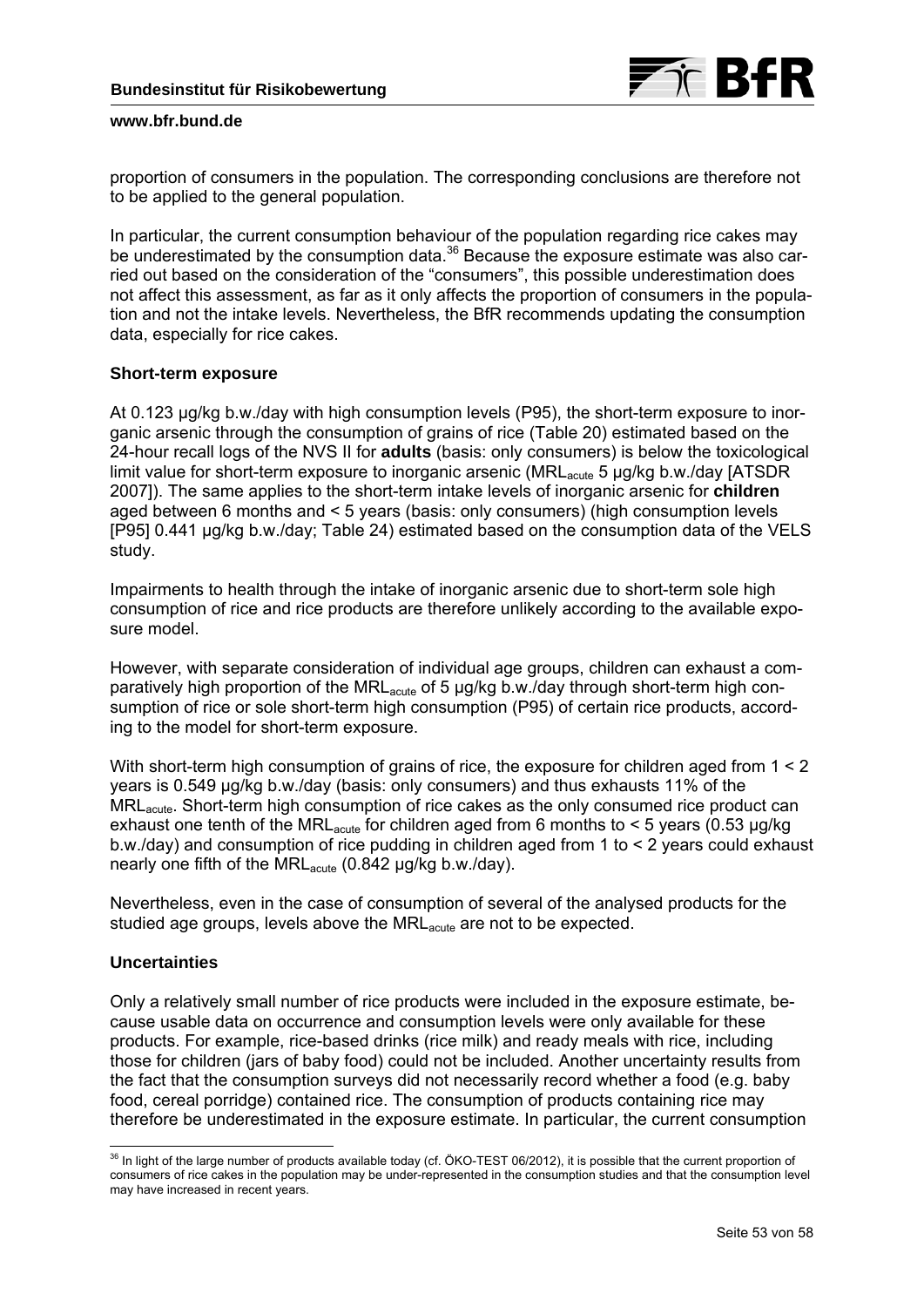

behaviour of the population regarding rice cakes may not be represented by the consumption data. In light of the large number of products available today (cf. ÖKO-TEST 06/2012), it is possible that the current proportion of consumers of rice cakes in the population may be under-represented in the consumption studies and that the consumption level may have increased in recent years.

Depending on the arsenic levels in the water used for preparation of the rice, levels in cooked rice may be higher or lower than in raw rice. In Germany, drinking water can generally be assumed to contain low levels of arsenic. Therefore, due to this uncertainty, an overestimation of exposure to inorganic arsenic from the consumption of rice is more likely than an underestimation. This could not be taken into consideration in this exposure estimate. The BfR intends to conduct a Total Diet Study (TDS) for which the analysis of levels of inorganic arsenic in prepared food items has also been requested. Since a TDS measures levels in prepared food items, the results can reduce the uncertainties described above.

Persons who can be assumed to consume particularly high levels of rice and rice products because of their medical need for a gluten-free diet are not included in this exposure estimate.

A further uncertainty results from the fact that organic arsenic compounds are not considered in the exposure estimate used for the risk characterisation. According to a recent report from the U.S. Food and Drug Administration (FDA) (2012) $37$  on arsenic levels in rice and rice products, inorganic arsenic and dimethylarsinic acid (DMA) in various concentrations, as well as traces of methylarsonic acid (MA), were detected in the almost 200 tested samples. The BfR recommends analysing not only levels of inorganic arsenic, but also levels of organic arsenic compounds in rice and rice products.

# 3.2 Framework for action

-

A high priority for reducing the exposure of consumers in all age groups results from the low MOE values concerning the possible carcinogenic effects of inorganic arsenic with long-term intake. Particular attention should be paid to the low MOE values that are determined in the sole consideration of exposure to individual rice products of specific groups of the population. The BfR therefore recommends investigating possibilities for reducing the exposure to inorganic arsenic through the consumption of rice and rice products and examining the reasons for the comparatively high levels of inorganic arsenic in certain rice products, particularly rice cakes. The EFSA opinion (2014) also refers to the unusually high levels of inorganic arsenic in rice cakes (Table 7). It is unclear whether these levels can be attributed to, for example, higher levels in the raw materials used to produce the rice products, specific manufacturing processes, or other causes. The BfR recommends analysing not only levels of inorganic arsenic, but also total arsenic or levels of organic arsenic compounds. In addition, the EFSA opinion (2014) points out that infants who are fed with rice-based baby food could take in 1.96 µg inorganic arsenic/kg b.w./day through this food.

On the initiative of the BfR, levels of inorganic arsenic and total arsenic in rice cakes and rice-based baby food will be analysed within the scope of national and federal state food monitoring as part of Project 7 "Total arsenic and inorganic arsenic in rice and in specific rice products" (project monitoring 2014).

 $37$  FDA releases preliminary data on arsenic levels in rice and rice products, report from 19 September 2012, http://www.fda.gov/NewsEvents/Newsroom/PressAnnouncements/ucm319972.htm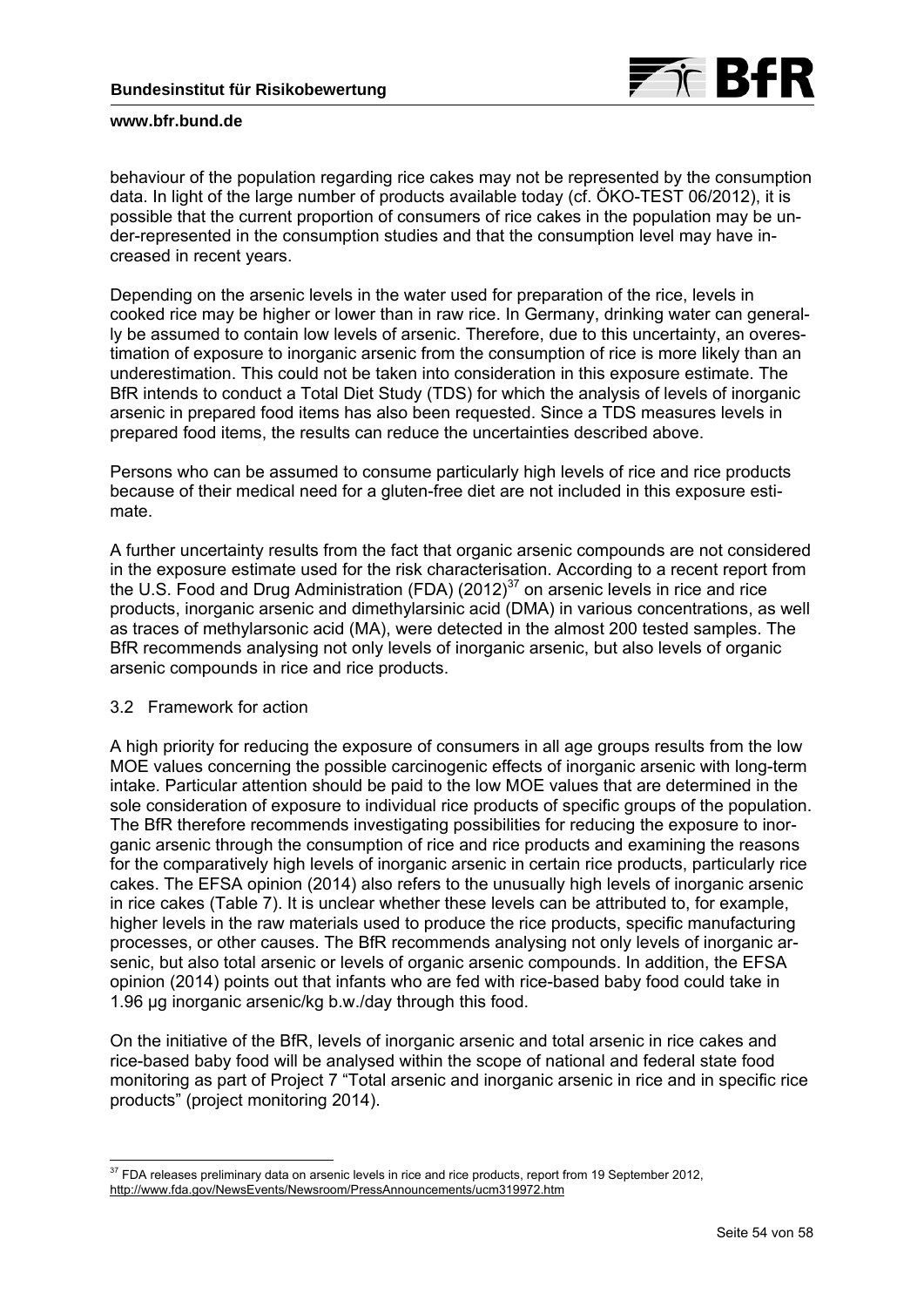

# 3.3 Further aspects

In parallel to the exposure estimate based on the levels of inorganic arsenic in rice and rice products, an exposure estimate based on the data provided from food monitoring between 2000 and 2012 on levels of total arsenic in rice and rice products was conducted. This exposure estimate comprised a scenario assuming a proportion of inorganic arsenic in total arsenic of 100%. Thus, all arsenic detected in a food item, including organic arsenic compounds, was considered in the assessment. This may result in an overestimation of the exposure to inorganic arsenic. On the other hand, the larger number of samples allows a separate evaluation of white and brown rice with this exposure estimate.

For white rice, the mean value for total arsenic (0.14 mg/kg) is between the mean value (0.10 mg/kg) and 95th percentile (0.21 mg/kg) for inorganic arsenic in grains of rice. For brown rice, the mean value for the levels of total arsenic (0.22 mg/kg) is within the range of the 95th percentile of the levels of inorganic arsenic (0.20 mg/kg). For "Snacks with rice", the mean value for the levels of total arsenic (0.07–0.1 mg/kg) is in the range of the mean value (0.05 mg/kg) and the 95th percentile (0.12 mg/kg) of the levels of inorganic arsenic. For cereal porridge, the mean value for the levels of total arsenic (LB-UB 0.05–0.07 mg/kg) is below the mean value for inorganic arsenic (0.12 mg/kg). Only for rice pudding are the mean values for the levels of total arsenic (UB 0.04 mg/kg) higher than the 95th percentile of the levels of inorganic arsenic (0.02 mg/kg).

Accordingly, the exposure estimate for total arsenic shows intake levels in a similar range to the exposure estimate based on levels of inorganic arsenic. In line with the EFSA procedure (2009), an exposure estimate of the long-term intake of inorganic arsenic through the consumption of rice and rice products was carried out by way of example for children aged from 1 to < 2 years based on scenarios for proportions of inorganic arsenic of 50%, 70% and 100%38. This estimate supplies mean values for the intake level of inorganic arsenic of 0.014 to 0.041 µg/kg b.w./day, and therefore correlates well with the mean value of the exposure estimate based on the measured levels of inorganic arsenic of 0.026 µg/kg b.w./day for the same age group.

# **More information on this topic on the BfR website**

Supplement EU maximum levels for inorganic arsenic in rice and rice products through consumption recommendations for the protection of infants, toddlers and children BfR Opinion No. 017/2015 dated 6 February 2014

https://www.bfr.bund.de/cm/349/supplement-eu-maximum-levels-for-inorganic-arsenic-inrice-and-rice-products-through-consumption-recommandations-for-the-protection-of-infantstoddlers-and-children.pdf

Questions and answers on arsenic levels in rice and rice products FAQ of the BfR dated 11 June 2015 [https://www.bfr.bund.de/en/frequently\\_asked\\_questions\\_on\\_arsenic\\_levels\\_in\\_rice\\_and\\_rice](https://www.bfr.bund.de/en/frequently_asked_questions_on_arsenic_levels_in_rice_and_rice_products-194425.html) \_products-194425.html



BfR "Opinions app"

-<sup>38</sup> Total study population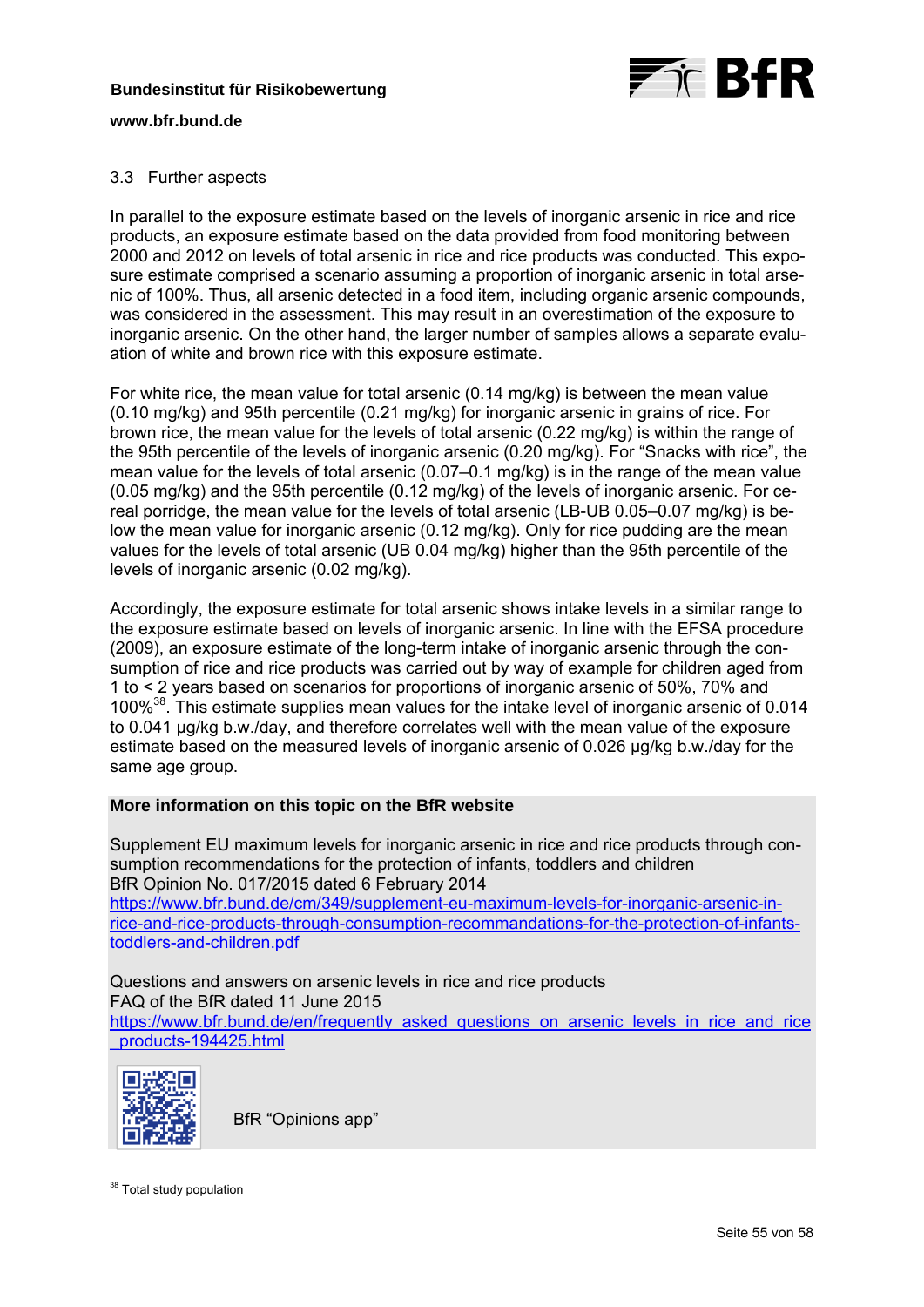

# **4 References**

Alexander J, Benford D, Boobis A, Eskola M, Fink-Gremmels J, Fürst P, Heppner C, Schlatter J, van Leeuwen R (2012) Risk assessment of contaminants in food and feed. EFSA Journal 10 (10), 1004. Available online under http://www.efsa.europa.eu/efsajournal (last accessed on 07 Jan. 2013)

ATSDR (Agency for Toxic Substances and Disease Registry) (2007) Toxicological profile for arsenic. U.S. Department of Health and Human Services, Public Health Service. Atlanta, GA

Banasiak U, Heseker H, Sieke C, Sommerfeld C, Vohmann C (2005) Abschätzung der Aufnahme von Pflanzenschutzmittel-Rückständen in der Nahrung mit neuen Verzehrsmengen für Kinder. Bundesgesundheitsbl – Gesundheitsforsch – Gesundheitsschutz, 1: 48: 84–98

Bogdan K, Schenk MK (2009) Evaluation of soil characteristics potentially affecting arsenic concentration in paddy rice (*Oryza sativa* L.). Environ Pollution, 157: 2617–2621

Chen CL (2010) Ingested arsenic, characteristics of well water consumption and risk of different histological types of lung cancer in northeastern Taiwan. Environmental Research, 110 (5): 455–462

D'Amato M, Forte G, Caroli S (2004) Identification and quantification of major species of arsenic in rice. AOAC, 87 (1): 238–243

EFSA Panel on Contaminants in the Food Chain (CONTAM) (2009) Scientific opinion on arsenic in food. EFSA Journal, 7 (10): 1351. [199 pp.]. doi:10.2903/j.efsa.2009.1351. Available online under: http://www.efsa.europa.eu/de/efsajournal/doc/1351.pdf (last accessed on 19 Sept. 2012)

EFSA Panel on Contaminants in the Food Chain (CONTAM) (2014) Dietary exposure to inorganic arsenic in the European population. EFSA Journal, 12 (3): 3597. [68 pp]. doi: 10.2903/j.efsa.2014.3597. Available online under: http://www.efsa.europa.eu/de/efsajournal/doc/3597.pdf (last accessed on 03 June 2014)

FAOSTAT Food and Agriculture Organization of the United Nations, Query on production volumes in 2010. http://faostat.fao.org/site/567/DesktopDefault.aspx?PageID=567 #ancor (last accessed on 25 Sept. 2012)

Ferreccio C, González C, Milosavjilevic V, Marshall G, Sancha AM, Smith AH (2000) Lung cancer and arsenic concentrations in drinking water in Chile. Epidemiology, 11 (6): 673–679

Heseker H, Oeppining A, Vohmann C (2003) Verzehrsstudie zur Ermittlung der Lebensmittelaufnahme von Säuglingen und Kleinkindern für die Abschätzung eines akuten Toxizitätsrisikos durch Rückstände von Pflanzenschutzmitteln (VELS). Forschungsbericht im Auftrag des Bundesministeriums für Verbraucherschutz, Ernährung und Landwirtschaft, Universität Paderborn

IARC Monographs on the Evaluation of Carcinogenic Risks to Humans (2004) Some drinking-water disinfectants and contaminants, including arsenic. Arsenic in Drinking Water, 84. Available online under: http://monographs.iarc.fr/GGTSPU-argusgate01.bfr.bund.de-945-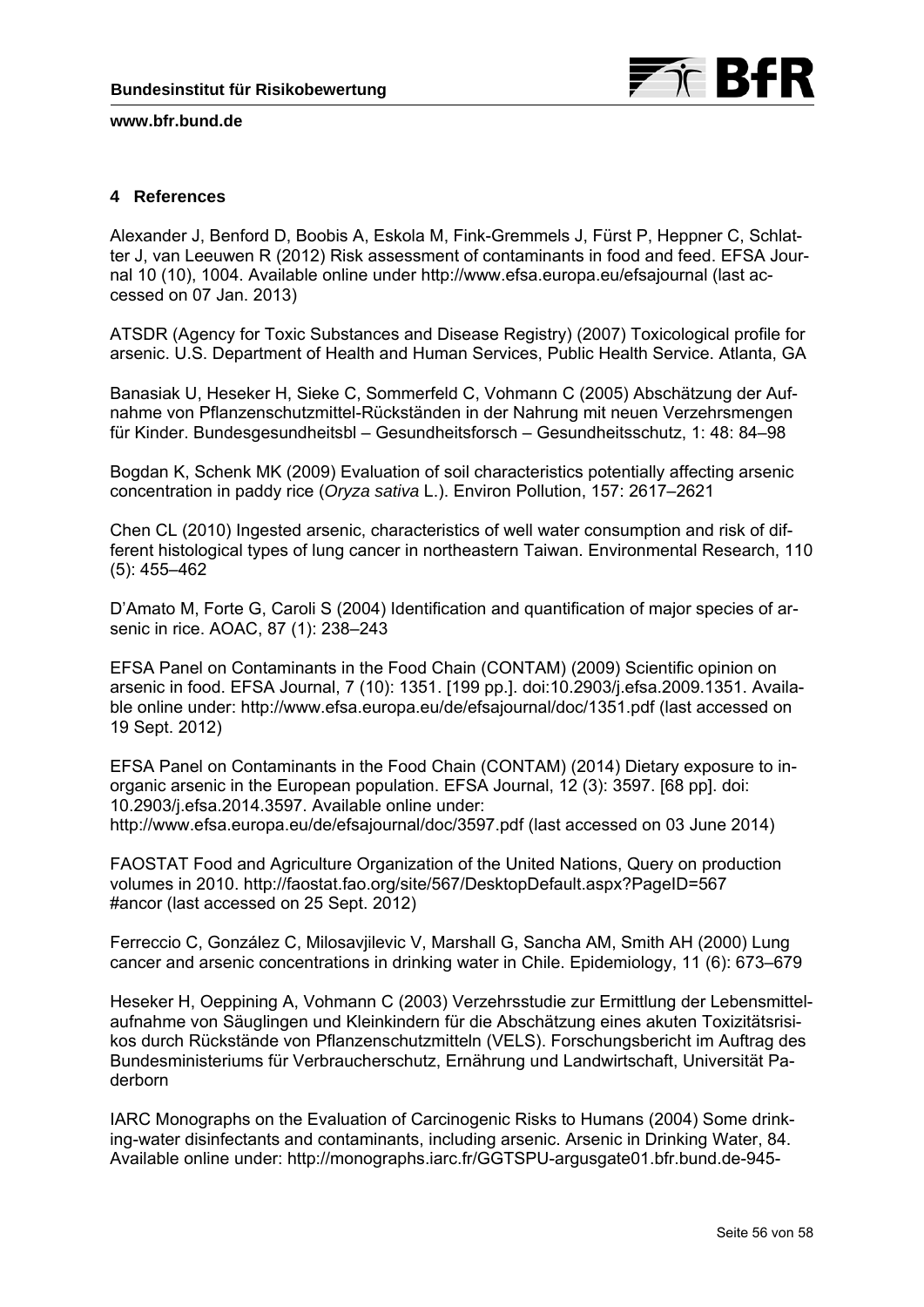

527885-YVZr6eOSsL2n5Orh-DAT/ENG/Monographs/vol84/mono84-6.pdf (last accessed on 15 Nov. 2012)

Jorhem L, Åstrand C, Sundström B, Baxter M, Stokes P, Lewis J, Grawé KP (2008) Elements in rice from the Swedish market: 1. Cadmium, lead and arsenic (total and inorganic). Food Additives & Contaminants, 25: 284–292

Krems C, Bauch A, Götz A, Heuer T, Hild A, Möseneder J, Brombach C (2006) Methoden der Nationalen Verzehrsstudie II. Ernährungs-Umschau, 53, Heft 2

Liao C-M, Shen H-H, Lin T-L, Chen S-C, Chen C-L, Hsu L-I Chen C-J (2008) Arsenic cancer risk posed to human health from tilapia consumption in Taiwan. Ecotoxicology and Environmental Safety, 70: 27–37

Marquardt H, Schäfer S (Hrsg) (2004) Lehrbuch der Toxikologie. Wissenschaftliche Verlagsgesellschaft Stuttgart, 2. Auflage, ISBN 3-8047-1777-2

Max Rubner-Institut (MRI) (2008) Nationale Verzehrsstudie II (NVS II), Ergebnisbericht 1, 2 http://www.was-esse-ich.de/

Meharg AA, Sun G, Williams PN, Adomako E, Deacon C, Zhu YG, Feldmann J, Raab A (2008) Inorganic arsenic levels in baby rice are of concern. Environmental Pollution, 152 (3): 746–749

Melkonian S, Argos M, Hall MN, Chen Y, Parvez F, Pierce B, Cao H, Aschebrook-Kilfoy B, Ahmed A, Islam T, Slarvcovich V, Gamble M, Haris PI, Graziano JH, Ahsan H (2013) Urinary and dietary analysis of 18,470 Bangaladeshis reveal a correlation of rice consumption with arsenic exposure and toxicity. PLOS ONE, 8 (11): 1–10

Mensink GBM, Heseker H, Richter A, Stahl A, Vohmann C (2007) Forschungsbericht. Ernährungsstudie als KiGGS-Modul (EsKiMo)

Petrick JS, Ayala-Fierro F, Cullen WR, Carter DE, Aposhian HV (2000) Monomethylarsonous acid (MMAIII) is more toxic than arsenite in chang human hepatocytes. Toxicology and Applied Pharmacology, 163: 203–207

Rahmann A, Vahter M, Smith AH, Nermell B, Yunus M, El Arifeen S, Persson LA, Ekstrom EC (2009) Arsenic exposure during pregnancy and size at birth: a prospective cohort study in Bangladesh. American Journal of Epidemiology, 169 (3): 304–312

Roy P, Orikasa T, Okadome H, Nakamura N, Shiina T (2011) Processing conditions, rice properties, health and environment. Int J Environ Res Public Health, 8 (6): 1957–1976

Sengupta MK, Hossain MA, Mukherjee A, Ahamed S, Das B, Nayak B, Pal A, Chakraborti D (2006) Arsenic burden of cooked rice: traditional and modern methods. Food Chem Tox, 44 (11): 1823–1829

Spanu A, Daga L, Orlandoni AM, Sanna G (2012) The role of irrigation techniques in arsenic bioaccumulation in rice (*Oryza sativa* L.). Environ Sci Technol, 46: 8333–8340

Ternes W, Täufel A, Tunger L, Zobel M (Hrsg) (2005) Lebensmittel-Lexikon, 4. Auflage 2005, ISBN 3-89947-165-2, B. Behr's Verlag GmbH & Co. KG, Hamburg